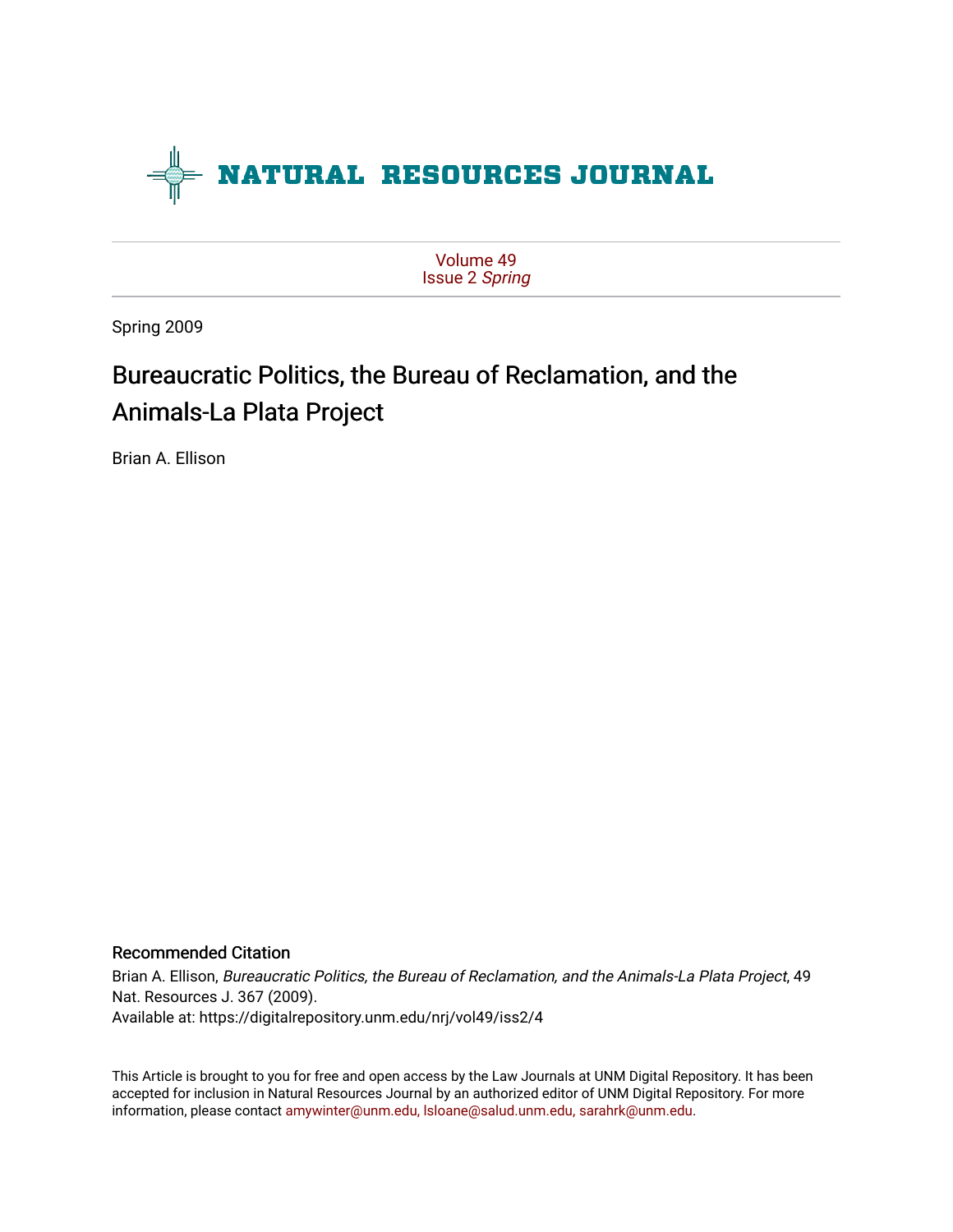# **Bureaucratic Politics, the Bureau of Reclamation, and the Animas-La Plata Project**

## **ABSTRACT**

*At the end of the 1990s the Bureau of Reclamation*'*s Animas-La Plata Project in southwestern Colorado—after 30 years of planning—stood on the edge of oblivion. Though the Bureau had successfully negotiated a series of complex environmental impact negotiations, its construction of a reasonable and prudent alternative—designed to protect the endangered Colorado pikeminnow was a patchwork of arrangements that violated the spirit of the Endangered Species Act, several of the Bureau*'*s longstanding policies regarding water rights, and congressional authorization of the project. Since then the Bureau has addressed each of the fundamental flaws of the reasonable and prudent alternative, even securing a reauthorization for the project, and the construction of the Animas-La Plata Project is nearly complete. The purpose of this article is to reflect on the conduct of distributive politics and explore how the Bureau used its prowess in administrative process to save the project.*

#### **I. INTRODUCTION**

The U.S. Bureau of Reclamation (Bureau) is constructing the Animas-La Plata Project (ALP) in southwest Colorado, near Durango and the Four Corners area.<sup>1</sup> ALP was first authorized for construction as

367

<sup>\*</sup> Chair and Professor of Political Science, Department of Government and Justice Studies, Appalachian State University, Boone, N.C.

<sup>1.</sup> The W.C. Kenney Watershed Protection Foundation, Denver, Colo., and the University Research Council, Appalachian State University, Boone, N.C., funded the research conducted for this article. Testimonial data used for this article were collected through 13 personal interviews conducted with project proponents and opponents—representing local, state and federal agencies, elected officials, and environmental activists—on two research trips to Denver and Durango, Colo., and Albuquerque, N.M., in May 2006 and March 2008. Documentary and archival data on the Animas-La Plata Project were collected at numerous local, state and federal agencies, and on-line. Different types of evidence were used to support substantive points in the ALP narrative and to shore-up internal validity in the case study. *See generally* ROBERT K. YIN, CASE STUDY RESEARCH, DESIGN AND METHODS (3rd ed. 2002); Randy Stoecker, *Evaluating and Rethinking the Case Study*, 39 THE SOC. REV. 88 (1991). This essay is also an update of earlier articles on the Animas-La Plata Project. *See generally* Brian A. Ellison, *Environmental Management and the New Politics of Western Water: The Animas-La Plata Project and Implementation of the Endangered Species Act*, 23 ENVTL. MGMT. 429 (1999) [hereinafter Ellison, *Environmental Management*]; Brian A. Ellison, *The Ad-*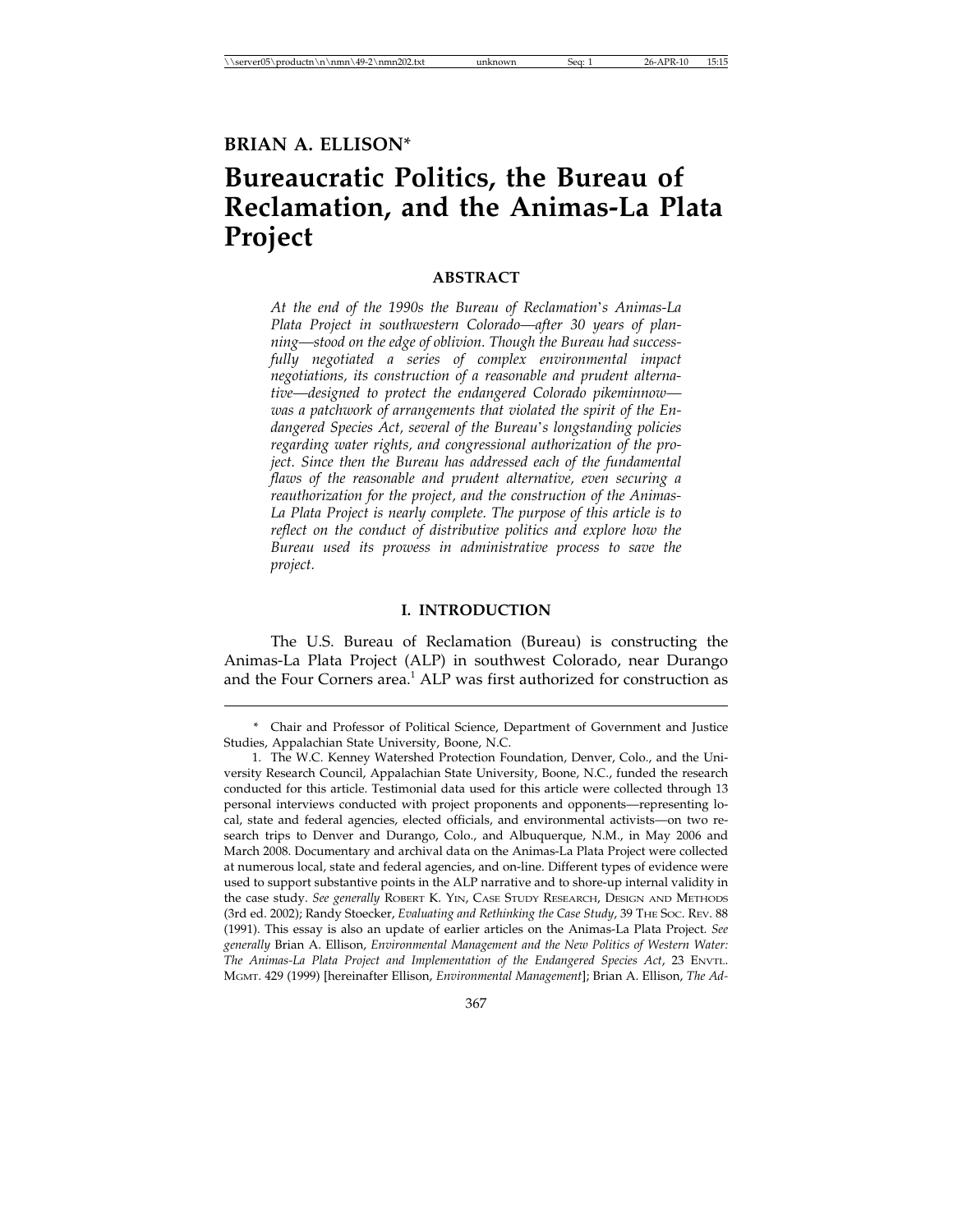a participating project in the Colorado River Basin Project Act of 1968,<sup>2</sup> which also approved construction of the Central Arizona Project and four other projects in Colorado. ALP was a traditional reclamation project between 1968 and 1999, and would have provided a variety of irrigation, municipal and industrial, fish and wildlife, and recreation benefits to people along the Animas River and La Plata River watersheds if constructed according to the Bureau's plans. The purpose of the project was to move water from the abundant Animas River to the drier La Plata River, where the land is flatter and more suitable for irrigated farming.<sup>3</sup> Like many other Bureau irrigation projects, ALP was never able to pass any tests of economic feasibility mostly because the scale of the project calling for the irrigation of hundreds of thousands of acres with water being lifted hundreds of feet above the Animas River—made it too expensive for area farmers to reimburse the Bureau with the sale of alfalfa and surplus crops.<sup>4</sup>

Today, a different Animas-La Plata Project is being constructed. It is no longer designed to move water from the Animas River to the La Plata River, nor does it have an irrigation component. Instead, ALP is

3. U.S. BUREAU OF RECLAMATION, DENVER, COLORADO, DEFINITE PLAN REPORT: ANIMAS-LA PLATA PROJECT—COLORADO AND NEW MEXICO (1979).

*vocacy Coalition Framework and Implementation of the Endangered Species Act: A Case Study in Western Water Politics*, 26 POL'Y STUD. J. 11 (1998); Hannah Gosnell, *Section 7 of the Endangered Species Act and the Art of Compromise: The Evolution of a Reasonable and Prudent Alternative for the Animas-La Plata Project*, 41 NAT. RESOURCES J. 561 (2001).

<sup>2.</sup> The Animas-La Plata Project has been authorized for construction three times. First in the Colorado River Basin Project Act of 1968, 43 U.S.C. 620 (1968), second in the Colorado Ute Indian Water Rights Settlement Act of 1988, Pub. L. No. 100-585, 102 Stat. 2973 (1988), and third in the Colorado Ute Settlement Act Amendments of 2000, Pub. L. No. 106- 554, 114 Stat. 2763 (2000).

<sup>4.</sup> On April 18, 1977, President Jimmy Carter issued a statement on water resource projects, referred to as Carter's "hit list," in which he announced the deletion of funds for 18 federal water projects. Jimmy Carter, Water Resource Projects, Statement Announcing Administration Decisions (Apr. 18, 1977). The Animas-La Plata Project was not on that list because the Senate had already eliminated it for financial considerations. Letter from Albert Nason to author, Archivist, Jimmy Carter Library, (Apr. 17, 2008) (on file with author). Additionally, at least two independent benefit-cost analyses have been conducted on the project, concluding that the project does not meet Bureau tests for economic feasibility. Letter from Dale E. Lehman, Professor of Economics, Fort Lewis College, to the Regional Director of the U.S. Bureau of Reclamation, Salt Lake City, Utah (Nov. 29, 1992) (on file with author); Memorandum from Charles W. Hope, Professor of Economics, University of Colorado Boulder, to Regional Director, U.S. Bureau of Reclamation, Salt Lake City, UT (Dec. 2, 1992) (on file with author). The project was split into two phases in 1986 in order to enhance its economic feasibility through cost sharing by project participants. *See generally* U.S. BUREAU OF RECLAMATION, AGREEMENT IN PRINCIPLE CONCERNING THE COLORADO UTE INDIAN WATER RIGHTS SETTLEMENT AND BINDING AGREEMENT FOR ANIMAS-LA PLATA COST SHARING (1986).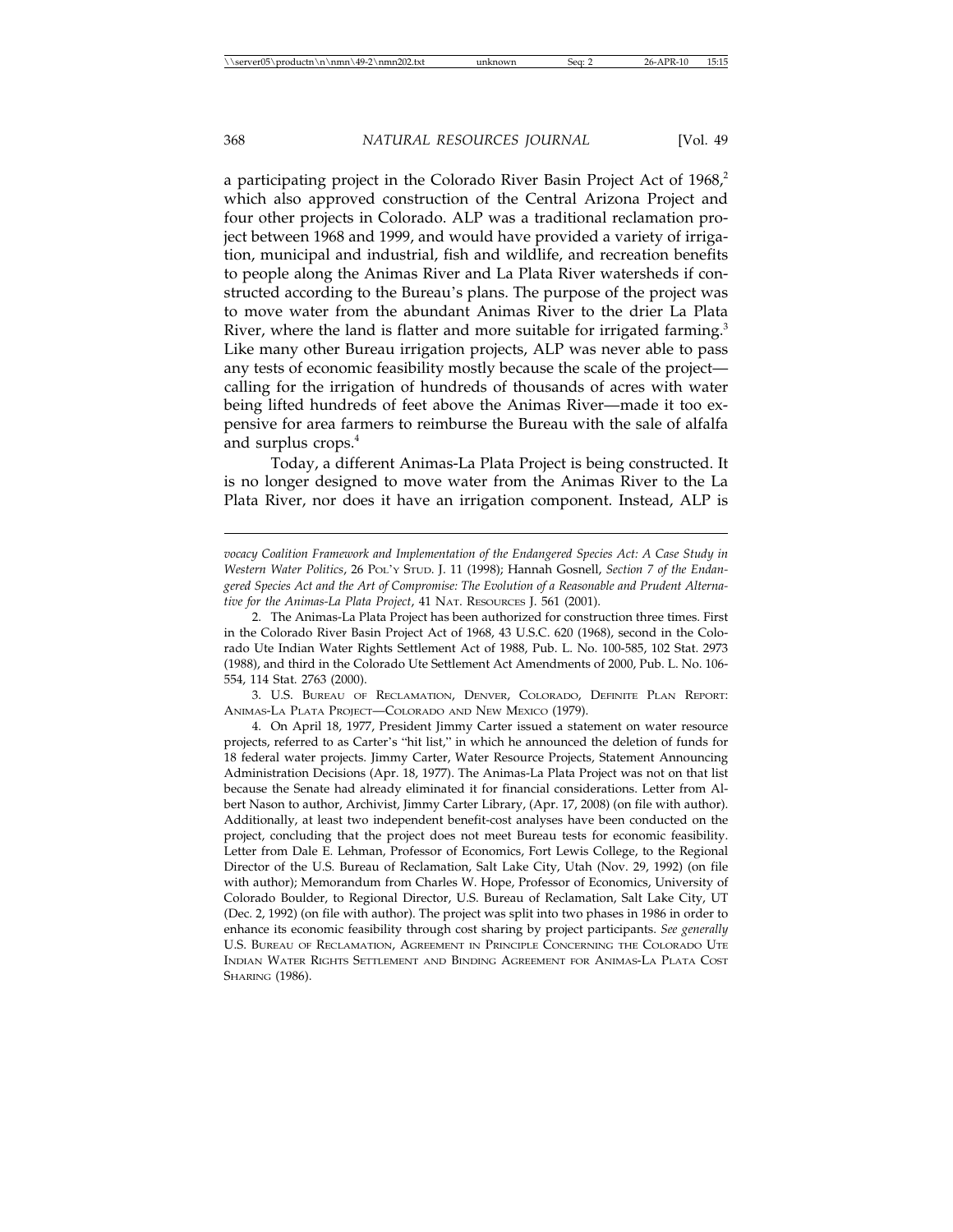being constructed to resolve federal reserve water rights claims<sup>5</sup> by the Ute Mountain Ute and Southern Ute Indians on the rivers that transect their reservations—reservations that lie in 15 by 110 mile horizontal strips along the Colorado-New Mexico border in southwestern Colorado and that include the Animas, La Plata, Piedra, and Florida Rivers.<sup>6</sup> According to the Bureau and other project proponents, such as the Colorado Water Conservation Board, the adjudication of Native American federal reserve water rights claims on these reservations would give the Ute Mountain Ute and Southern Ute Tribes all of the water that is currently on the reservations.<sup>7</sup> This adjudication could displace Anglo farmers on the reservations and cause a water war.<sup>8</sup> Hence, the Bureau will spend at least a half-billion dollars to construct a pumping station, inlet conduit, the Ridges Basin Dam, and the Nighthorse Reservoir to store 57,090 acre-feet of water to be used by the Ute Mountain Ute Tribe, the Southern Ute Tribe, the State of Colorado, the Navajo Nation, and three water districts.<sup>9</sup> The Colorado Water Court has designated the water in

<sup>5.</sup> In *Winters v. United States,* 207 U.S. 564, 575-77 (1908), the U.S. Supreme Court ruled that the water rights needed for the intended use of a federal reserve were established when Congress set aside the land. These water rights, known as federal reserve water rights, "date from the year Congress created a reservation and exist whether or not [they] have [been] put to beneficial use." Judith E. Jacobsen, *The Navajo Indian Irrigation Project and Quantification of Navajo Winters Rights*, 32 NAT. RESOURCES J. 825, 826 (1992). A methodology for quantifying federal reserve water rights on Indian reservations was established in *Arizona v. California*, 373 U.S. 546, 601 (1963). The Supreme Court ruled that a tribe is entitled to water needed for its practicable irrigable acreage. This quantification system often leads to claims for water rights that exceed the amount of water in entire river basins. Some in the Navajo Nation claim, for example, that they have title to more water than is currently used by the states of "New Mexico, Arizona, California, Nevada, Utah, Colorado, and Wyoming." *See* Matt Jenkins, *Seeking the Water Jackpot*, HIGH COUNTRY NEWS (Mar. 17, 2008). *See also* DANIEL C. MCCOOL, NATIVE WATERS: CONTEMPORARY INDIAN WATER SETTLE-MENTS AND THE SECOND TREATY ERA (2002); Ellison, *Environmental Management*, *supra* note 1. **R**

<sup>6.</sup> Colorado Ute Indian Water Rights Settlement Act of 1988, Pub. L. No. 100-585, 102 Stat. 2973; Colorado Ute Settlement Act Amendments of 2000, Pub. L. No. 106-554, 114 Stat. 2763.

<sup>7.</sup> Interview with D. Randolph Seaholm, Chief, Water Supply Protection, Colorado Water Conservation Board, in Denver, Colo. (May 10, 2008).

<sup>8.</sup> This is the position of the U.S. government, the States of Colorado and New Mexico, the Tribes, Tribal attorneys, and a host of others.

<sup>9.</sup> The table of project beneficiaries with storage in Nighthorse Reservoir include (in acre-feet):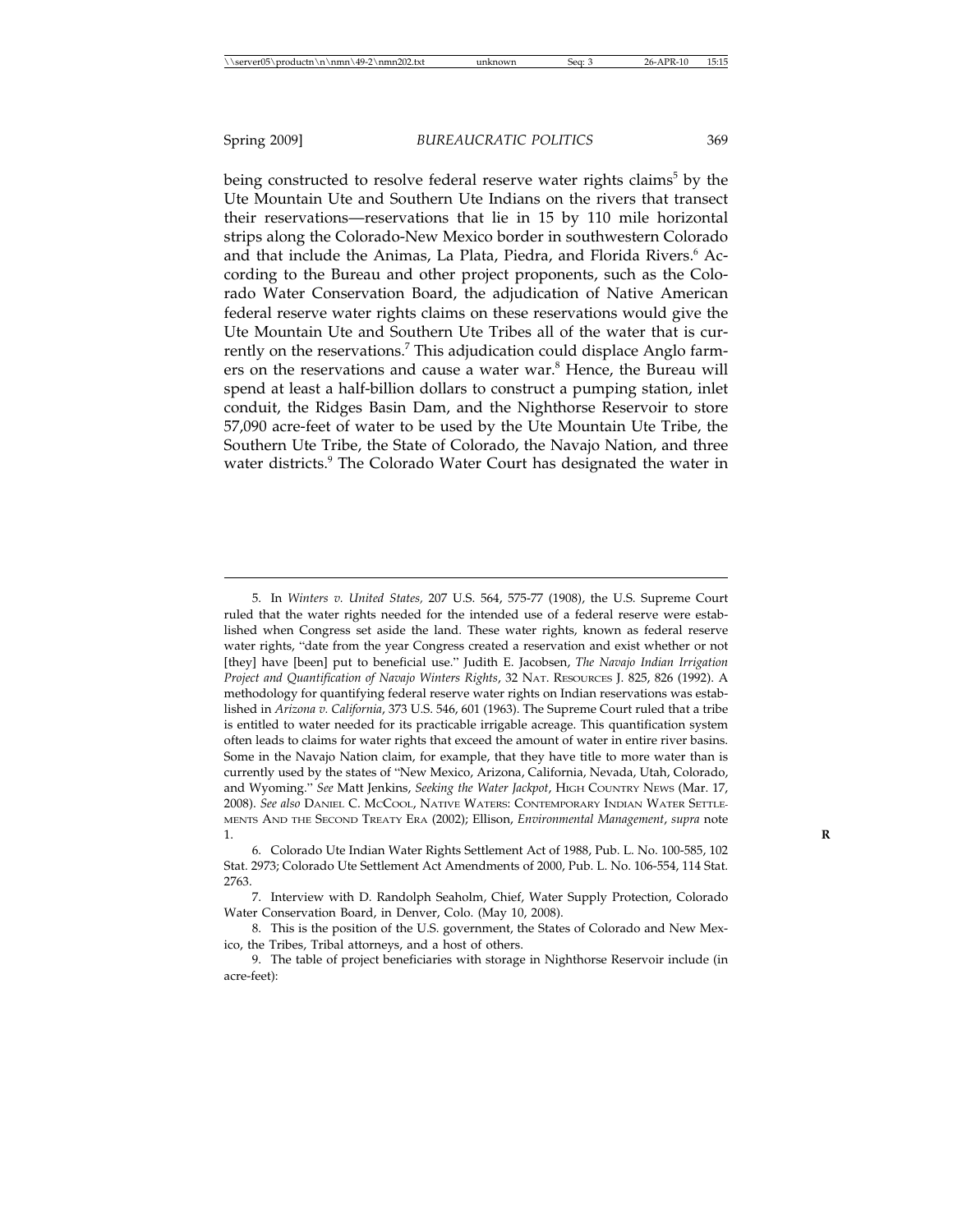the reservoir for municipal and industrial use, $10$  though none of the project participants presently have the capacity to use the water.<sup>11</sup>

The Bureau has a longstanding and proud tradition of constructing projects—indeed some of the world's largest dams and reservoirs to provide the nation with reclamation benefits.<sup>12</sup> For the most part, reclamation has meant irrigation but real benefits also include municipal and industrial use, power generation, flood control, and recreation. Another mainstay of the reclamation program has been that reclamation beneficiaries pay the government for the public goods they receive from projects, even if those repayments are heavily subsidized through the agency's "cash register" dams.<sup>13</sup> The revenues from these large dams and reservoirs—constructed on the Colorado, Columbia and other rivers are used to help pay for irrigation projects that would not be affordable otherwise. Therefore, a balance of payments is theoretically maintained for the reclamation program—a practice known as river-basin accounting. ALP, however, goes beyond the old system of river basin accounting because most project costs will not be repaid. ALP will also require enormous operational subsidies in the form of the electricity needed to pump water uphill to fill Nighthorse Reservoir.<sup>14</sup> Still, many critical questions

Southern Ute Tribe: 16,525 Ute Mountain Ute Tribe: 16,525 ALP Water Conservancy District: 2,600 State of Colorado: 5,320 Navajo Nation: 2,340 San Juan Water Commission:10,400 La Plata Water Conservancy Dist.: 780 TOTAL: 54,490

Colorado Ute Settlement Act Amendments of 2000, Pub. L. No. 106-554, 114 Stat. 2763. 10. Colorado District Court, Water Division 7, Case Nos. W-1603-76F, W-1603-76J, 02

CW 85, and 02 CW 86 (2006).

11. Interview with Phillip T. Doe, Chair, Citizens Progressive Alliance and Alison Maynard, Attorney, Citizens Progressive Alliance, Denver, Colo. (Mar. 10, 2008). Interview with D. Randolph Seaholm, *supra* note 7.

12. Even Marc Reisner's classic critique of the Bureau of Reclamation pays tribute to the agency's accomplishments. *See generally* MARC REISNER, CADILLAC DESERT: THE AMERI-CAN WEST AND ITS DISAPPEARING WATER (Rev. ed. 1993).

13. Cash register dams, generally a derogatory term, were primarily constructed to generate hydropower revenues that could be used to pay for projects that were not economically feasible; usually irrigation projects like the original ALP. River-basin accounting allowed the Bureau to demonstrate the economic feasibility of its system, rather than a single project, and gave the agency the argument it needed to build more water projects even water projects that were completely lacking in economic, environmental, or reclamation logic. *See* Reisner, *supra* note 12 at 135–136. **R**

14. The Animas-La Plata Project that is currently under construction has three main features: a pumping plant on the Animas River, an inlet conduit, and Nighthorse Reservoir and Ridges Basin Dam. Water will be drawn from the Animas River and pumped 552 feet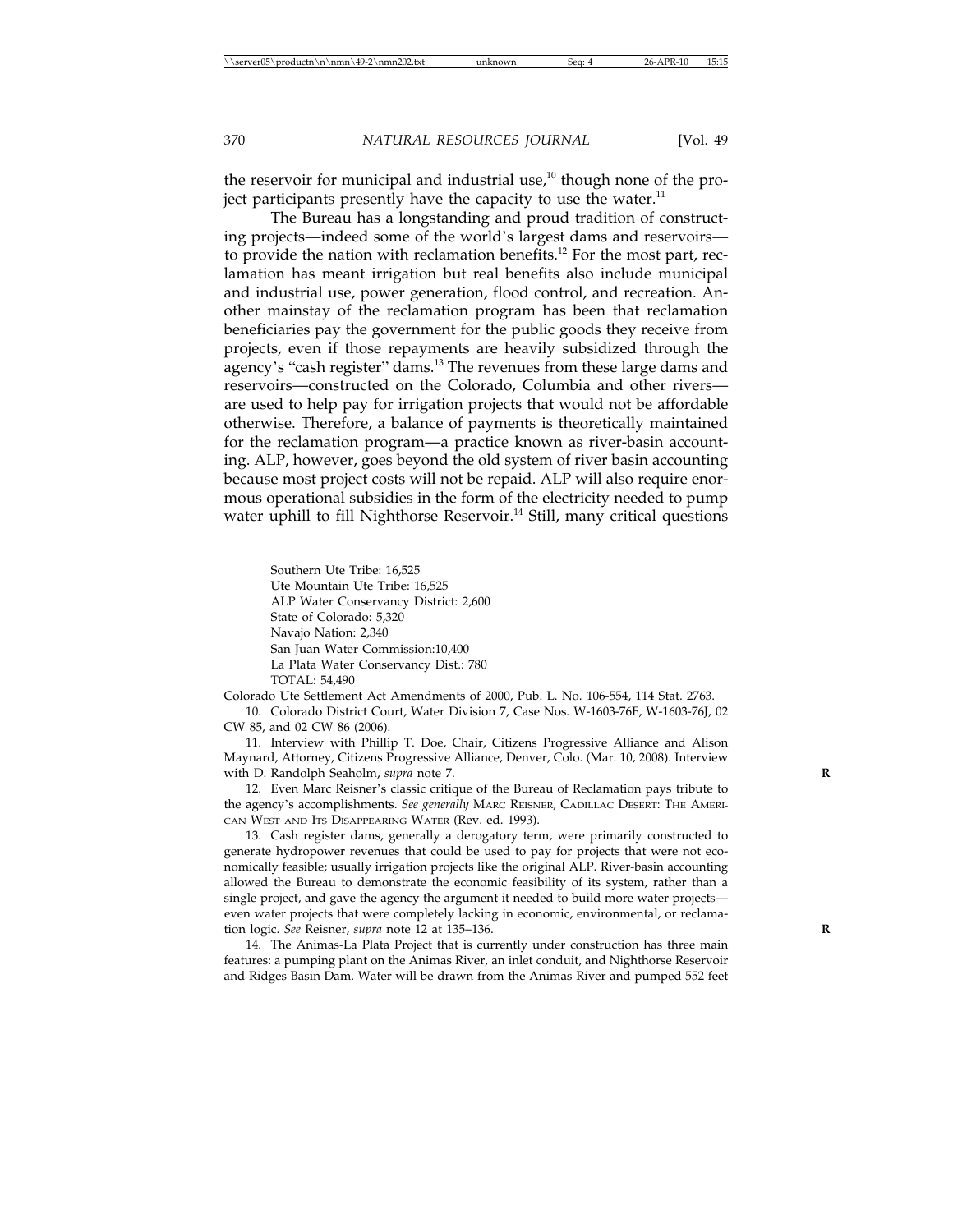about the Animas-La Plata Project remain unanswered: (1) how and when will any of the project beneficiaries use the water stored in Nighthorse Reservoir?; and, (2) why construct the project when it has been demonstrated that non-structural solutions to Native American water rights claims are effective and acceptable?<sup>15</sup>

Perhaps the most interesting development in the face of these questions is that 18 years ago ALP was at a virtual standstill over a series of issues related to the protection of endangered species in the San Juan River Basin. The fundamental issue was that in 1990 the U.S. Fish and Wildlife Service (Service) determined ALP posed a threat to the endangered Colorado pikeminnow in the San Juan River Basin and released a draft "jeopardy" biological opinion that did not include a reasonable and prudent alternative.16 Though the Service released a final biological opinion that included a reasonable and prudent alternative in 1991,<sup>17</sup> several of its features were clearly illegal and violated the congressional intent of both the Endangered Species Act and the Animas-La Plata Project.<sup>18</sup> Yet today, 18 years later, ALP is near completion.

The purpose of this article is to describe how officials in the Bureau and project proponents used their prowess in administrative process to secure funding for the construction of ALP in the face of enormous obstacles. This description is difficult because sorting through the administrative morass that surrounds the project is deliberately

17. U.S. FISH & WILDLIFE SERVICE, FINAL BIOLOGICAL OPINION FOR THE ANIMAS-LA PLATA PROJECT, COLORADO AND NEW MEXICO (1991).

18. *See generally* Ellison, *Environmental Management*, *supra* note 1. **R**

uphill for delivery into the reservoir. The Bureau estimates that the project will require 67,100,100 kWh of electricity, but notes this power is being delivered cheaply under the obligations of the Colorado River Storage Project Act. Interview with Barry Longwell, Deputy Construction Engineer, Four Corners Construction Office, U.S. Bureau of Reclamation, Durango, Colo. (Mar. 14, 2008).

<sup>15.</sup> The Ute Mountain Ute and Southern Ute Tribes received \$40 million dollars in the Colorado Ute Settlement Act of 2000 to purchase 13,000 acre-feet of water rights on the Pine, Florida, Animas, La Plata and Mancos Rivers, and McElmo Creek because ALP does not meet the Tribes' allocation under the Colorado Ute Indian Final Settlement Agreement of 1986 as ratified in the Colorado Ute Indian Water Rights Settlement Act of 1988, Pub. L. No. 100-585, 102 Stat. 2973.

<sup>16.</sup> U.S. FISH & WILDLIFE SERVICE, DRAFT BIOLOGICAL OPINION FOR THE ANIMAS-LA PLATA PROJECT, COLORADO AND NEW MEXICO (1990). According to the regulations that govern implementation of the Endangered Species Act, an agency is required to consult with the Service if its actions will affect an endangered species or its habitat. 50 C.F.R. § 402 (June 3, 1986) (implementing regulations for the Endangered Species Act of 1973, 16 U.S.C. §§ 1531–1543). This is called a Section 7 consultation and the result is either a "no jeopardy" or "jeopardy" biological opinion on the project. *Id.* If the Service issues a jeopardy biological opinion, the action agency and the Service may develop a "reasonable and prudent alternative" designed to mitigate the impacts of an action. *Id.*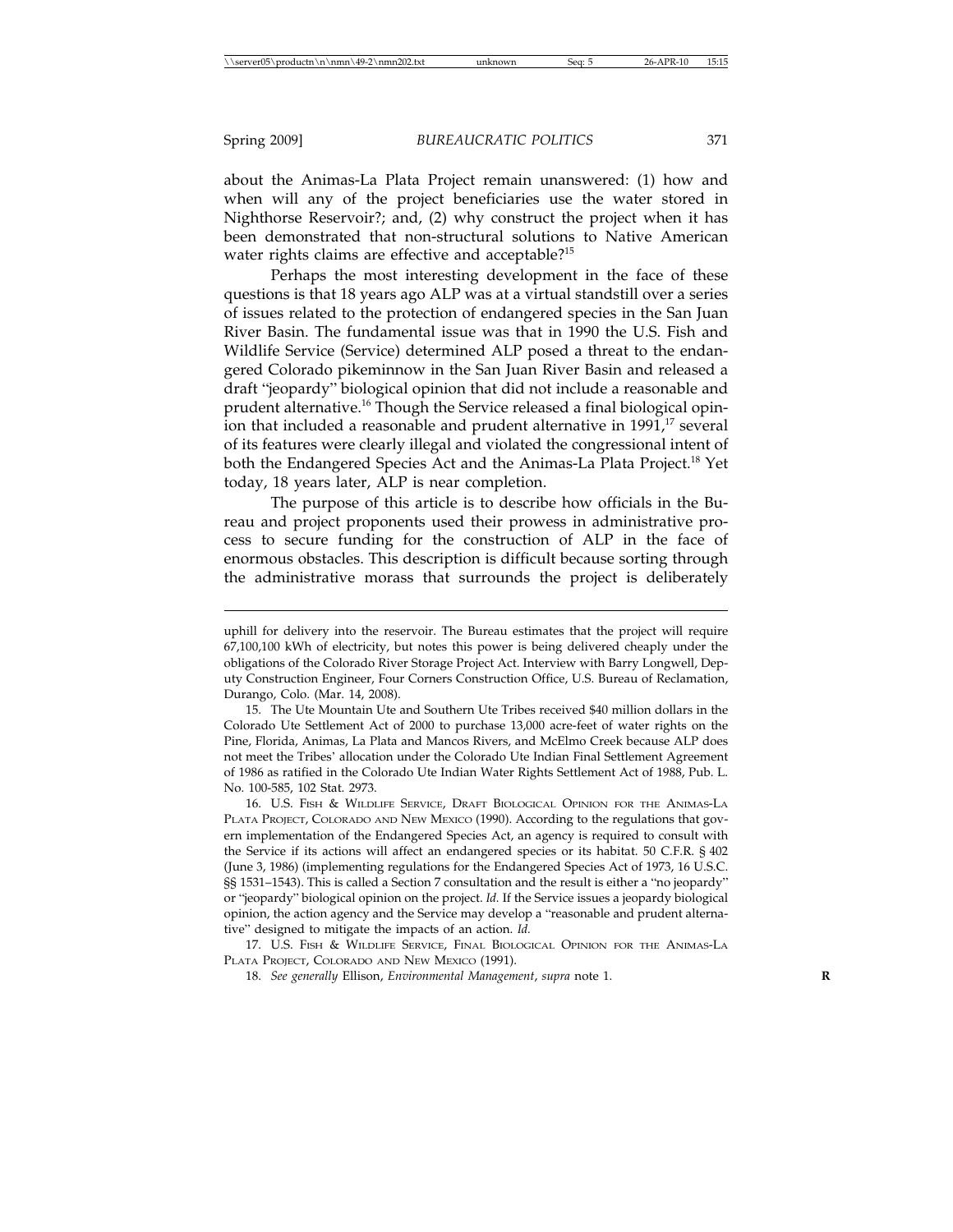daunting. It not only reflects the complexity associated with natural resources development but, more fundamentally, the demise of federalism and constitutional politics, and the rise of the administrative state. Today, agencies and the administrative process—rather than Congress and the democratic process—dominate politics in distributive policy arenas.<sup>19</sup> One effect of this decision-making transition—from constitutional politics to administrative process—has been to distract and desensitize the public to a variety of political issues that should be front-and-center, such as discussions about natural resources development. The Animas-La Plata Project makes a good case to illuminate this point because the project is fraught with issues, which range from the protection of endangered species and the environment, to reasonable concern for taxpayer money, to the settlement of Native American water rights claims and the re-regulation of the San Juan River, that have largely been settled administratively.

The discussion in the following section will examine the relationship between bureaucratic politics and natural resources management. Next, the resolution of a variety of problems in water resources management in the San Juan River Basin will be illuminated through an updated case study of Endangered Species Act compliance for the Animas-La Plata Project. Finally, lessons from this system of distributive politics through bureaucratic government will be discussed along with a qualitative analysis of the costs and benefits associated with this type of governing.

### **II. BUREAUCRATIC POLITICS AND THE ADMINISTRATIVE STATE**

Gary Lawson declared in the *Harvard Law Review* that "[t]he post-New Deal administrative state is unconstitutional."20 By unconstitutional, Lawson contends that the administrative state is at a "variance with the Constitution's original public meaning."<sup>21</sup> His argument rests on the assertion that not only does the administrative state have legislative, executive, and judicial powers, but that the formal political institutions—Congress, the Presidency, and the Supreme Court—have abandoned the sacred precepts of American government, such as the nondelegation doctrine, the unitary executive, and the independent judi-

<sup>19.</sup> *Id.*

<sup>20.</sup> Gary Lawson, *The Rise and the Rise of the Administrative State*, 107 HARV. L. REV. 1231, 1231 (1993–1994). For a similar argument, see generally DOUGLAS YATES, BUREAU-CRATIC DEMOCRACY: THE SEARCH FOR DEMOCRACY AND EFFICIENCY IN AMERICAN GOVERN-MENT (1982).

<sup>21.</sup> Lawson, *supra* note 20. **R**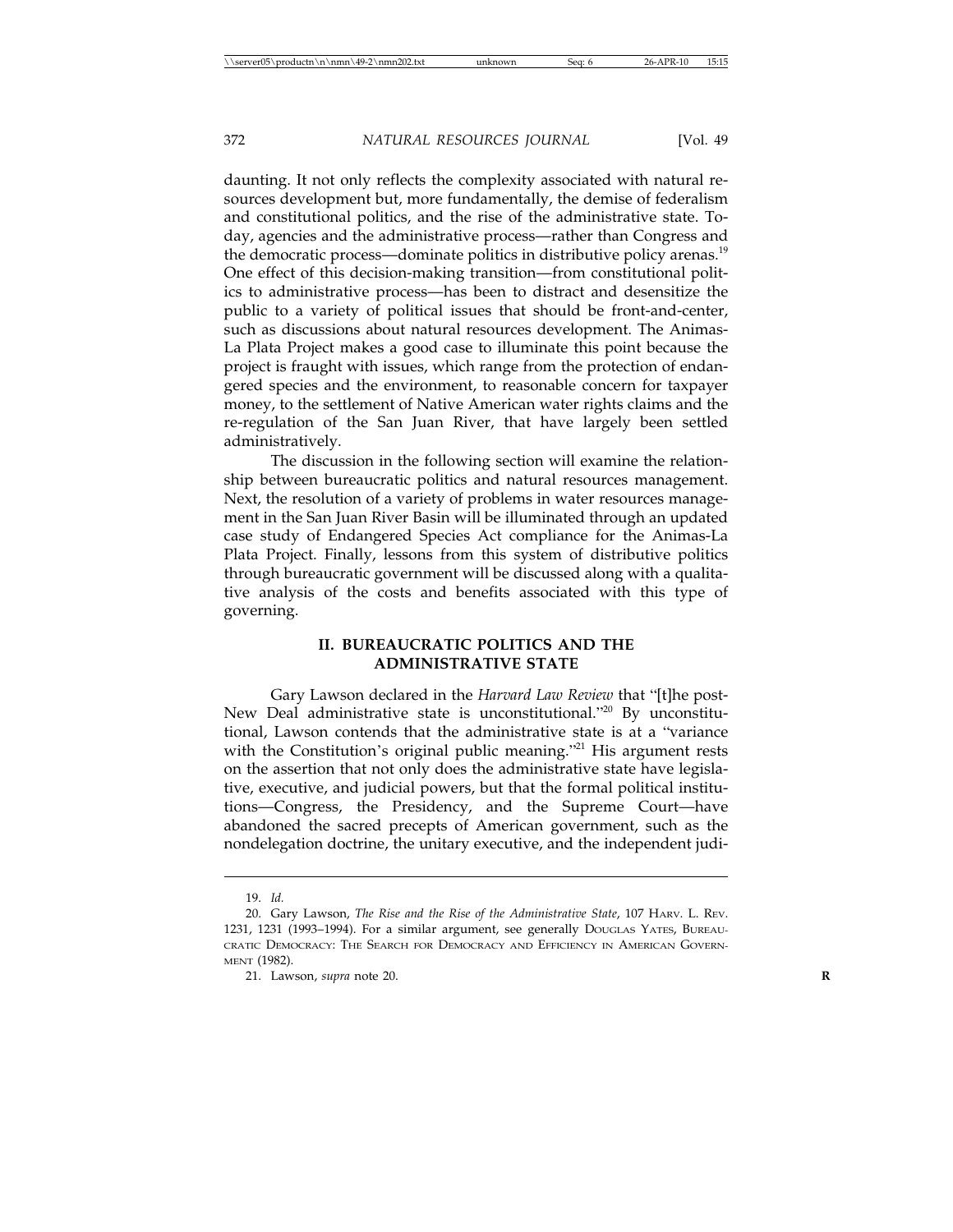ciary. Even more dramatically, Lawson argues that the administrative state is made powerful because we have abandoned the concept of a limited national government, as enshrined in the enumerated powers of Article I of the U.S. Constitution. Hence, actors in the national government feel little compunction when they meddle in education, health care, elections, local public administration, and other areas of governing that are reserved to the states.<sup>22</sup>

Lawson's argument is dramatic but understated. The United States of America is largely governed by the administrative state, which includes national, state, and local agencies that share jurisdiction over substantive policy arenas. It should not be inferred that legislatures, elected executives, and judiciaries do not have significant powers, because they do. Each of these institutions still checks administrative power here and there, especially when the constituency of a significant politician is affected. But most administrative activities go unnoticed and most arenas of governing have become so complex that it is extraordinarily difficult for citizens to participate.

This complexity is prevalent in natural resources management and, especially so, in water resources development. In order to secure the start of construction on the Animas-La Plata Project, for example, Bureau officials wrote an environmental impact statement, conducted a "Section 7" consultation on the protection of endangered species, applied for a dredge and fill permit, applied for the adjudication of water rights, managed cultural resources, and wrote contracts under the Indian Self Determination and Education Assistance Act, all while negotiating with groups and governments as diverse as tribal governments, states, municipalities, special districts, interested parties, and other state and federal agencies. Yet, this is just the tip of the administrative iceberg.

At the heart of all this activity are concerns about who wins and who loses in governing. Politics is often defined as the "authoritative allocation of values for a society"<sup>23</sup> and should be ideally conducted by our political institutions—legislatures, elected executives, and high courts at the appropriate level of government. Meanwhile, the purpose of the administrative state is to deliver public goods and services. $^{24}$  Thus, agencies should respond once Congress decides that action is necessary. Unfortunately, this assertion is democratic wishful thinking because it does not describe how governing in America is conducted. In distributive pol-

<sup>22.</sup> *See id.*

<sup>23.</sup> DAVID EASTON, THE POLITICAL SYSTEM: AN INQUIRY INTO THE STATE OF POLITICAL SCIENCE 134 (1953).

<sup>24.</sup> Brian A. Ellison, *Public Administration Reform in Eastern Europe: A Research Note and a Look at Bulgaria,* 39 ADMIN. & SOC'Y 221, 222 (2007).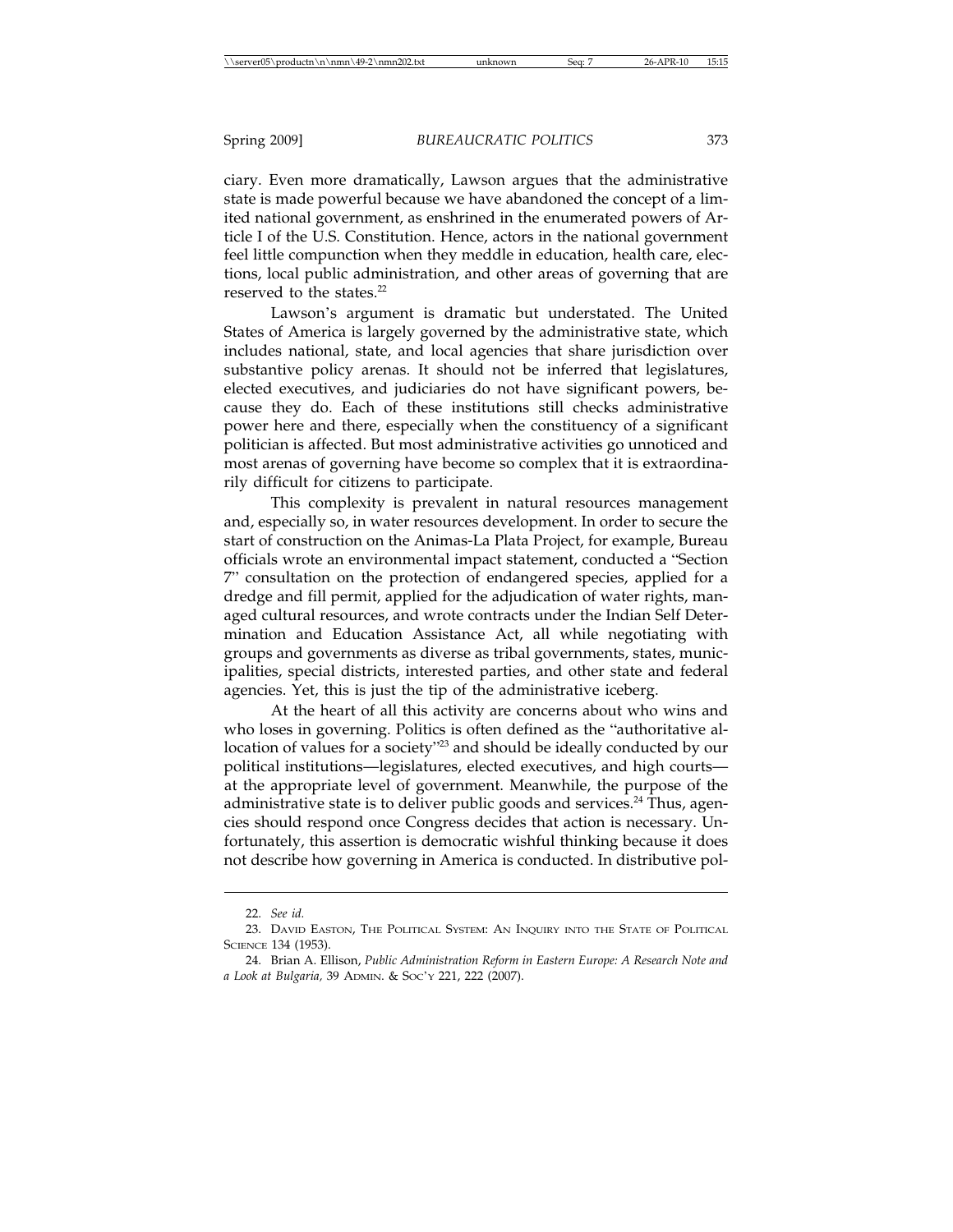icy arenas<sup>25</sup> in particular, administrative agencies and their clientele provide politicians with the justification for action. This is nothing new. What is different, however, is that the platform for the conduct of distributive politics is not Congress and the appropriations process, but agencies and administrative process. For example, those who control the flow of information that goes into writing a successful environmental impact statement decide the winners and losers in natural resource management.

#### **A. Bureaucratic Politics**

The administrative state in the United States is a collection of public organizations—referred to as departments, agencies, bureaus, commissions, and public corporations—all created through the political process to deliver public goods and services. Though ostensibly considered the managers of governments, scholars know that administrators are political actors themselves, and that they have a stake in how policy should be constructed and how public goods and services should be delivered.<sup>26</sup> A good deal of political and scholarly attention has been devoted to the role of administrators in the policy process because the U.S. Constitution provides us with little guidance regarding the construction of the administrative state—save the reference to the President's ability to choose a cabinet in Article II. The role of the administrative state was not a concern when government in the United States was relatively sim-

<sup>25.</sup> Theories of distributive policy formulation have typically dominated discussions about the construction of western water projects. The argument is that spending on western water projects reflects a political calculus designed to ensure particularistic benefits for farmers, municipalities, and power users and continuing reelection for congresspersons, while the costs are broadly dispersed across the country. The strength of this system, often called an "iron triangle" or a sub-government, lay in the ability of a few key western congresspersons to control the flow of authorizations and appropriations for western water projects. *See* DANIEL C. MCCOOL, COMMAND OF THE WATERS: IRON TRIANGLES AND FEDERAL WATER DEVELOPMENT 5–12 (1994). *See generally* T.R. Miller, *Recent Trends in Federal Water Resource Management: Are* "*Iron Triangles*" *in Retreat?*, 5 POL'Y STUD. REV. 395 (1985); THEO-DORE J. LOWI, THE END OF LIBERALISM: THE SECOND REPUBLIC OF THE UNITED STATES (1979); Dean E. Mann, *Political Incentives in U.S. Water Policy: Relationships Between Distributive and Regulatory Politics*, *in* WHAT GOVERNMENT DOES (Mathew Holden, Jr. & D.L. Dresang, eds., 1975); EMMETT S. REDFORD, DEMOCRACY AND THE ADMINISTRATIVE STATE (1969); ARTHUR MAASS, MUDDY WATERS (1951).

<sup>26.</sup> *See generally* DANIEL P. CARPENTER, THE FORGING OF BUREAUCRATIC AUTONOMY (2001); Larry B. Hill, *Who Governs the Administrative State? A Bureaucratic-Centered Image of Governance*, 1 J. OF PUB. ADMIN. RES. & THEORY 261 (1991); JAMES Q. WILSON, BUREAUCRACY: WHAT GOVERNMENT AGENCIES DO AND WHY THEY DO IT (1989); HAROLD SEIDMAN & R. GILMOUR, POLITICS, POSITION AND POWER: FROM THE POSITIVE TO THE REGULATORY STATE (1986); FRANCIS E. ROURKE, BUREAUCRACY, POLITICS, AND PUBLIC POLICY (3rd. ed. 1984).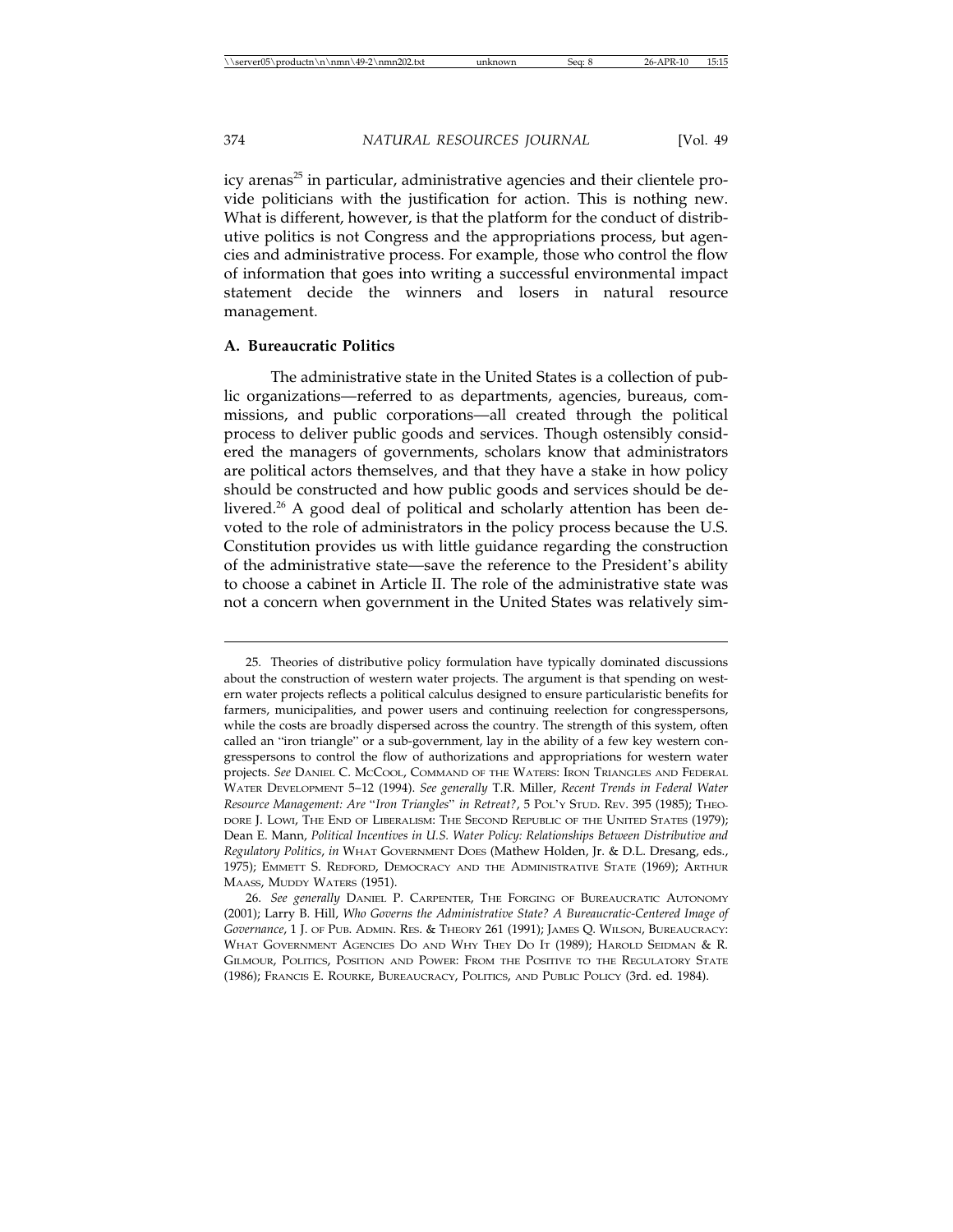ple. We began with an administrative state that was organized and managed by gentlemen between 1789 and the 1820s. Then Democratic reformers in the late 1820s, lead by President Andrew Jackson, argued that political partisans should manage government and that gave rise to the spoils system.<sup>27</sup>

These systems of public administration were developed when the United States was in its infancy, which did not last long. By the late 1800s, the United States had the world's largest and most productive economy, and reformers sought to construct a government that could manage it.<sup>28</sup> During the progressive era, roughly 1883 to 1921, the foundation for the modern administrative state was constructed on the "gospel of efficiency,"<sup>29</sup> the scientific management movement,<sup>30</sup> and political neutrality in public administration.<sup>31</sup> Although the scholarship on these fundamental tenets of administration is vast and a good deal of debate continues regarding the influence of these various movements, these ideas formed the foundation for administrative statecraft during the progressive era and continue to influence administrative activity today.<sup>32</sup> Indeed, the influence of science and efficiency was so significant that most major administrative reforms since the progressive era have sought to protect democratic accountability on the one hand and promote administrative rationality on the other. $33$  By 1946, the country recognized the need to check administrative power—specifically, to draw some line between the exercise of executive, legislative, and judicial powers by agen-

33. Brian A. Ellison, *Bureaucratic Politics as Agency Competition: A Comparative Perspective,* 29 INT'L. J. OF PUB. ADMIN. 1259, 1262 (2006).

<sup>27.</sup> *See* FREDERICK C. MOSHER, DEMOCRACY AND THE PUBLIC SERVICE 64–66 (2nd ed. 1982).

<sup>28.</sup> *See* HERBERT DAVID CROLY, THE PROMISE OF AMERICAN LIFE 157–194 (2007).

<sup>29.</sup> *See* SAMUEL P. HAYES, CONSERVATION AND THE GOSPEL OF EFFICIENCY: THE PROGRES-SIVE CONSERVATION MOVEMENT 1890-1920 (1959).

<sup>30.</sup> *See* FREDERICK WINSLOW TAYLOR, THE PRINCIPLES OF SCIENTIFIC MANAGEMENT (Norton Library 1967) (1911).

<sup>31.</sup> *See* Woodrow Wilson, *The Study of Administration*, 2 POL. SCI. Q. 197 (1887).

<sup>32.</sup> This is especially true in natural resources management because the developmental agencies—the U.S. Forest Service, Bureau of Reclamation, Bureau of Land Management (BLM), U.S. Fish & Wildlife Service, and the National Park Service—were largely constructed on the ideas of the conservationists and conservationism, which was a fundamental feature of progressive thinking. Reform in these organizations—some created with different names, like the Grazing Service (now BLM)—followed a management reform process through the introduction of concepts such as dominant use, multiple use, and ecosystems management. Water resource managers now talk about adaptive management and conjunctive management. The bottom line of all these reforms is seeking the proper balance between science and democracy.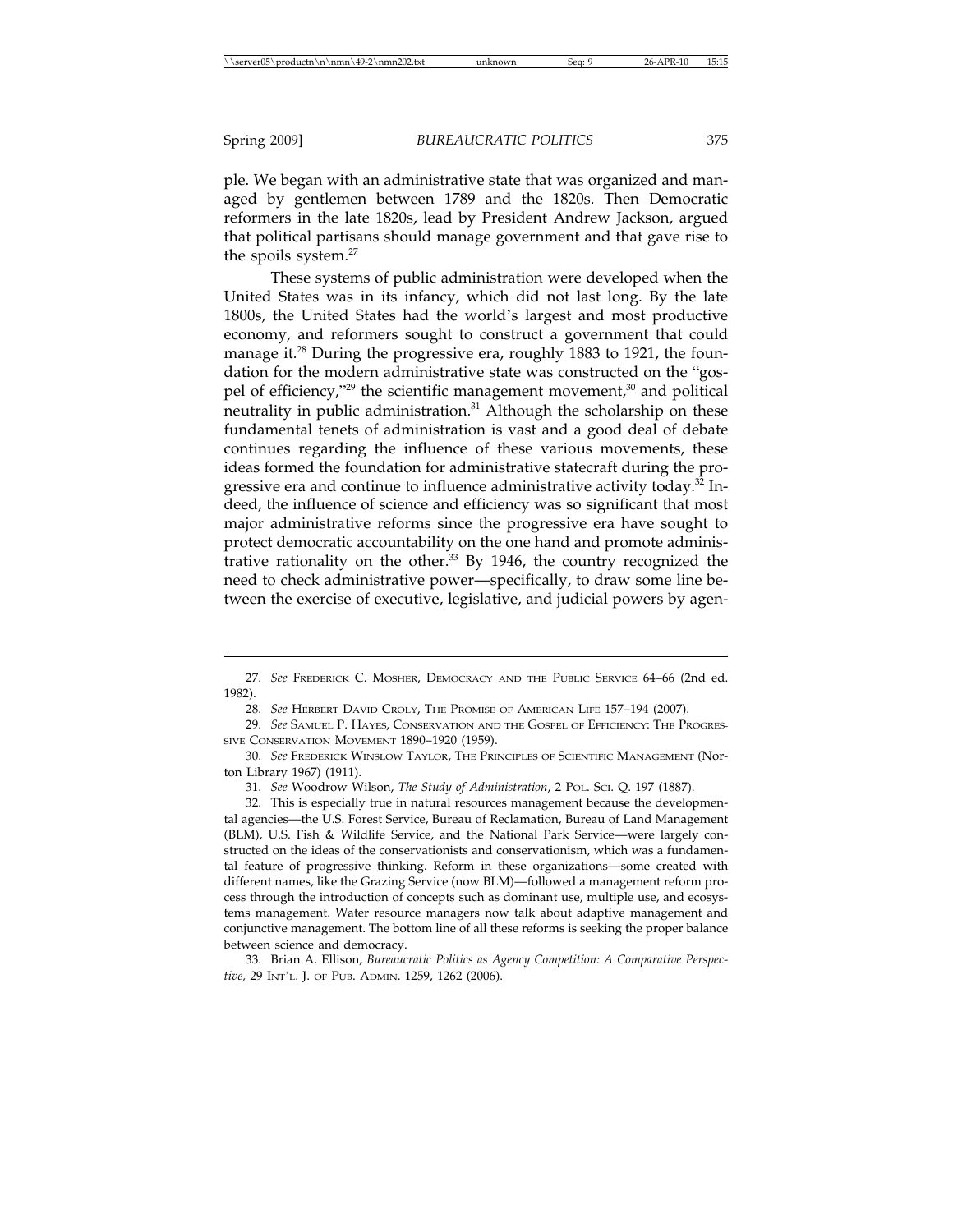cies—and did so through the Administrative Procedure Act.34 The plethora of legislation passed during the environmental movement with cross-cutting requirements and standing for citizens to sue agencies that failed to comply with them—was an effort to check science with science and bring some democratic practice to administrative decisionmaking.<sup>35</sup> Recent management movements in public administration, including the concerns about representative bureaucracy,<sup>36</sup> Total Quality Management, $37$  and the New Public Management, $38$  fit these same themes of reform<sup>39</sup>

#### **B. Bureaucratic Competition in the Policy Process**

Competition is the essence of bureaucratic politics and power. $40$ Administrators compete in the policy process to maintain their interests

36. *See* MOSHER *supra* note 27, at 98–102. **R**

37. *See generally* W. EDWARDS DEMING, THE NEW ECONOMICS: FOR INDUSTRY, GOVERN-MENT, EDUCATION (2nd ed. 2000).

38. *See generally* DAVID OSBORNE & TED GAEBLER, REINVENTING GOVERNMENT: HOW THE ENTREPRENEURIAL SPIRIT IS TRANSFORMING THE PUBLIC SECTOR (1993).

40. Todd Kunioka & Lawrence S. Rothenberg, *The Politics of Bureaucratic Competition: The Case of Natural Resource Policy*, 12 J. OF POL'Y ANALYSIS & MGMT. 700 (1993); Jonathan Bender & Terry M. Moe, *An Adaptive Model of Bureaucratic Politics*, 79 AM. POL. SCI. REV. 755 (1985).

<sup>34.</sup> *See* Matthew D. McCubbins et al., *Structure and Process, Politics and Policy: Administrative Arrangements and the Political Control of Agencies*, 75 VA. L. REV. 431, 440–441 (1989).

<sup>35.</sup> One reason the environmental movement—a label we use to describe creation of the U.S. Environmental Protection Agency (EPA) in 1970 and passage of a host of environmental protection legislation, such as the National Environmental Policy Act of 1969, 42 U.S.C. § 4331 (1970), Clean Water Act (Federal Water Pollution Control Act Amendments of 1972), 33 U.S.C. §§ 1251–1387 (1972), Endangered Species Act of 1973, 16 U.S.C. §§ 1531–1544 (1973)—is important in that it changed the way Congress charged agencies with responsibility to protect the environment. Rather than create an agency to implement the National Environmental Policy Act (NEPA), Congress made all agencies responsible for assessing environmental impacts and writing environmental impact statements. Hence, the regulations crossed agencies and are called cross-cutting requirements. These statutes also gave citizens standing to sue federal agencies that failed to implement them. Another reform is that the EPA Administrator was to be held politically accountable for the implementation of technical responsibilities—such as the establishment of standards for point sources of pollution as required by the Clean Water Act. These provisions were designed to force administrators to protect the environment. An empirical assessment of the struggle between elected officials and bureaucratic power is provided in B. Dan Wood, *Principles, Bureaucrats, and Responsiveness in Clean Air Enforcements*, 82 AM. POL. SCI. REV. 213 (1988). Wood demonstrates that these statutes gave agencies formidable power in bureaucratic politics.

<sup>39.</sup> *See generally* JACK H. KNOTT & GARY J. MILLER, REFORMING BUREAUCRACY: THE POLITICS OF INSTITUTIONAL CHOICE (1987); JOHN P. BURKE, BUREAUCRATIC RESPONSIBILITY (1986).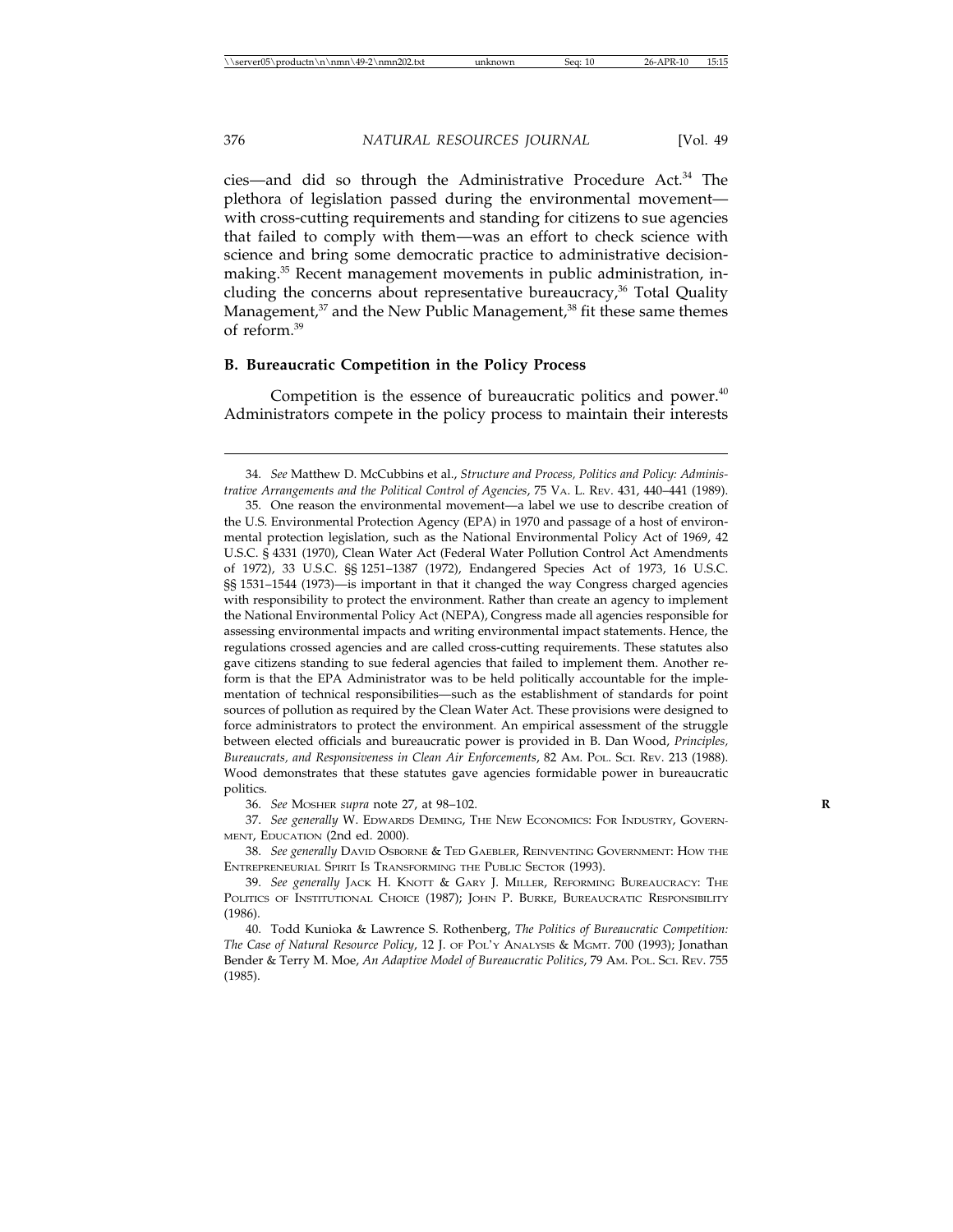and achieve their goals.<sup>41</sup> The critical question is what are those administrative interests and goals, and are they in the public interest? Early scholars of bureaucratic politics contended that agencies struggle for more resources—more money, employees, and responsibilities.<sup>42</sup> Thus, like any corporation in the private sector, administrators compete for an ever-greater share of the public market. Though this struggle for more resources is not necessarily insidious—indeed the New Public Management is constructed on this idea—William A. Niskanen argues that administrative interest is fundamentally at odds with the public interest because we lack a theory of administrative statecraft that relates the "preferences of constituencies" to the activities of agencies.<sup>43</sup> The distance between democratic accountability and administrative rationality is structural and inevitable, and a feature of human nature and a weakness of political science.

A second set of scholars argue that administrators and agencies are more interested in the maintenance of agency autonomy than expanding their reach and resources. James Q. Wilson defines autonomy as relatively undisputed jurisdiction over specific policy arenas.<sup>44</sup> Thus, administrators avoid new responsibilities because they rarely come with expanded resources. Instead, new responsibilities carry the burden of new clients, more oversight, and new opportunities for failure. This is especially true when new responsibilities are in conflict with the agency's basic operational objectives, or "core tasks."45 In recent work, Daniel P. Carpenter defined autonomy in terms of the agency's independent policymaking power.<sup>46</sup> He argues that administrators in successfully autonomous agencies offer unique services and understand how to protect themselves through multiple and diverse political affiliations.<sup>47</sup> Thus, organizational autonomy is a function of an agency's ability to protect the legal, technical, and fiscal mechanisms that structure its jurisdiction.<sup>48</sup>

<sup>41.</sup> *See* Brian A. Ellison, *Autonomy in Action: Bureaucratic Competition Among Functional Rivals in Denver Water Politics*, 14.5 POL'Y STUD. REV. 25–48 (1995). *See generally* FRANCIS E. ROURKE, BUREAUCRACY, POLITICS, AND PUBLIC POLICY (3rd ed. 1984).

<sup>42.</sup> *See* Ellison, *supra* note 41. *See generally* WILLIAM A. NISKANEN, BUREAUCRACY AND **R** REPRESENTATIVE GOVERNMENT (1971).

<sup>43.</sup> Niskanen, *supra* note 42, at 27, 128. **R**

<sup>44.</sup> Wilson, *supra* note 31, at 183. **R**

<sup>45.</sup> *Id.* at 223–224.

<sup>46.</sup> CARPENTER, *supra* note 26, at 18. **R**

<sup>47.</sup> *Id.* at 31.

<sup>48.</sup> Stephen P. Mumme & Scott T. Moore, *Agency Autonomy in Transboundary Resource Management: The United States Section of the International Boundary and Water Commission, United States and Mexico*, 30 NAT. RESOURCES J. 661, 664 (1990).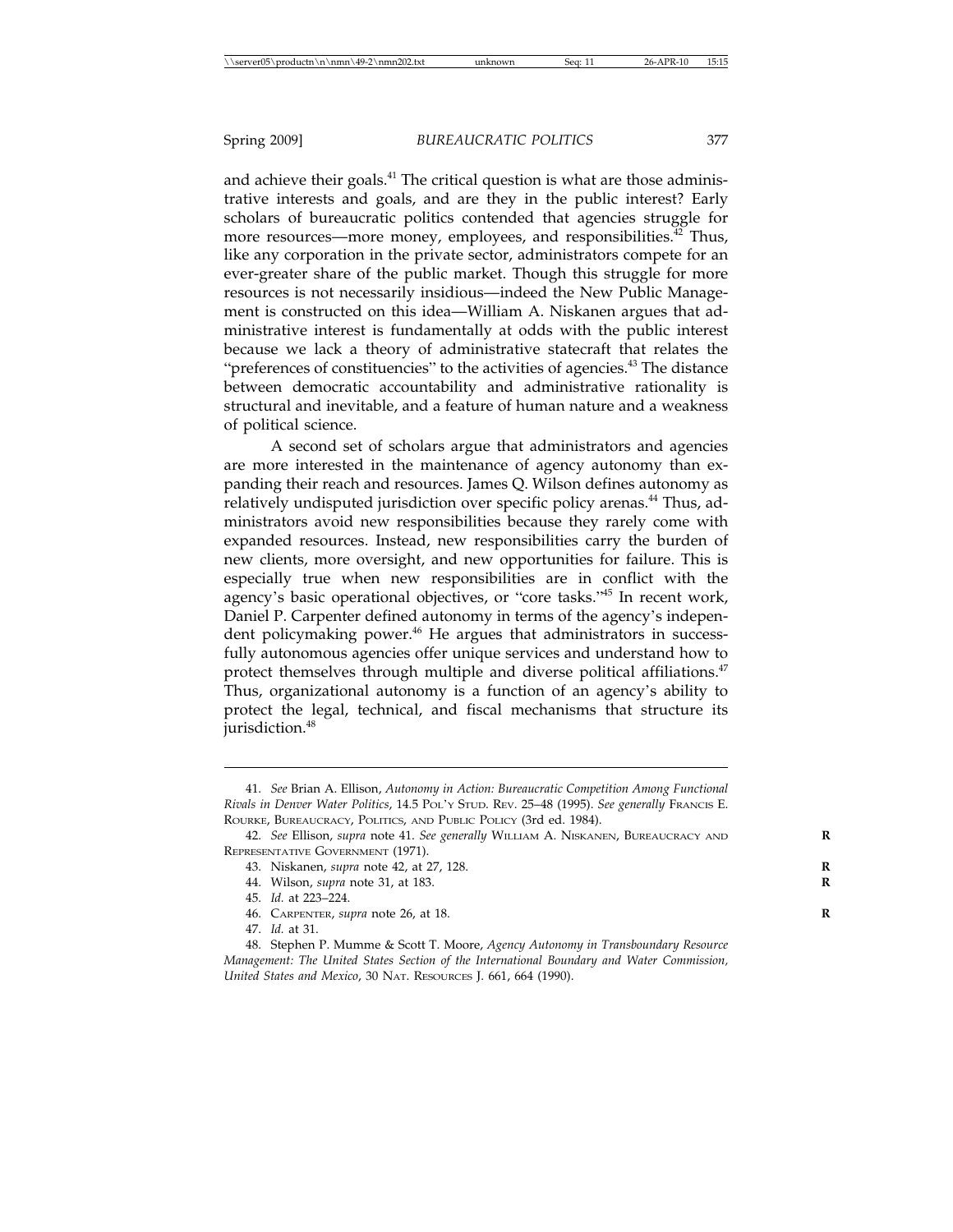Whether administrators struggle in the policy process for more resources and responsibilities or agency autonomy, many scholars of bureaucratic politics point to two fundamental sources of power—expertise and constituency support<sup>49</sup>—that administrators use to compete in the policy process. Though all agencies possess some aspects of these sources of power, some are better suited to demonstrate them than others. Agencies that provide the public with tangible benefits, such as the construction of a dam and reservoir, tend to be more successful in the eyes of the public than regulatory agencies that often have the unwanted task of controlling behavior.<sup>50</sup> For the purposes of this study, these two sources of bureaucratic power will be described in the context of managing and controlling administrative process.

Expertise is the essence of administrative statecraft in the United States.<sup>51</sup> In general, we put our engineers in one agency, our biologists in another, and our social workers in yet another in order to, theoretically, protect the public interest and produce efficiency. The public interest is protected because administrative discretion in agencies is checked with professionalism rather than politics, and efficiency is produced through specialization. Expertise is a critical source of power for administrators because it allows them to control the flow of information and advice. In a related vein, agencies that are structured around a dominant profession tend to have more power in the policy process than those that do not.<sup>52</sup> Constituency support can be understood as the management of internal and external groups, both private and public, in the policy process.<sup>53</sup>

In summary, administrators use these sources of bureaucratic power to compete in the policy process—which involves the collection of resources and the protection of autonomy. Ideally, administrators struggle to protect their ability to make public policy and deliver public goods and services; they want to define what needs to be done and do it. Administrators protect their autonomy through competition, by controlling

53. ROURKE, *supra* note 41, at 125. **R**

<sup>49.</sup> ROURKE, *supra* note 41, at 15, 48. *See also* Wood, *supra* note 35; HAROLD SEIDMAN & **R** R. GILMOUR, POLITICS, POSITION AND POWER: FROM THE POSITIVE TO THE REGULATORY STATE (1986); JEANNE NIENABER CLARKE & DANIEL C. MCCOOL, STAKING OUT THE TERRAIN: POWER DIFFERENTIALS AMONG NATURAL RESOURCE MANAGEMENT AGENCIES (1985).

<sup>50.</sup> CLARKE & MCCOOL, *supra* note 49, at 7. **R**

<sup>51.</sup> ROURKE, *supra* note 41, at 108. **R**

<sup>52.</sup> BRIAN J. COOK, BUREAUCRATIC POLITICS AND REGULATORY REFORM: THE EPA AND EMISSIONS TRADING 59–60 (1988). Cook provides an interesting study on competition among professions in the U.S. Environmental Protection Agency (EPA) and the development of solutions to air pollution. Lawyers in the EPA advocated a regulatory scheme, scientists advocated a technical solution, and economists urged the development of a market solution. The economists won because they made a better case to the public for their solution. *Id.* at 124. *See also* CLARKE & MCCOOL, *supra* note 49. **R**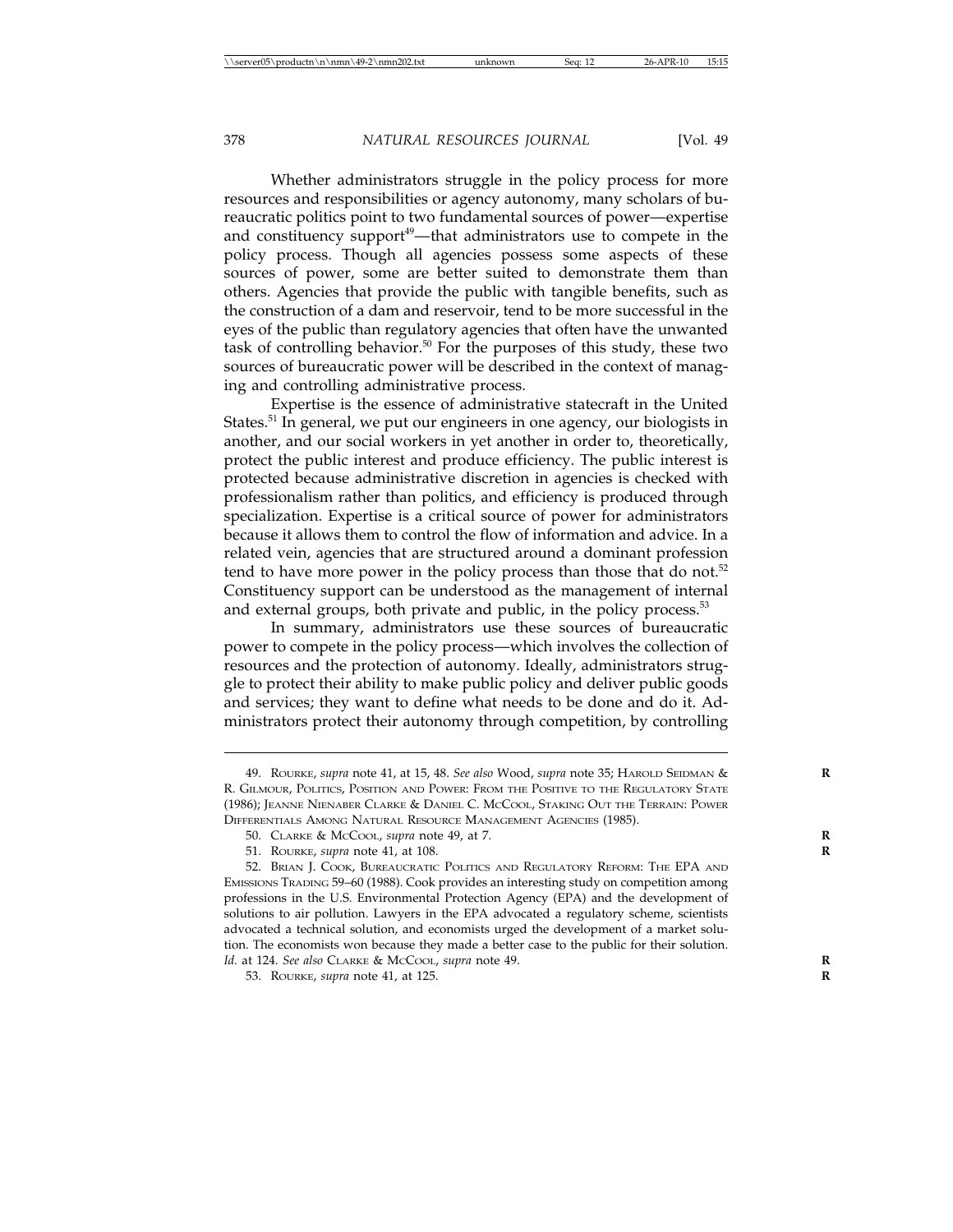decision-making, and fending off their rivals in the policy process. Finally, it is important to note that the purpose of this article is not to provide a normative argument regarding the ability of agencies to protect the environment through the implementation of cross-cutting regulations. The purpose of the article is to describe how administrators get what they want from the policy process, which is often in contradiction to sound environmental management. Indeed, Robert Paehlke and Douglas Torgerson contend that environmental protection tends to be of secondary consideration in these processes.<sup>54</sup> Instead, the fundamental objective of governance in these policy arenas is maintaining development rather than protecting the environment.<sup>55</sup>

#### **III. THE ANIMAS-LA PLATA PROJECT AND IMPLEMENTATION OF THE ENDANGERED SPECIES ACT**

Starting construction on the Animas-La Plata Project took a good deal of time because, for many years, it was a project looking for a purpose rather than a purpose looking for project. As noted earlier, the initial idea—proposed as early as 1904—was to move water for irrigation from the Animas River to the La Plata River watershed. In 1956, Congress called for a feasibility report for the project—delivered in 1966 which described the project as a dam and reservoir high on the Animas River with a gravity flow diversion to the La Plata River.<sup>56</sup> When ALP was authorized for construction in 1968, it was the product of simple pork-barrel politicking, Colorado's western versus eastern slope conflict over water and development, and the struggle to store state allocations under the Colorado River Compact of 1922.<sup>57</sup> Congressman Wayne Aspinall, a Democrat from Colorado's 3rd District and chairman of the House Committee on Interior and Insular Affairs, brokered a deal in which he exchanged his support for the Central Arizona Project for broader congressional support of ALP and four other Colorado water projects.<sup>58</sup>

<sup>54.</sup> Douglas Torgerson & Robert Paehlke, *Environmental Administration: Revising the Agenda of Inquiry and Practice*, *in* MANAGING LEVIATHAN: ENVIRONMENTAL POLITICS AND THE ADMINISTRATIVE STATE (Douglas Torgerson & Robert Paehlke, eds., 2005).

<sup>55.</sup> Terry M. Moe, *The Politics of Bureaucratic Structure, in* CAN THE GOVERNMENT GOV-ERN? 306–320 (John E. Chubb & Paul E. Peterson, eds., 1989). Moe contends that agencies were not constructed to be effective. Instead, their structure, and therefore behavior, is a reflection of interest group politics. *Id.* at 267.

<sup>56.</sup> U.S. DEP'T OF THE INTERIOR, REPORT TO CONGRESS ON THE ANIMAS-LA PLATA PRO-JECT, COLORADO-NEW MEXICO: PURSUANT TO THE PROVISIONS OF 53 STAT. 1187 (1967).

<sup>57.</sup> REISNER, *supra* note 12, at 290–293. *See also* HELEN INGRAM, WATER POLITICS: CON- **R** TINUITY AND CHANGE (1990).

<sup>58.</sup> REISNER, *supra* note 12, at 290–293.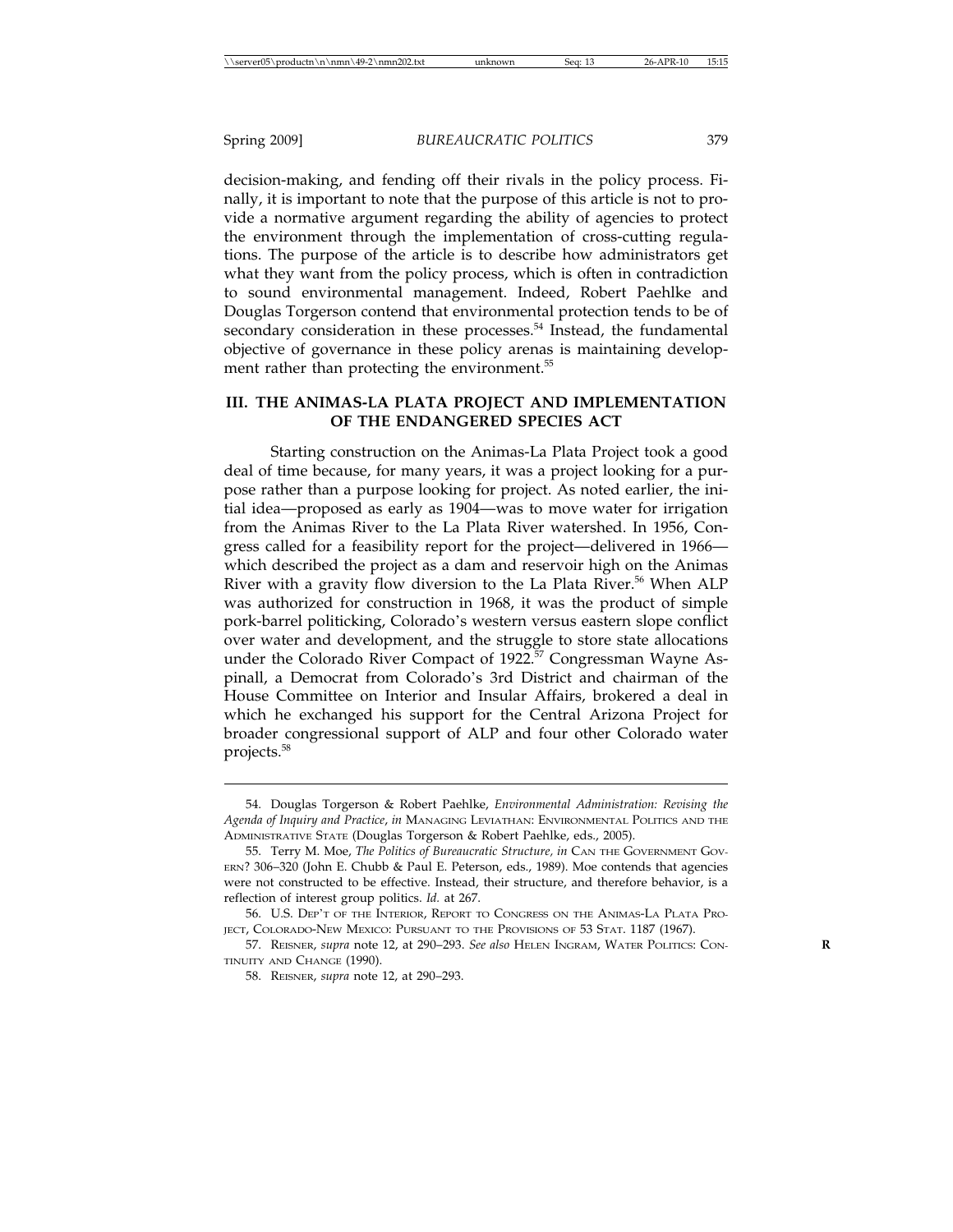ALP has always had some features that would serve Native Americans. Water was made available to Native Americans for cattle in the 1966 feasibility report, and the 1979 Definite Plan Report listed Native Americans among the project's beneficiaries.<sup>59</sup> But these were secondary aspects because ALP was designed to be an irrigation project for Anglo farmers.<sup>60</sup> ALP became a Native American water project after the Ute Mountain Ute Indians sued for adjudication and quantification of their water rights on the Ute Mountain Ute Reservation in 1972.<sup>61</sup> This action, taken up by the U.S. Department of Justice and subsequent calls by the Carter and Reagan administrations for cost sharing by project proponents, forced them into a somewhat unusual process designed to resolve these problems. The result was two agreements that would resolve Native American water rights claims<sup>62</sup> and to provide cost-sharing by project beneficiaries—especially the states. $63$  Taken together, the agreements split the Animas-La Plata Project into two phases. Phase one

The map on page 2-32 of the Final Supplemental Environmental Impact Statement (2000) provides a picture of land available for sale on the Southern Ute and Ute Mountain Ute Reservations. No land is available for sale on the Ute Mountain Ute Reservation, while non-Indians own most of the acreage along the La Plata, Animas, Florida and Pine Rivers on the Southern Ute Reservation. U.S. BUREAU OF RECLAMATION, ANIMAS-LA PLATA PROJECT, COLORADO-NEW MEXICO: FINAL SUPPLEMENTAL ENVIRONMENTAL IMPACT STATEMENT (2000) [hereinafter U.S. BUREAU OF RECLAMATION, FSEIS], *available at* www.usbr.gov/uc/envdocs/ eis/animas/fseis/index.

61. Colorado Ute Indian Water Rights Settlement Act of 1988, Pub. L. No. 100-585, 102 Stat. 2973. In 2007 there were 9,500 non-Indians living on the Southern Ute Reservation along with only 1,000 members of the Southern Ute Tribe. Susan Moran, *Indian Tribe Becomes Force in West*'*s Energy Boom,* N.Y. TIMES, July 24, 2007.

62. U.S. BUREAU OF RECLAMATION, COLORADO UTE INDIAN WATER RIGHTS FINAL SETTLE-MENT AGREEMENT (1986).

63. U.S. BUREAU OF RECLAMATION, *supra* note 4. **R**

<sup>59.</sup> There is some confusion with regard to ALP and the "hit list." *See* discussion *supra* note 4. James Decker contends that the project survived because it was deemed beneficial to Native Americans. James C. Decker, *Conflicts in the Department of the Interior: Water Project, Indian Trust Responsibility, and Squawfish*, COMMON GROUND, THE THIRD ANNUAL NA-TIONAL STUDENT ENVIRONMENTAL CONFERENCE 26 (1991). We could also conclude by inference that Carter did not veto the project because the Definite Plan Report for the project had not been completed and, hence, was not ripe for consideration.

<sup>60.</sup> Land ownership on the Southern Ute Reservation is complex. The Southern Ute Tribe accepted the federal government's allotment plan for the reservation in 1894–1895, meaning that members of the Southern Ute Tribe accepted individual parcels of land. Meanwhile, the Weeminuche Band, now Ute Mountain Ute Tribe, moved to the western part of the Southern Ute Reservation to protest the allotment program. The reservation was open to homesteading in 1899. The subsequent sale of allotments to non-Indians created a checkerboard pattern of land ownership on the Southern Ute Reservation in which the most productive lands are in the hands of non-Indians. This is an extremely complicated story that has mostly been pieced together through the Supreme Court's decision in *United States v. Southern Ute Tribe or Band of Indians*, 402 U.S. 159 (1971).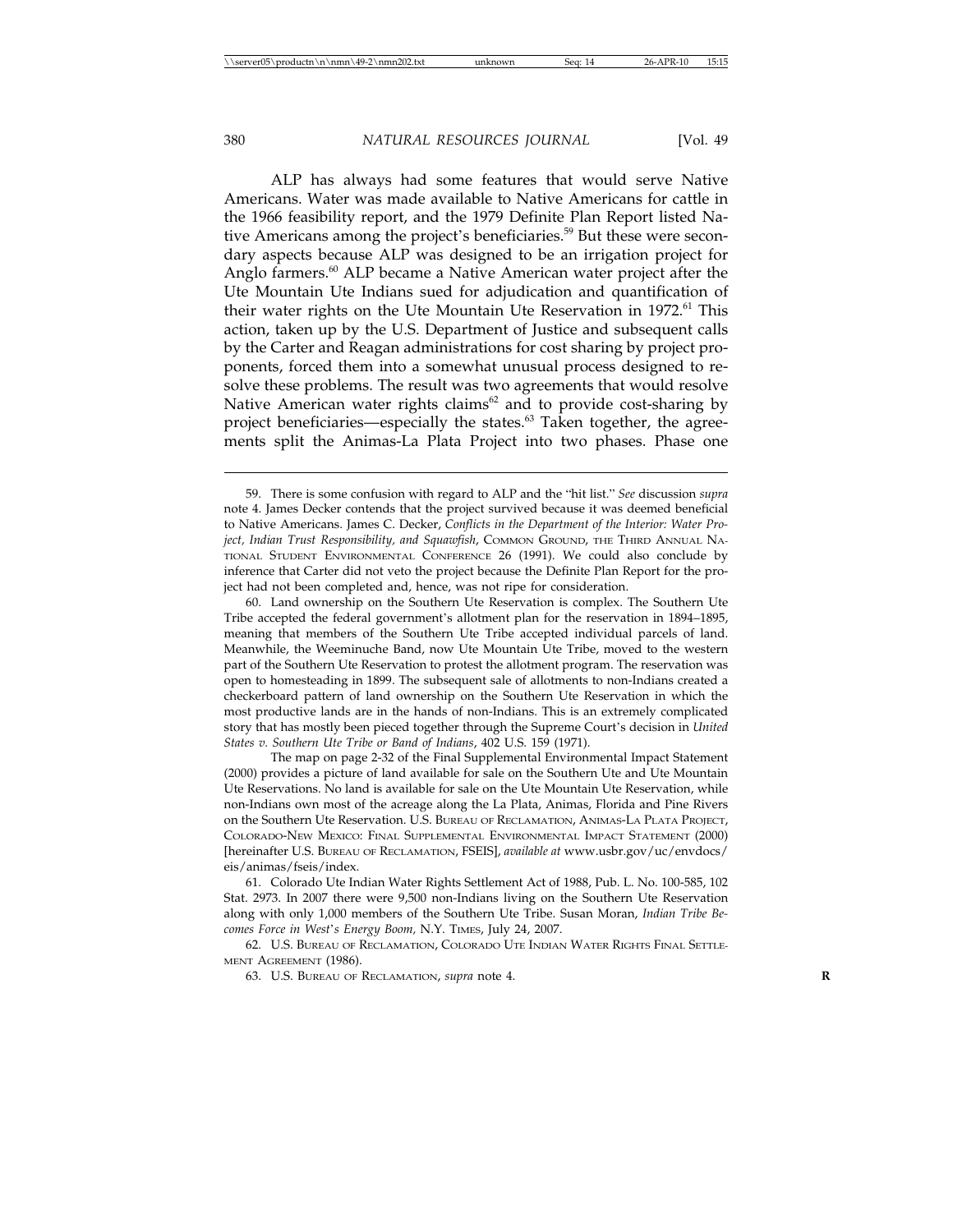would be constructed and financed by the Bureau, and phase two would be financed by the states and built on an indeterminate schedule. In exchange for quantification of their water rights on the reservations, the water rights in the Animas-La Plata and Dolores projects, as well as a \$60.5 million Tribal Development Fund, the Ute Mountain Ute and Southern Ute Indians agreed to relinquish their claims to federal reserve water rights on the reservations if phase one of the Animas-La Plata Project was constructed by the year 2000. Congress ratified these agreements in the Colorado Ute Indian Water Rights Settlement Act of 1988.<sup>64</sup>

#### **A. Implementing the Endangered Species Act**

The U.S. Fish and Wildlife Service issued a draft jeopardy biological opinion just when the stage was set for construction to begin on the project in May 1990.<sup>65</sup> In the draft opinion, the Service contended that ALP would harm critical habitat for the Colorado pikeminnow but offered no reasonable and prudent alternative (RPA). In response, the Bureau assembled three committees—biological, hydrological, and legal to form a response to the draft biological opinion and develop an RPA.<sup>66</sup> In 1991, the Service issued a final biological opinion that did include an RPA for ALP. Though complex, the Service acquiesced to a Bureau proposal for an RPA that included these elements:

1. Limit construction of the Animas-La Plata Project to three features—Ridges Basin Reservoir, Durango Pumping Plant, and the inlet conduit—and to limit depletions to 57,100 acrefeet;

2. Fund a seven-year research effort on the San Juan River and its tributaries;

3. Operate Navajo Dam for the duration of the research project to mimic the natural hydrograph of the San Juan River; 4. Operate Navajo Dam for the benefit of the Colorado [pikeminnow] for the life of the Animas-La Plata Project; 5. Develop a recovery implementation program for the Colorado [pikeminnow] on the San Juan River. $67$ 

<sup>64.</sup> U.S. BUREAU OF RECLAMATION, *supra* note 3. **R**

<sup>65.</sup> U.S. FISH & WILDLIFE SERV., DRAFT BIOLOGICAL OPINION FOR THE ANIMAS LA PLATA PROJECT, COLORADO AND NEW MEXICO (1990). For a full description of the proceedings leading to the development of the reasonable and prudent alternative for ALP, see Ellison, *Environmental Management*, *supra* note 1. **R**

<sup>66.</sup> Ellison, *Environmental Management*, *supra* note 1. **R**

<sup>67.</sup> U.S. FISH & WILDLIFE SERV., FINAL BIOLOGICAL OPINION FOR THE ANIMAS-LA PLATA PROJECT, COLORADO AND NEW MEXICO 32–33 (1991).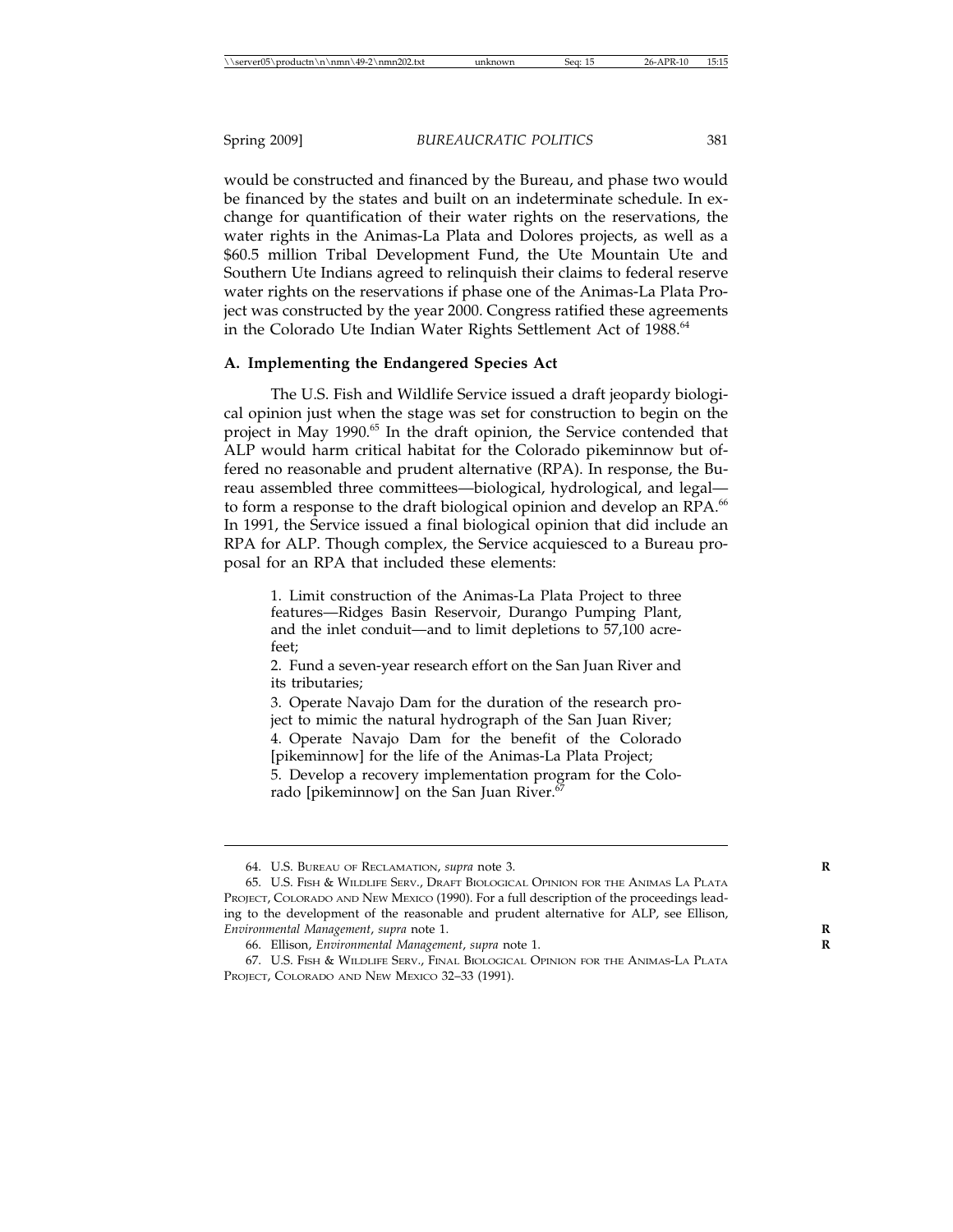According to the implementing regulations of the Endangered Species Act, an alternative is considered reasonable and prudent if:

1. It can be implemented by the lead federal agency in a manner consistent with the intended purposes of the project; 2. The Service believes it would avoid the likelihood of jeopardizing the continued existence of the listed species; 3. It can be formulated in such a way that it can be implemented by the lead federal agency consistent with the scope of its legal authority and jurisdiction; 4. It is economically and technically feasible.<sup>68</sup>

These criteria can be used to assess the degree to which the RPA is in compliance with the implementing regulations of the Endangered Species Act. In 1991, the RPA violated each of these criteria. A brief summary of how the RPA violated these criteria, along with a description of the Bureau's subsequent activities, is provided in the following sections.

*1.* "*It can be implemented by the lead federal agency in a manner consistent with the intended purpose of the project.*"<sup>69</sup>

As noted earlier, in 1991 the Animas-La Plata Project was one of the Bureau's last and largest reclamation projects. It included pumping stations, two storage reservoirs, conduits, laterals, canals, etc., all designed to transfer irrigation water from the Animas River to the La Plata River. Construction of the three initial features, as contemplated in the 1991 RPA, clearly violated the law and the spirit of ALP with regard to this first criterion since the three initial features would not provide irrigation benefits or transfer water from the Animas to the La Plata.

Several factors came together to force the Bureau to redesign ALP and to seek a new authorization for it. The most important of these factors was the Colorado Ute Water Rights Settlement Act of 1988, which required construction of phase one of ALP by the year 2000 in order to avoid costly litigation by the Tribes for their water rights. In 1996, Secretary of the Interior Bruce Babbitt and Colorado Governor Roy Romer created a process designed to resolve the ALP impasse as the pace of administrative, scientific, and fiscal processes made it clear that this deadline would not be met.<sup>70</sup> The "Romer/Schoettler process"<sup>71</sup> brought

<sup>68.</sup> ESA Final Rule, 50 C.F.R. § 402.02 (1986).

<sup>69.</sup> *Id.*

<sup>70.</sup> For a broad description of the ALP problem and the Romer/Schoettler process, see Ed Marston, *Cease-fire Called on the Animas-La Plata Front*, HIGH COUNTRY NEWS, Nov. 11, 1996.

<sup>71.</sup> The process was also named after Colorado Lt. Governor Gail Schoettler.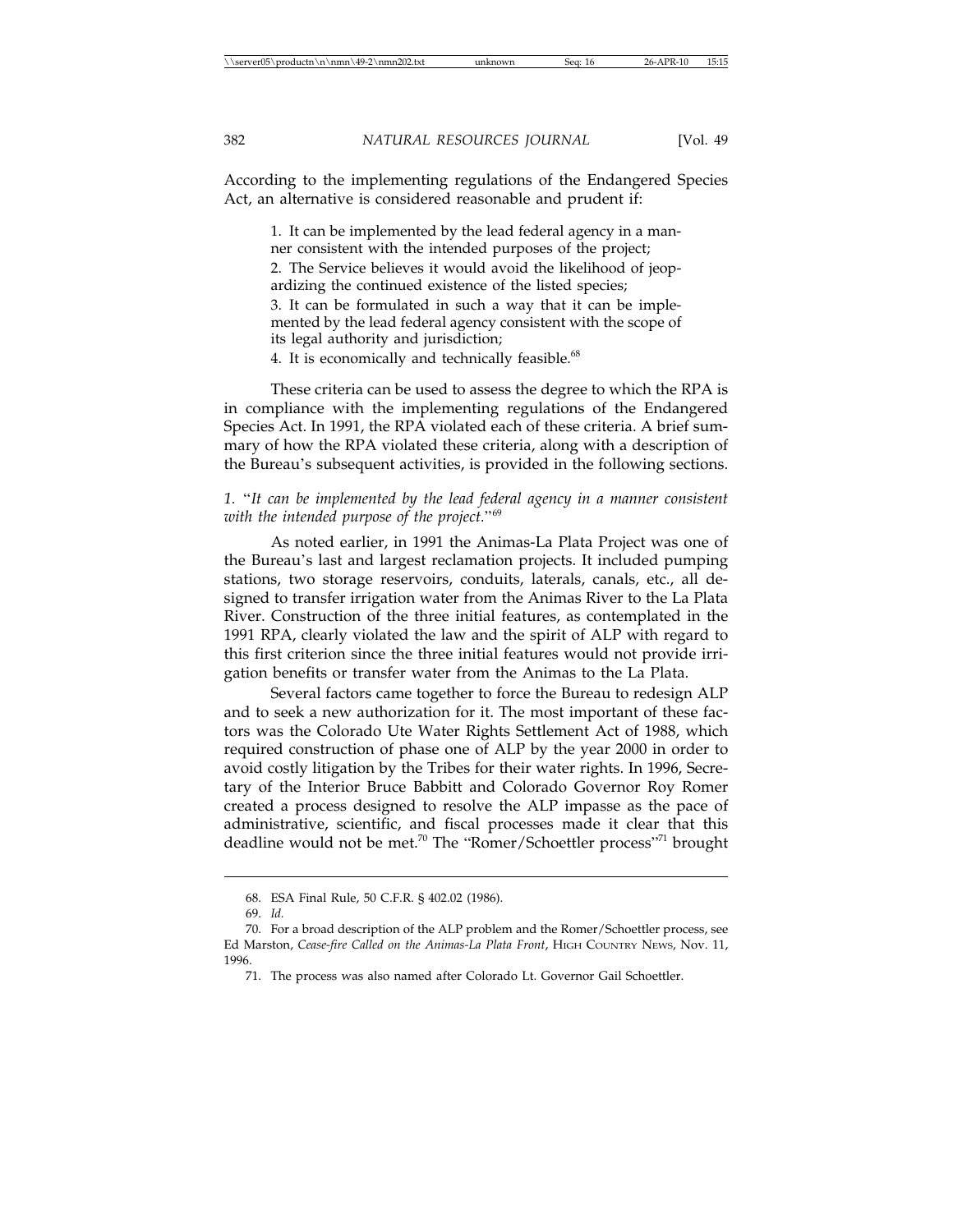a variety of groups to the negotiating table—including several project opponents such as Earth Justice—and produced a justification for a scaled down ALP, containing both structural and non-structural components that could be used to meet the needs of the Ute Tribes. These components included, for example, the expansion of existing federal water storage facilities in the San Juan River Basin, water conservation proposals, and a fund for the acquisition of water rights. Though a catalyst for change, Secretary Babbitt rejected the Romer/Schoettler proposal and instead entered into a series of secret negotiations with the Ute Tribes and project proponents. The Animas-La Plata Project that emerged from these negotiations did not have an irrigation component but did include a municipal and industrial reservoir for the Ute Tribes, the Navajo Nation, and several special districts, and it provided a \$40 million fund for the Tribes to purchase water rights; it also included the Navajo Nation Municipal Pipeline. The proposal also came with a promise to subject the project to "full environmental review, including a review of competing non-structural proposals to settle the Tribes' water rights claims."<sup>72</sup>

The Bureau successfully sought and attained reauthorization of ALP based on this proposal. The Colorado Ute Settlement Act Amendments of 2000 authorized the Bureau to construct, operate, and maintain "a reservoir, a pumping plant, a reservoir inlet conduit, and appurtenant facilities with sufficient capacity to divert and store water from the Animas River to provide for an average annual depletion of 57,100 acrefeet of water to be used for a municipal and industrial water supply."<sup>73</sup> Thus, the Animas-La Plata Project was changed from a large, trans-basin diversion and irrigation project to a smaller municipal and industrial water supply project.

*2.* "*The Service believes it would avoid the likelihood of jeopardizing the continued existence of the listed species.*"<sup>74</sup>

The Service concluded three times that construction of ALP would jeopardize the Colorado pikeminnow and its habitat.<sup>75</sup> In 1979, the Ser-

<sup>72.</sup> *Colorado Ute Indian Water Rights: Testimony on S. 2508, The Colorado Ute Settlement Act Amendments of 2000*, 106th Cong. 3 (2000) (statement of David J. Hayes, Deputy Sec'y of the Interior before the Senate Commission on Indian Affairs).

<sup>73.</sup> Colorado Ute Settlement Act Amendments of 2000, Pub. L. No. 106-554, 114. Stat. 2763.

<sup>74.</sup> ESA Final Rule, 50 C.F.R. § 402.02 (1986).

<sup>75.</sup> U.S. FISH & WILDLIFE SERV., BIOLOGICAL OPINION FOR THE ANIMAS-LA PLATA PRO-JECT, COLORADO AND NEW MEXICO (1979); U.S. FISH & WILDLIFE SERVICE, DRAFT BIOLOGICAL OPINION FOR THE ANIMAS-LA PLATA PROJECT, COLORADO AND NEW MEXICO (1990); U.S. FISH & WILDLIFE SERVICE, FINAL BIOLOGICAL OPINION FOR THE ANIMAS-LA PLATA PROJECT, COLO-RADO AND NEW MEXICO (1991).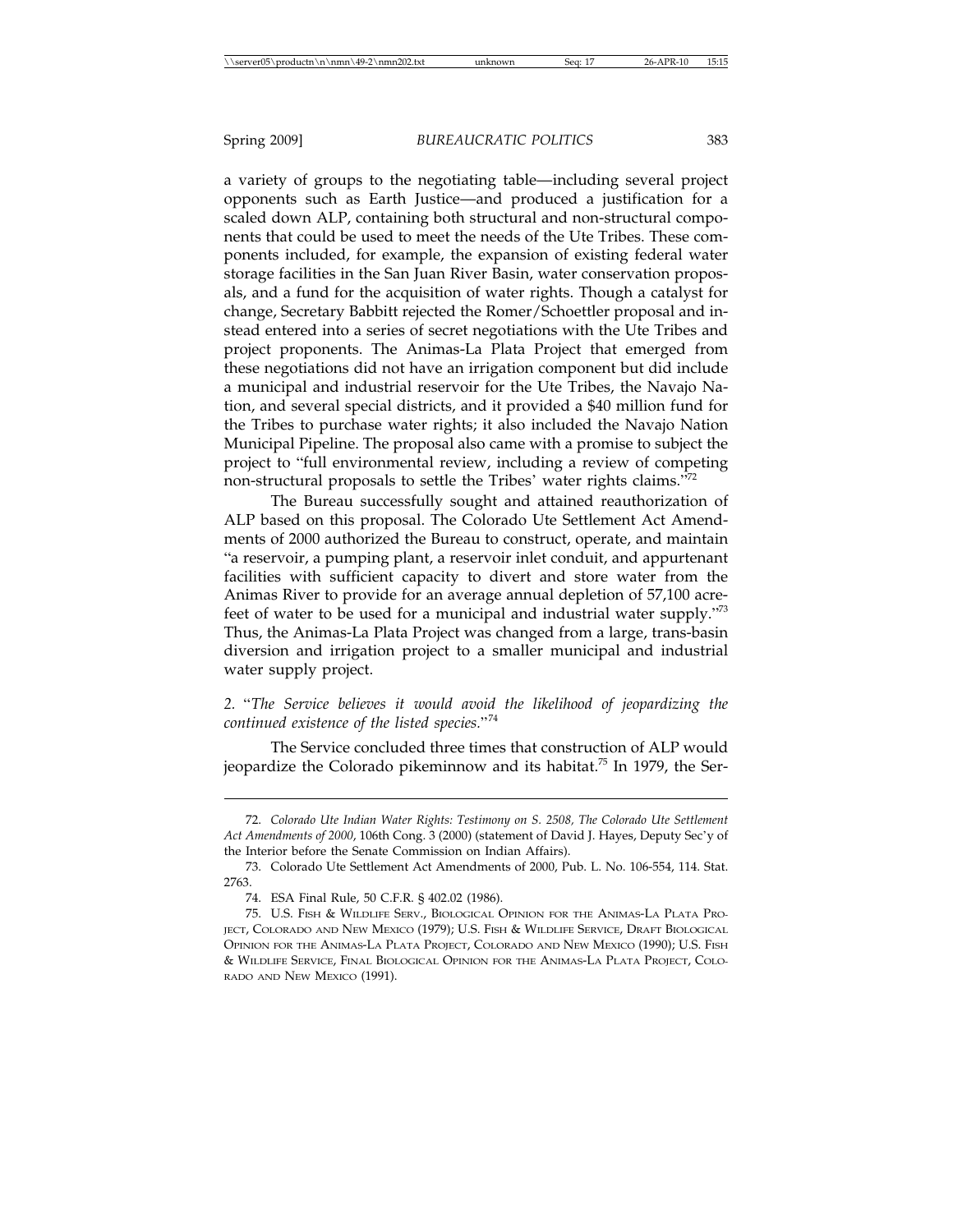vice noted that while the Animas-La Plata Project would "further degrade the San Juan River to a point that this population would be lost," the species would continue to survive in the Green and Colorado Rivers.<sup>76</sup> In 1990, the Service changed its position on the expendability of the San Juan River pikeminnow population and issued a jeopardy biological opinion on ALP. In 1991, the Service concluded that it could not support construction of the full ALP and acquiesced on construction of the three initial features because it could not determine—in the context of mitigation strategies and hydrological modeling—what affect these features would have on the pikeminnow. In the end, the RPA was built on the odd logic that a study of the pikeminnow should continue along with construction of a project that threatens them.<sup>77</sup>

At the heart of this conflict are the needs of the Colorado pikeminnow. The pikeminnow survived in western river systems that have historically had great seasonable variations in flow; melting winter snow packs brought spring deluges, with lesser flows in the summer. It has been documented that pikeminnow reproduction occurs in response to the combination of silt, seasonal pulses of water, and access to flooded areas. Service biologists believed in 1990 that the free flowing Animas River, the only substantial unregulated river in the San Juan River Basin, had helped the pikeminnow survive. Thus, the key to the RPA in the 1991 final biological opinion was agreement that the Bureau would spill approximately 300,000 acre-feet of water from Navajo Reservoir to mimic the natural hydrograph of the San Juan River.<sup>78</sup>

While the Service biologists considered this a "biologically indefensible" solution in 1991, the program seems to be working today. The research effort, in combination with a sophisticated spill regime,<sup>7</sup> have produced conditions on the San Juan River that are positively affecting the pikeminnow and the razorback sucker, another endangered species.<sup>80</sup> These improved ecological conditions are reflected in water quality, energy sources, physical habitat, and biotic interactions—in

<sup>76.</sup> U.S. FISH & WILDLIFE SERV., BIOLOGICAL OPINION FOR THE ANIMAS-LA PLATA PRO-JECT, COLORADO AND NEW MEXICO 5 (1979).

<sup>77.</sup> *See id. See also* Brian A. Ellison, *The Advocacy Coalition Framework and Implementation of the Endangered Species Act: A Case Study in Western Water Politics*, 26.1 POL'Y STUD. J. 11–29 (1998).

<sup>78.</sup> U.S. FISH & WILDLIFE SERV., FINAL BIOLOGICAL OPINION FOR THE ANIMAS-LA PLATA PROJECT, COLORADO AND NEW MEXICO 32–35 (1991).

<sup>79.</sup> PAUL B. HOLDEN, FLOW RECOMMENDATIONS FOR THE SAN JUAN RIVER. SAN JUAN RIVER RECOVERY IMPLEMENTATION PROGRAM, U.S. FISH & WILDLIFE SERV. (1999).

<sup>80.</sup> Interview with James E. Brooks, Project Leader, U.S. Fish & Wildlife Serv., in Albuquerque, N.M. (Mar. 12, 2008). Interview with David L. Propst, Ichthyologist Conservation Services Div., N.M. Dep't of Game & Fish, in Albuquerque, N.M. (Mar. 11, 2008).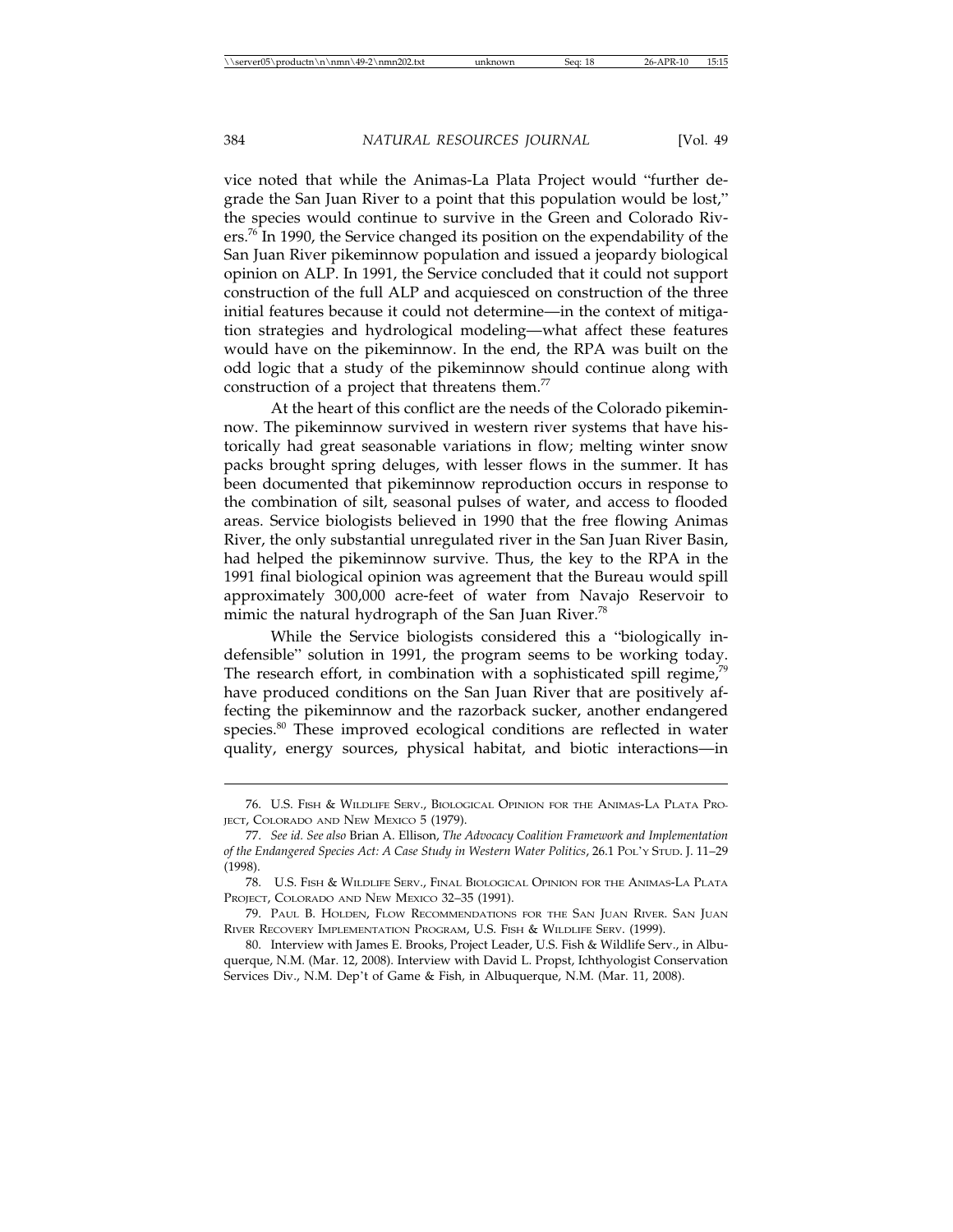short, the fundamental variables that help define a functional environment.<sup>81</sup> Thus, where skepticism prevailed, Service biologists today have noted that the San Juan River Basin Recovery Implementation Program (SJRRIP)—tied to both ALP and the Navajo Indian Irrigation Project has protected both developmental and environmental interests. Most importantly, the program has: (1) brought otherwise disparate interests together; (2) provided real water to work with for the protection of the fish and other species; (3) given legitimacy to the concept that fish and other species deserve water for survival; and (4) has provided a steady source of funding for environmental protection.<sup>82</sup> In the end, biologists contend that it was the Bureau's agreement to spill water from Navajo Reservoir to mimic the natural hydrograph that produced the necessary conditions for program success.<sup>83</sup>

The 2000 Final Biological Opinion<sup>84</sup> on the Animas-La Plata Project is a product of the updated environmental impact statement and notes the success of the SJRRIP. In the 2000 biological opinion, the Service found no grounds to challenge the Bureau's call for the construction of Ridges Basin Dam and Reservoir, Durango Pumping Plant, the inlet conduit—or "Refined Alternative 4" as described in the 2000 Draft Supplemental Environmental Impact Statement—or the Navajo Nation Municipal Pipeline, as long as the Bureau guaranteed maintenance of the flow regimes at Navajo Reservoir.<sup>85</sup>

# *3.* "*It can be formulated in such a way that it can be implemented by the lead federal agency consistent with the scope of its legal authority and jurisdiction.*"<sup>86</sup>

Both the Navajo Indian Irrigation Project (NIIP) and ALP lie in the San Juan River Basin, both affect the same population of endangered fish, both are Native American water rights projects, and both are irrigation projects. In 1991, both the Bureau and the Service stated that the key to the ALP RPA was the use of water from Navajo Reservoir to mimic the natural hydrograph for the benefit of the Colorado pikeminnow and to offset depletions from the Animas River. In 1991, it was also clear that the Bureau was not considerate of Navajo claims in the basin. Officials in

<sup>81.</sup> *See* N. Leroy Poff et al., *The Natural Flow Regime: A Paradigm for River Conservation and Restoration*, 47 BIOSCIENCE 11 (1997); David L. Propst & Keith B. Gido, *Responses of Native and Nonnative Fishes to Natural Flow Regime Mimicry in the San Juan River*, TRANSACTIONS OF THE AM. FISHERIES SOC'Y 922 (2004).

<sup>82.</sup> Brooks, *supra* note 80. **R**

<sup>83.</sup> *Id.*

<sup>84.</sup> U.S. FISH & WILDLIFE SERV., FINAL BIOLOGICAL OPINION FOR THE ANIMAS-LA PLATA PROJECT, COLORADO AND NEW MEXICO 4 (2000).

<sup>85.</sup> *Id.* at 5–6.

<sup>86.</sup> ESA Final Rule, 50 C.F.R. § 402.02 (1986).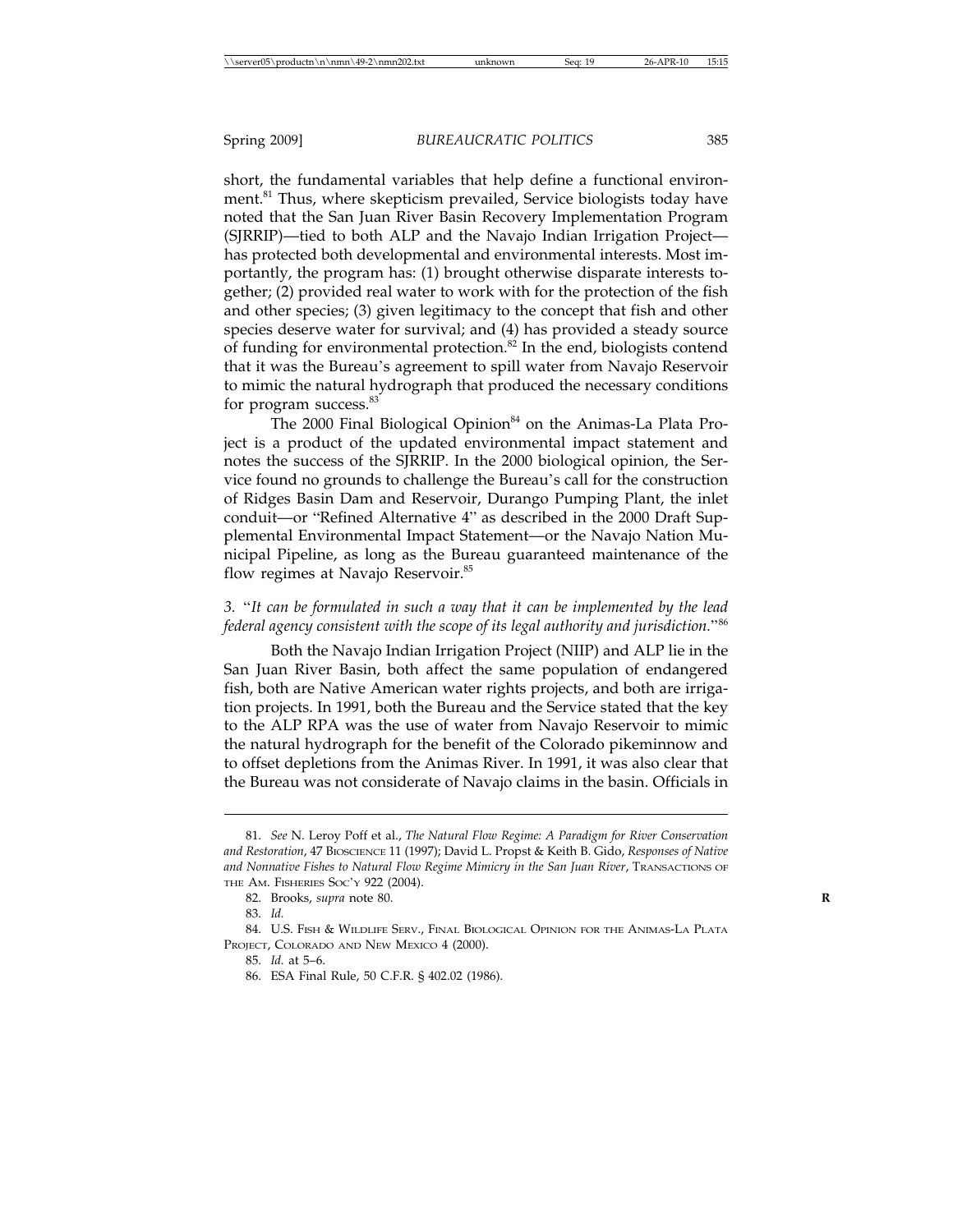the Bureau committed to the re-operation of Navajo Reservoir to mimic the natural hydrograph, committed to a 300,000 acre-foot spill, and ignored Bureau policy regarding prior non-project water rights.<sup>87</sup> These violations occurred despite objections from the solicitor for the U.S. Department of the Interior's Southwest Region, the Assistant Secretary for Indian Affairs, and the President of the Navajo Nation.<sup>88</sup>

Furthermore, NIIP did not benefit from favorable administrative decisions at that time. Since completion of NIIP in 1990 would have impacted the same population of endangered Colorado pikeminnow on the San Juan River, the Service conducted its consultation with the Bureau of Indian Affairs on NIIP and simultaneously developed a biological opinion on ALP. While the result of the Bureau's consultation on ALP was an RPA that allowed construction to begin by offsetting Animas River depletions with water from Navajo Reservoir, the biological opinion on NIIP—released just two days after the final opinion on ALP—did not offer the possibility of construction until the end of the seven-year research effort. In this case, the Service decided that construction of NIIP should not continue until the needs of the pikeminnow were known.<sup>89</sup>

Today the Navajo Nation is essentially a partner in the Animas-La Plata Project. The Navajo Nation retains a small amount of municipal and industrial water storage in Nighthorse Reservoir (2,340 acre-feet), and also received authorization for the Navajo Nation Municipal Pipeline in the Colorado Ute Settlement Act Amendments of 2000. The purpose of the pipeline is to replace and expand an existing pipeline that runs 28.9 miles along the San Juan River and delivers treated water from Farmington to Shiprock, New Mexico.<sup>90</sup> Additionally, in 1999, the Bureau of Indian Affairs hired a private engineering firm to conduct a biological assessment on the construction of blocks 9 through 11 of the Navajo In-

<sup>87.</sup> The Bureau failed to consider the Navajo Nation's superior claims for water rights in the basin and for completion of NIIP in particular. NIIP was authorized six years before ALP in 1962, giving it a prior project water right in the San Juan River Basin—a fundamental criterion in the doctrine of prior appropriation that the Bureau has defended since 1902. Next, in 1962, Congress made a deal with the Navajo Nation in which it promised to construct NIIP in exchange for the Tribe's acquiescence on construction of the San Juan-Chama Project. The primary beneficiary of the San Juan-Chama Project, which the Bureau completed in 1967, is the city of Albuquerque and farmers in the Rio Grande River Basin. *See* Jacobsen, *supra* note 5; ELIZABETH CHECCHIO & BONNIE G. COLBY, INDIAN WATER RIGHTS: NEGOTIATING THE FUTURE (1992).

<sup>88.</sup> U.S. GEN. ACCOUNTING OFFICE, ANIMAS-LA PLATA PROJECT: STATUS AND LEGISLATIVE FRAMEWORK, GAO/RCED-96-1 26 (1996), *available at* www.gao.gov/archive/1996/ rc96001.pdf. *See also* Ellison, *Environmental Management*, *supra* note 1. **R**

<sup>89.</sup> U.S. FISH & WILDLIFE SERV., FINAL BIOLOGICAL OPINION FOR THE NAVAJO INDIAN IRRIGATION PROJECT, NEW MEXICO (1991).

<sup>90.</sup> U.S. BUREAU OF RECLAMATION, FSEIS, *supra* note 60, at 1.4.3. **R**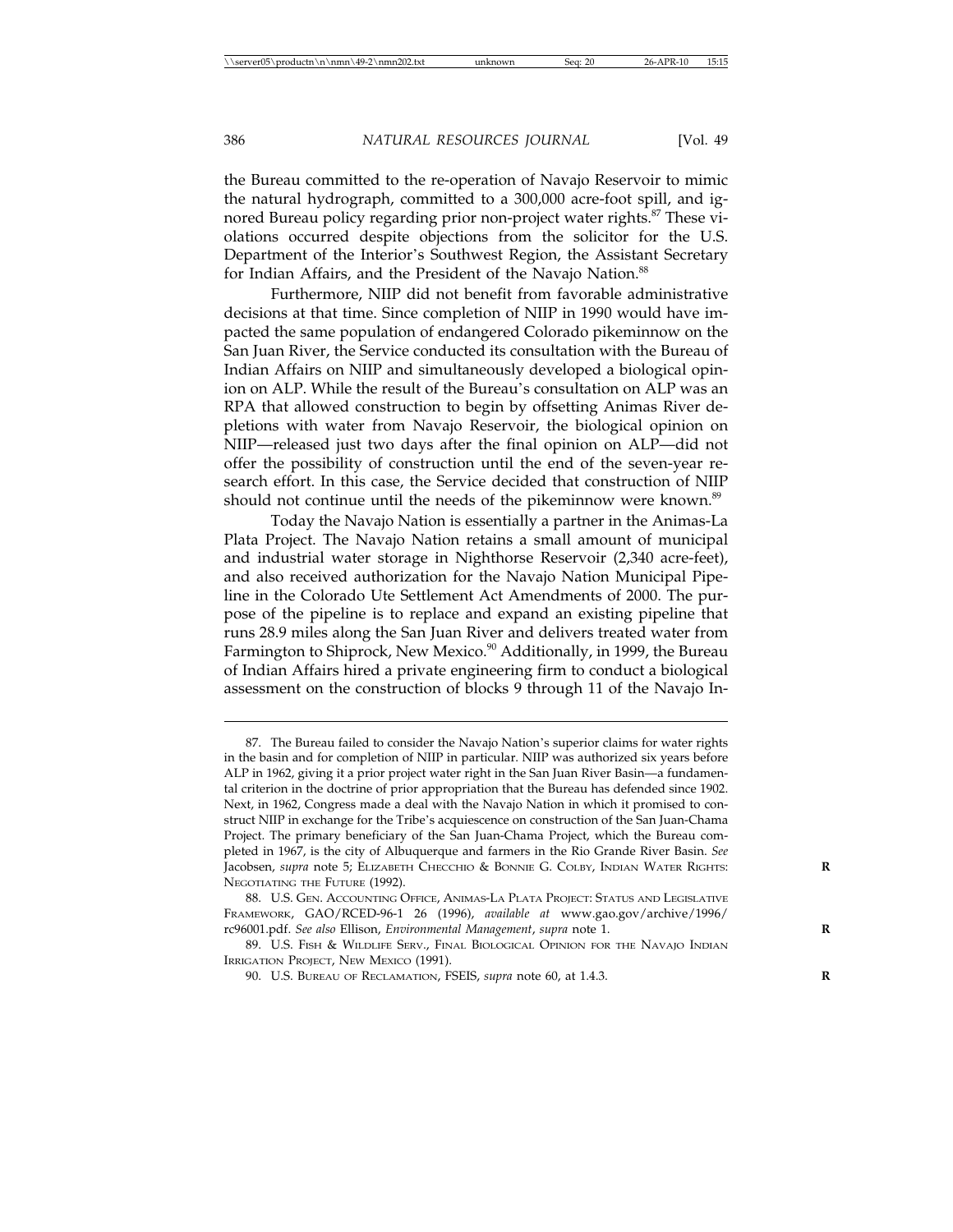dian Irrigation Project.<sup>91</sup> The engineers concluded that the completion of blocks 9 through 11, with a total average annual depletion of 270,000 acre-feet for all blocks per year, was not likely to "adversely affect" or "adversely modify or destroy designated critical habitat" for the Colorado pikeminnow and razorback sucker in the San Juan River Basin.<sup>92</sup> This decision has two remarkable features. First, it essentially restores the depletion allowed for NIIP to the levels considered in the 1991 biological opinion. And, second, it is remarkable for the informality with which the decision was handled. The Bureau of Indian Affairs presented the engineers' findings to biologists in the Service, who accepted them in light of the success of the SJRRIP.<sup>93</sup> The expansion of NIIP will require an additional depletion of 120,580 acre-feet of water from the San Juan River per year. This level of depletion would have clearly required a formal Section 7 consultation just a short time ago.

Perhaps most importantly, the Navajo Nation is poised to settle its water rights claims with New Mexico in the San Juan River Basin. In the agreement that was signed between the two parties, the Navajo Nation's water rights claims will be adjudicated and quantified by 2015 through a series of decrees in New Mexico's courts. The Navajo Nation also received various rights, including the right to use *de minimus* water for domestic use and livestock and the right to develop small amounts of groundwater. The agreement additionally calls for final settlement contracts between the Navajo Nation and the Bureau of Reclamation (Bureau) for water delivered through the Navajo-Gallup Water Supply Project, NIIP, and ALP. Of course the agreement is dependent on a host of federal funding for the Navajo-Gallup Water Supply Project (\$695 million), irrigation project development (\$23.4 million), conjunctive use ground water wells (\$77.6 million), the Navajo Nation Water Development Trust Fund (\$50 million), and the Navajo Nation Municipal Pipeline (with  $$47$  million already authorized).<sup>94</sup>

<sup>91.</sup> KELLER-BLIESNER ENGINEERING, U.S. BUREAU OF INDIAN AFFAIRS, NAVAJO INDIAN IR-RIGATION PROJECT BIOLOGICAL ASSESSMENT (1999).

<sup>92.</sup> *Id.*

<sup>93.</sup> Interview with James E. Brooks, *supra* note 80. Interview with David L. Propst, **R** *supra* note 80. *See also* U.S. FISH & WILDLIFE SERV., FINAL BIOLOGICAL OPINION FOR THE **R** ANIMAS-LA PLATA PROJECT, COLORADO AND NEW MEXICO 4 (2000).

<sup>94.</sup> San Juan River Basin in New Mexico Navajo Nation Water Rights Settlement, State of New Mexico–Navajo Nation (Apr. 19, 2005), *available at* www.ose.state.nm.us/waterinfo/NavajoSettlement/NavajoSettlement.pdf. The implementing legislation for the settlement was the Northwestern New Mexico Rural Water Projects Act, senate bill 1171 of the 110th Congress, was introduced in the U.S. Senate by Senator Jeff Bingaman on April 19, 2007.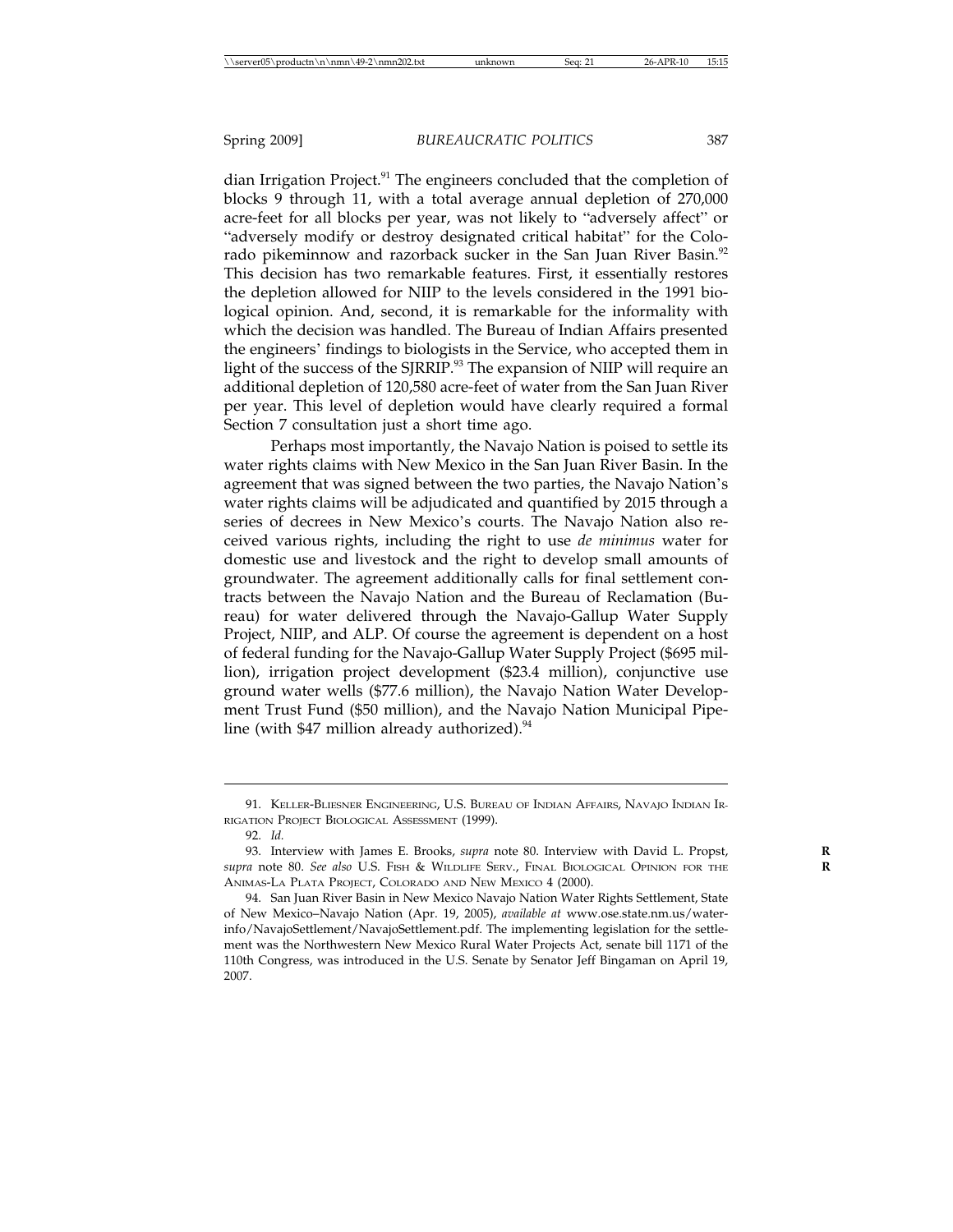#### *4.* "*It is economically and technically feasible.*"<sup>95</sup>

In 1991, the situation regarding economic and technical feasibility was vastly different than it is today. Though the Bureau clearly has the technical prowess to construct the three features contemplated in the 1991 RPA, the 2000 Final Supplemental Environmental Impact Statement (FSEIS), and the Colorado Ute Settlement Act Amendments of 2000 indeed these features are nearly complete—it did not do an economic feasibility study on these features because they would not produce any economic benefits.<sup>96</sup> The Bureau's 1991 RPA, as noted elsewhere, violated both the authorizing legislation for ALP and the implementing regulations of the Endangered Species Act, which prohibits an action agency from piecemealing a project toward an "irreversible or irretrievable commitment of resources."97 These problems were corrected through the Colorado Ute Settlement Act Amendments of 2000, which redefined ALP in terms of the three features contemplated by the RPA and specifically stated that the purpose of the project is to settle Southern Ute and Ute Mountain Ute water rights claims.

Another economic feasibility problem emerged, however, because reclamation law generally requires repayment of construction and operational costs for its projects through direct payment by water users or through subsidy by power revenues. Under the Leavitt Act of 1932, Native Americans do not have to reimburse the government when irrigation projects are constructed for them<sup>98</sup> but municipal and industrial costs are reimbursable. Thus, since ALP was redefined as a municipal and industrial water project, a specific provision had to be written into the Colorado Ute Settlement Act Amendments of 2000 to relieve Native Americans from the obligations of reimbursement for construction. The Ute Tribes are, however, required to pay the federal government for operations, maintenance, and replacement costs once the water is used.<sup>99</sup>

<sup>95.</sup> ESA Final Rule, 50 C.F.R. § 402.02 (1986).

<sup>96.</sup> Ellison, *Environmental Management*, *supra* note 1, at 434.

<sup>97.</sup> The Endangered Species Act specifically prohibits federal agencies from making an "irreversible or irretrievable commitment of resources... which has the effect of foreclosing the formulation or implementation of any [future] reasonable and prudent alternative." 16 U.S.C. § 1536(d) (2006). In other words, any action must be reversible unless it can be demonstrated that it will not harm the species. This provision was put in place to prevent an action agency from building pieces of a project until Congress had no choice but to complete a project despite its ecological harm. DONALD C. BAUR & WILLIAM ROBERT IRVIN, ENDANGERED SPECIES ACT: LAW, POLICY, AND PERSPECTIVES 103 (2002).

<sup>98.</sup> Leavitt Act, 25 U.S.C. § 386(a) (2006).

<sup>99.</sup> Colorado Ute Indian Water Rights Settlement Act of 1988, Pub. L. No. 100-585, 102 Stat. 2973. *See* Tribal Construction Costs, 25 U.S.C. § 302(C)(2).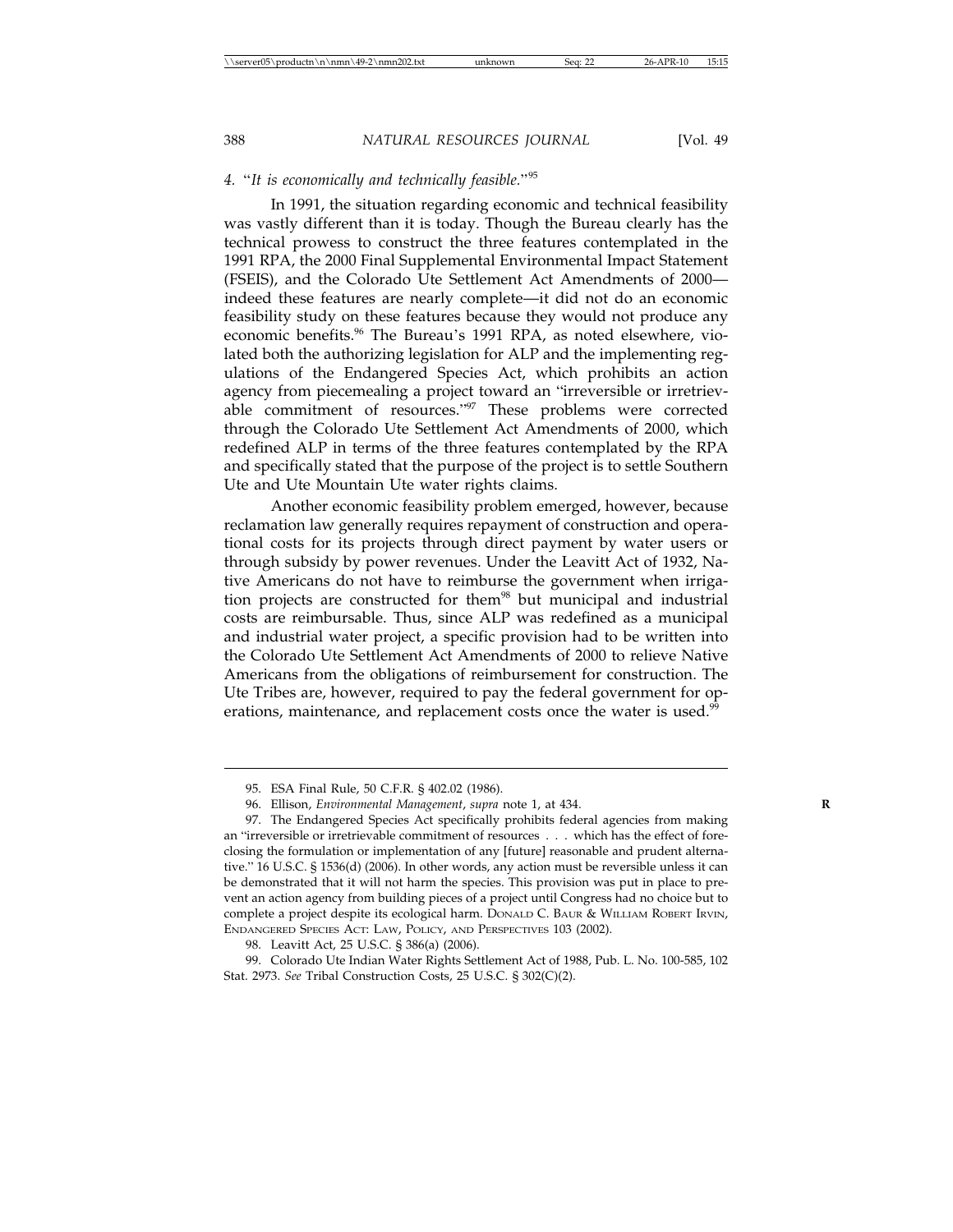Finally, the Bureau of Reclamation did not conduct a cost-benefit analysis of the project and was relieved of its traditional economic feasibility obligations under the Colorado Ute Settlement Act Amendments of 2000—this was justified by the outcomes of a variety of administrative processes, such as the FSEIS and the associated Record of Decision. According to the Bureau:

In addition, because [an administrative proposal to implement the Colorado Ute Indian Water Rights Settlement Act of 1988] is intended to resolve Indian reserved water rights claims, traditional cost-benefit analyses do not apply because it would not account for the primary benefits of an Indian water rights settlement which include avoiding direct and indirect litigation costs and resolving claims which might be associated with failure to protect tribal trust resources.<sup>1</sup>

#### **IV. BUREAUCRATIC POLITICS AND THE ANIMAS-LA PLATA PROJECT**

To a certain extent it is impossible to summarize the Bureau's position, which is stated in the preceding paragraph, without inducing sarcasm. Such a summary sentence might read: Thus, without the need to prove the project's technical or economic feasibility and with taxpayer funds behind it, the Bureau was free and clear to build ALP. While bureaucratic politics is concerned with the distribution of values by administrative agencies, in this case officials in the Bureau wanted to construct the Animas-La Plata Project and they did so by eliminating entire categories of public concern through administrative processes that were subsequently ratified by Congress. Broadly speaking, in the name of settling Indian water rights claims and avoiding costly litigation, the public's right to know about the costs and functionality of their investment were ignored though administrative process. How Bureau officials did this will be described in the following sections.

#### **A. Expertise**

One fundamental problem officials in the Bureau confronted was undoing decades of work that supported the argument that the purpose of the Animas-La Plata Project was irrigation. Indeed, the Bureau argued in the 1966 Feasibility Study, the 1979 Definite Plan Report, the 1980 Fi-

<sup>100.</sup> U.S. BUREAU OF RECLAMATION, RECORD OF DECISION: ANIMAS-LA PLATA PROJECT/ COLORADO UTE INDIAN WATER RIGHTS SETTLEMENT FINAL SUPPLEMENTAL ENVIRONMENTAL IMPACT STATEMENT 3 (2000) [hereinafter U.S. BUREAU OF RECLAMATION, ROD], *available at* http://www.usbr.gov/uc/envdocs/eis/animas/fseis/pdf/rod.pdf.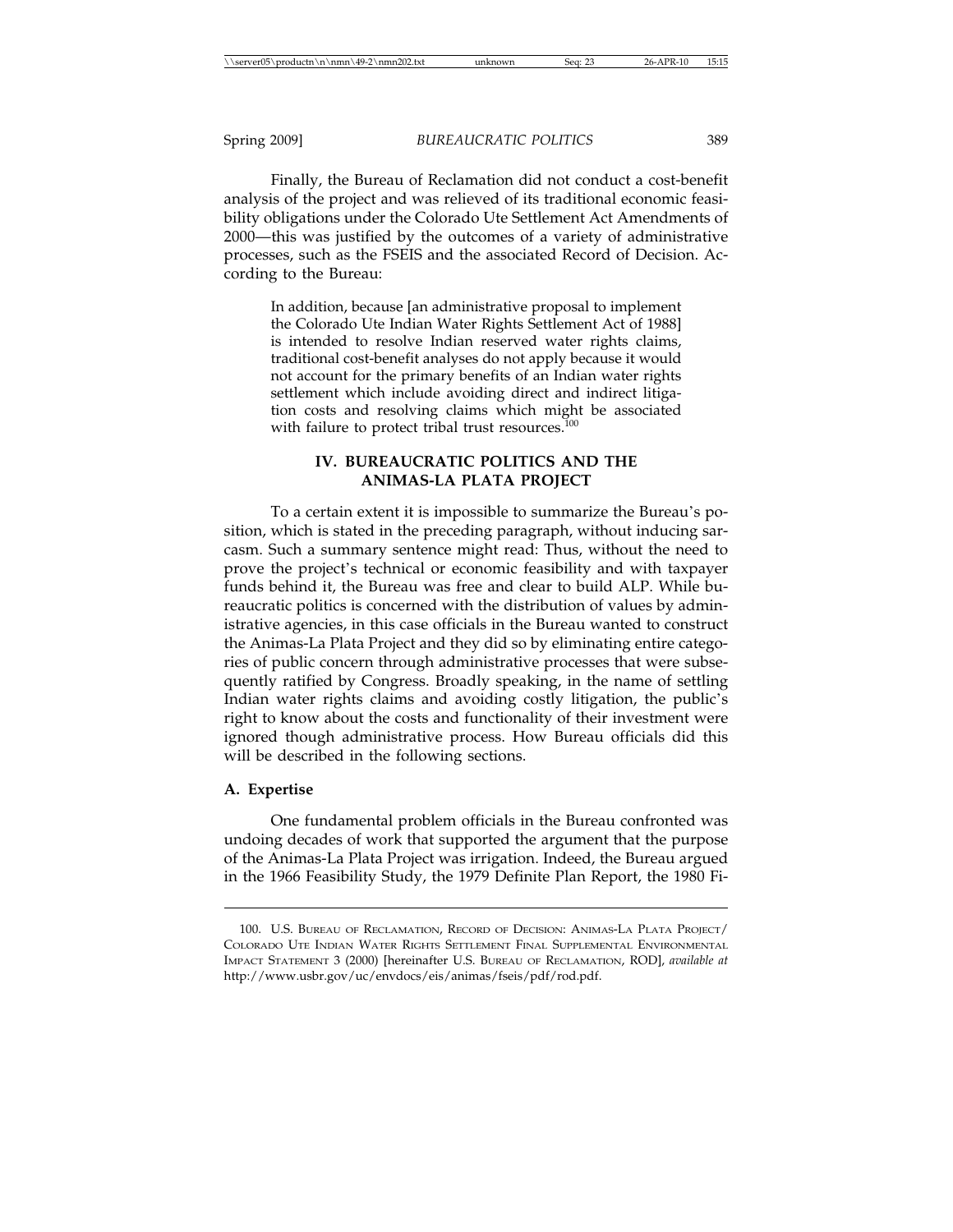nal Environmental Impact Statement, the 1991 Biological Opinion, and in the 1996 Final Supplement to the Final Environmental Impact Statement, and other administrative documents, that the purpose of ALP was to bring irrigation water to the "dry side," or the La Plata River watershed. There were three things that needed to be done in order to provide a new justification for the project. First, the Bureau had to eliminate the irrigation component without losing the project outright. Second, the Bureau needed to appease rival water users in the San Juan River Basin. And, third, all of this needed to be sanctioned by Congress. At the heart of all these activities was also the need to develop a new environmental impact statement for the project that provided an administrative justification for a scaled down Animas-La Plata Project and addressed the competing interests in the San Juan River Basin.

After the turmoil surrounding the project in the 1990s, the Bureau was able to redefine the Animas-La Plata Project as a municipal and industrial project for Native Americans.101 This redefinition of the project came in two parts. First, the Bureau noted that despite all the administrative activity and studies on ALP, it was never able to prove that the project made sense from an environmental perspective. Indeed, in its 2000 Record of Decision the Bureau stated:

[T]he original project was not constructed because this Department, and many other parties, raised serious concerns regarding the environmental consequences of building the project. These consequences included a large diversion from the Animas River which would violate Endangered Species Act (ESA) requirements and water quality impacts associated with a major new non-Indian project in the Four Corners region.<sup>102</sup>

Second, through the Record of Decision and related administrative documents, Bureau officials maintained that they were motivated by their obligation to Native American trust responsibilities and the constant threat of "extensive litigation" if Ute Mountain Ute and Southern Ute water rights claims were not redressed.103 These contentions, along with the 2000 construction deadline established by the Colorado Ute Water Rights Settlement Act of 1988, provided the "purpose and need" for the new

<sup>101.</sup> It might be a bit unfair to say that the Bureau redefined the project, since the Record of Decision and the Final Supplemental Environmental Impact Statement ascribe the redefined ALP to the administration. Still, the administration proposal was developed in secret and looks more like the project the Bureau wanted to build in 1991 than a project constructed according to the recommendations of the Romer/Schoettler process—sans its conversion to a municipal and industrial project.

<sup>102.</sup> U.S. BUREAU OF RECLAMATION, ROD, *supra* note 100, at 1. **R** 103. *Id.* at 1, 3.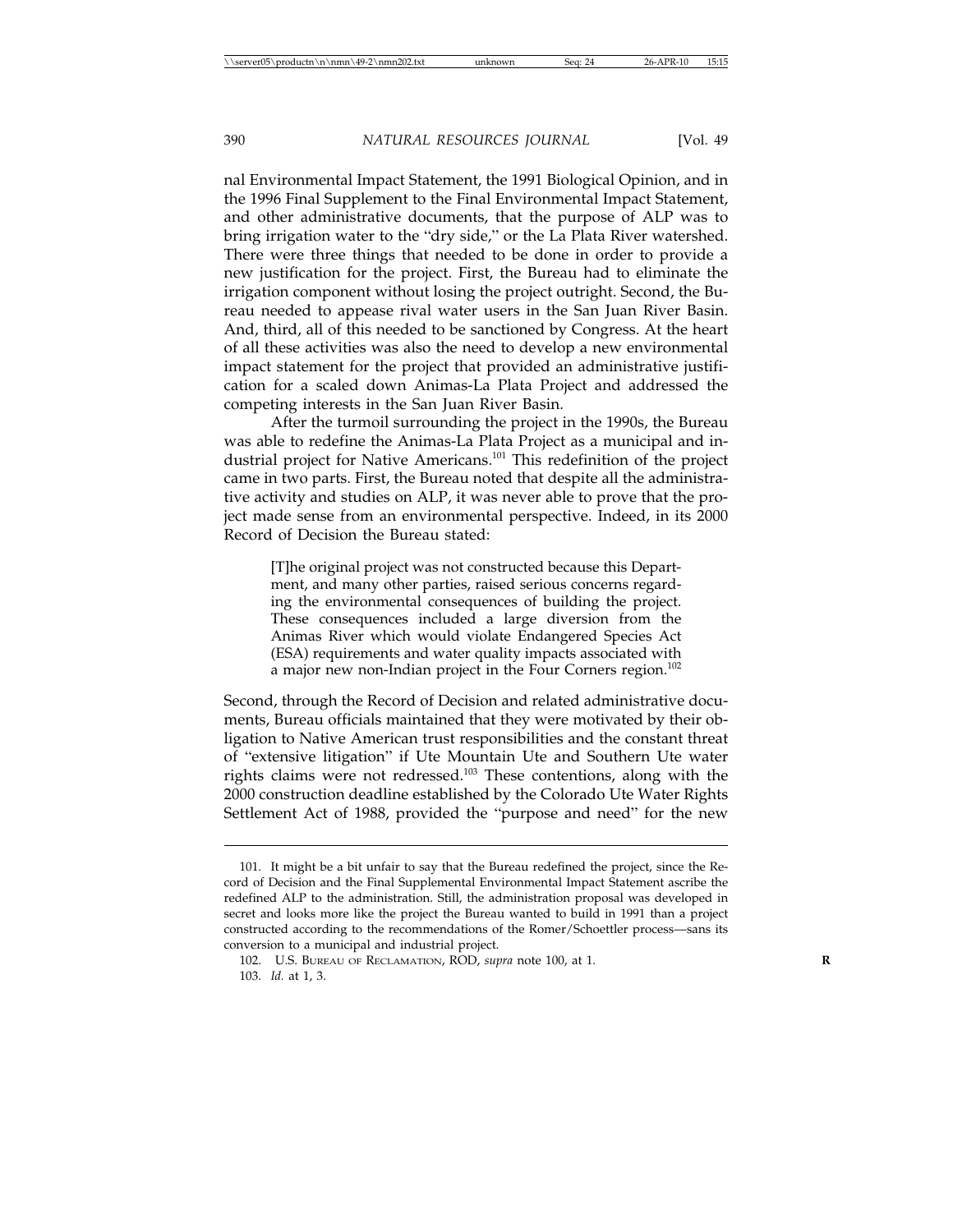Animas-La Plata Project, which was the fundamental concept that drove the analysis for the environmental impact statement. The purpose and need of the Animas-La Plata Project was to "implement the Settlement Act by providing the Ute Tribes an assured long-term water supply and water acquisition fund in order to satisfy the Tribes' senior water rights claims as quantified in the Settlement Act, and to provide for identified [municipal and industrial] water needs in the project area."<sup>104</sup>

The analysis in the new environmental impact statement focused on the assessment of various alternatives designed to address the Colorado Ute Tribes' water rights claims. These included the administration proposal for various reservoir levels, increasing the size of federal water facilities in the area, and non-structural alternatives such as water leasing and the establishment of a fund to purchase water rights. These alternatives would be compared to the purpose and need, and assessed along four dimensions: yield, reliability, location, and practicality.<sup>105</sup> Most importantly, ALP was subject to the rules of the Indian Self Determination and Education Assistance Act (ISDEAA)<sup>106</sup> because it was redefined as a Native American water rights project in this administrative process. Generally, the ISDEAA gives Native Americans a substantive stake in the nature of the public goods and services they receive from the United States. However, in this case, the effect of tribal participation in the administrative process was to give the Colorado Ute Tribes a veto over any alternative that did not meet their needs. Since the Tribes would not accept non-structural alternatives—the expansion of existing facilities or water leasing—the only acceptable alternative that remained was the construction of ALP.<sup>107</sup>

<sup>104.</sup> U.S. BUREAU OF RECLAMATION, FSEIS, *supra* note 60, at 19. **R**

<sup>105.</sup> These criteria are defined in volume 1, chapter 5, section 5-2, page 21 of the Animas-La Plata Final Supplemental Environmental Impact Statement: yield refers to whether the project will provide "wet water" in the amount desired to the Tribes; reliability refers to whether the alternative will be renewed by the hydrologic cycle; location refers to whether water from the alternative will be "reasonably available" to the Tribes; and practicability refers to whether the alternative is technically feasible. *Id.* The only way to meet these criteria would be to construct the three features contemplated in the administration proposal and, before that, the 1991 RPA. *Id.* § 5-8.

<sup>106.</sup> Indian Self Determination and Education Assistance Act, 25 U.S.C. § 450 et seq. (2006).

<sup>107.</sup> The alternatives are analyzed in the 2000 FSEIS and are dismissed if they do not support a structural alternative. U.S. BUREAU OF RECLAMATION, FSEIS, *supra* note 60. Also, as noted in the 2000 Record of Decision, "Refined Alternative 4" is the alternative supported by the Colorado Ute Tribes and, by default, is the only acceptable alternative. U.S. BUREAU OF RECLAMATION, ROD, *supra* note 100, at 2. Finally, according to Earth Justice, the **R** Deputy Secretary of the Interior in the Clinton Administration, David J. Hayes, stated that the NEPA process for ALP would be used "defensively" as he promoted the administration proposal. Hence, Earth Justice concluded, "the Bureau set out to find that a non-structural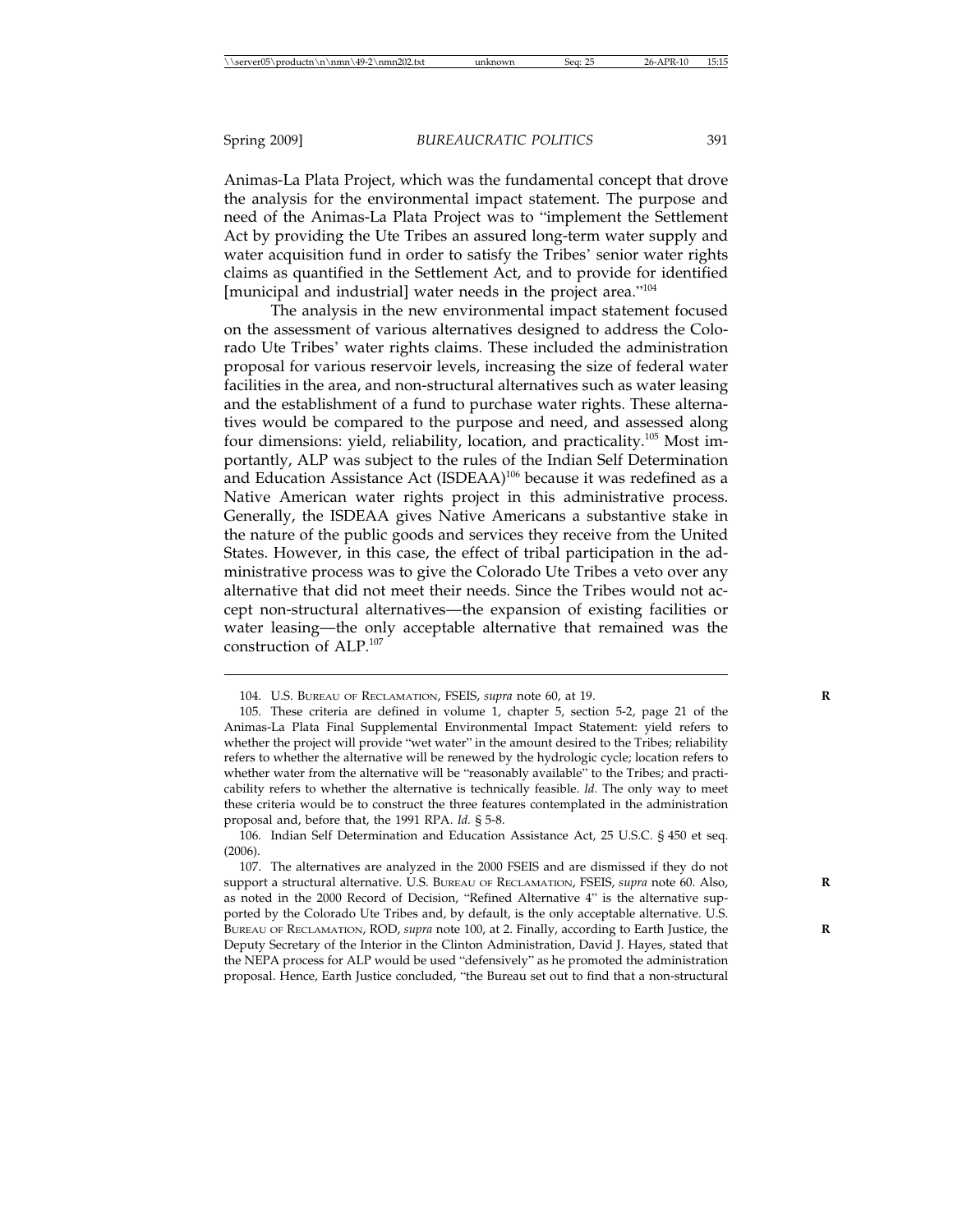There were two additional problems that went to the Bureau's assessment of ALP as a municipal and industrial water supply for Native Americans, both of which were analyzed in the ALP Final Environmental Impact Statement: (1) finding demand for municipal and industrial water, and (2) addressing the risks associated with changing water rights from irrigation to municipal and industrial uses. The Bureau conducted an analysis of non-binding water use scenarios in order to assess demand issues. These scenarios, which included new municipal water use for housing, construction of an industrial park, and recreation and tourism development, were purely speculative.<sup>108</sup> The Bureau, for example, used data from the U.S. Census Bureau to calculate that the Native American population on the reservations would increase from 3,287 in 1998 to 15,000 in the year 2100. The result of this increase would be a housing shortage and a need for new municipal water on the reservation. Though serving as the basis for ALP, the Bureau noted that each of these scenarios was non-binding and would require the construction of new structural components that would be subject to future National Environmental Policy Act (NEPA) review. The benefit of this non-binding scenario approach, the Bureau contended, is that it "respects the Colorado Ute Tribes' sovereignty and protects their ability to allocate water in accordance with future needs consistent with federal law."<sup>109</sup>

The second problem arose with respect to the non-structural component of ALP, as envisioned in the administration proposal alternative. Under the 1988 Settlement Act, the Colorado Ute Tribes were entitled to

As stated in the purpose and need for the project, the ALP Project is intended to settle the federal water rights claims of the Colorado Ute Tribes. The settlement itself is embodied in federal law. Because the doctrine of *Winters* rights evolved to ensure the Indian reservations and public lands set aside by the federal government will have sufficient water to fulfill the purposes for which they were established, certain principles embodied in state water law, including the requirement of beneficial use to perfect and maintain a water right, are inapplicable.

alternative would not work, [and] that is what it found." Letter from Robert B. Wiygul, Earth Justice, to Pat Schumacher, Bureau of Reclamation (Apr. 20, 2000).

<sup>108.</sup> These non-binding water use scenarios were speculative in both the practical and legal sense of the word. The Bureau's population projections are simple linear estimates that account for no intervening events or practical analysis. U.S. BUREAU OF RECLAMATION, FSEIS, *supra* note 60, at 2-4. Similarly, Colorado water law prohibits speculative uses of water. The Bureau responded in the General Comments and Responses section of the 2000 FSEIS:

U.S. BUREAU OF RECLAMATION, FSEIS, *supra* note 60, at GC-7. **R**

<sup>109.</sup> U.S. BUREAU OF RECLAMATION, ROD, *supra* note 100, at 3. **R**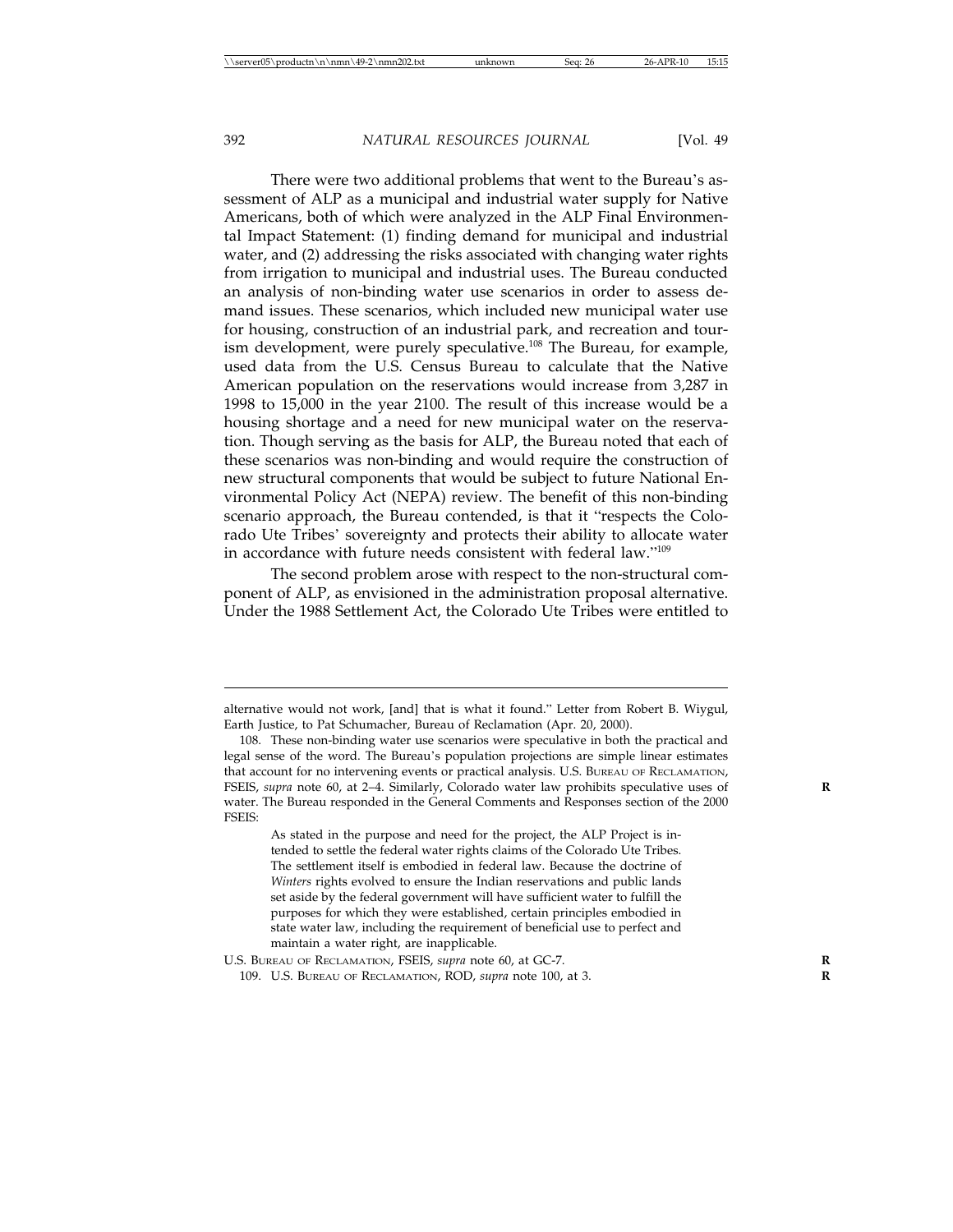over 79,000 acre-feet of water.<sup>110</sup> But since this figure includes water for irrigation—which has a smaller return flow than municipal and industrial water—the entitlement was reduced to approximately 52,960 acrefeet, 39,960 acre-feet of which would be stored in Nighthorse Reservoir. The remaining  $13,000$  acre-feet<sup>111</sup> will be acquired though the purchase of land and water rights on or near the reservations through the \$40 million water acquisition fund established by the 2000 Colorado Ute Settlement Act Amendments. The problem, however, is that the purchase of land and water rights on a willing-seller/willing-buyer basis—and the conversion of those water rights—is no simple matter and may take 10 to 30 years to complete. The Bureau notes that the risks associated with this approach include, but are not limited to: the "risk of availability of lands with senior water rights"; the "risk associated with estimating rate of inflation of land prices"; the "risk associated with the assumption there would be no disruption to market prices of land"; and the "risk of encountering higher costs resulting from a longer procurement period for land purchases."<sup>112</sup> These risks are in addition to the problems of converting fee simple farmland to Indian trust land, which will reduce local tax bases,<sup>113</sup> and the problem of converting these water rights from irrigation to municipal and industrial uses in the Colorado water courts. Bureau officials warn, "[S]everal legal considerations and constraints that may affect the change of irrigation water rights to M&I [municipal and industrial] use, include but are not limited to... the need for court approval... the need to deal with numerous objectors... [the] time required for change [which] can be substantial... [and the] uncertainty of outcome."<sup>114</sup>

Hence, the administrative processes used to justify reauthorization of ALP in 2000 were constructed on the argument that the Ute Mountain Ute and Southern Ute Tribes should settle their claims for a municipal and industrial project that develops water for which no market or water right exists and, secondarily, the improbable purchase of

<sup>110.</sup> U.S. BUREAU OF RECLAMATION, FSEIS, *supra* note 60, at 2-100, Table 2-52. *See also* **R** U.S. BUREAU OF RECLAMATION, COLORADO UTE INDIAN WATER RIGHTS FINAL SETTLEMENT AGREEMENT (1986).

<sup>111.</sup> These numbers are generated from the Bureau's discussion of Refined Alternative 4 in the FSEIS. U.S. BUREAU OF RECLAMATION, FSEIS, *supra* note 60. In the Record of Deci- **R** sion, the Bureau advocates implementation of Refined Alternative 4. U.S. BUREAU OF RECLA-MATION, ROD, *supra* note 100. **R**

<sup>112.</sup> U.S. BUREAU OF RECLAMATION, FSEIS, *supra* note 60, at D-10 to D-12, *available at* **R** http://www.usbr.gov/uc/envdocs/eis/animas/fseis/index.html (capitalization changed).

<sup>113.</sup> *Id.* at D-24.

<sup>114.</sup> *Id.* at 2-15 (capitalization changed).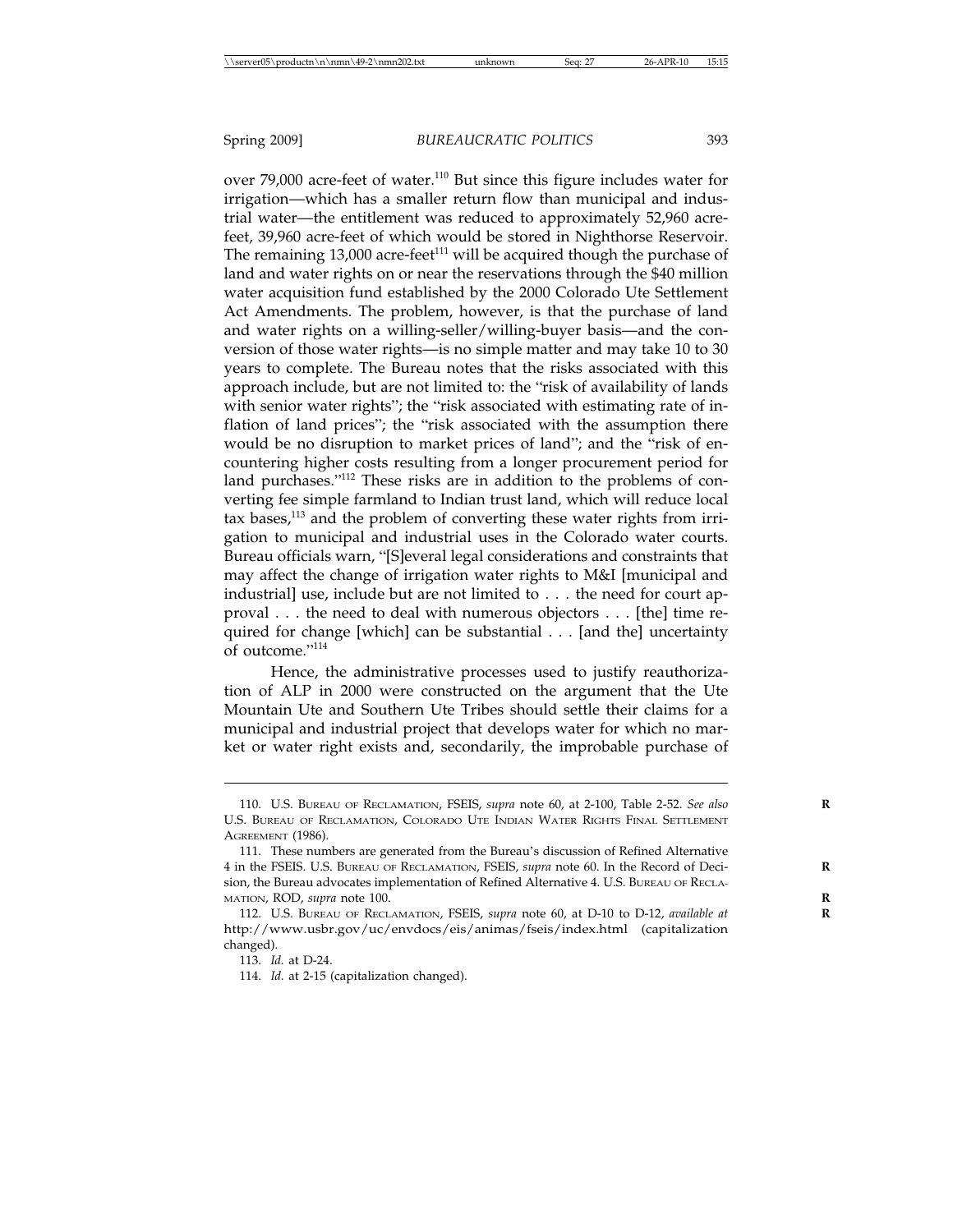water rights and their conversion to municipal and industrial uses in the Colorado water courts. This administrative accomplishment goes handin-hand with the agency's ability to manage its constituents.

#### **B. Constituency Support**

One of the most striking aspects of the Animas-La Plata Project is how we might categorize the project's proponents and opponents. In general, proponents of ALP are elites: members of Congress with direct ties to the project, Secretaries of the Interior, managers in the Bureau of Reclamation, the water conservancy and conservation districts that were created by the Colorado General Assembly to lobby for water projects with public funds, elected officials in Colorado, the Colorado Water Conservation Board, tribal attorneys, and some tribal leaders. Project opponents include members of the general public, concerned taxpayers, environmentalists, and independent analysts with expertise in economics or engineering. Though certainly not a scientific measure of public opinion, the testimony and written comments on the 2000 FSEIS, reported in Volume 3a, support the categorization of proponents and opponents as elite advocates for Native American water rights versus citizens worried about environmental and fiscal issues.<sup>115</sup> What is missing from these comments—and from the administrative processes that supported reauthorization of the Animas-La Plata Project in the 2000 Colorado Ute Settlement Act Amendments—is any concern for the Anglo farmers who were set to receive the tens of thousands of acre-feet of water for irrigation under previous conceptions of ALP. This process replaced the interests of the "dry side" farmers of the La Plata River watershed with municipal and industrial interests,<sup>116</sup> and Native American interests.

Certainly Native Americans have struggled throughout American history for support from the U.S. government. This is the truism under which the Animas-La Plata Project will be constructed. But while the Bureau and its allies had been making this argument for some time, it was the Romer/Schoettler process that brought broader legitimacy to the idea that a water war in southwestern Colorado would be a disaster. Moreover, the process produced a justification for a scaled down, municipal and industrial water project.<sup>117</sup> The justification, essentially, was that

<sup>115.</sup> *Id.* at vol. 3a.

<sup>116.</sup> *Id.* at 2-117 to 2-123.

<sup>117.</sup> The Romer/Schoettler process was innovative—according to supporters and even the *High Country News*—because it brought a variety of groups to the negotiation table. *See generally* Marston, *supra* note 70 (describing the politics of the process). And though the **R** Romer/Schoettler process produced alternatives that were collectively known as ALP-Lite,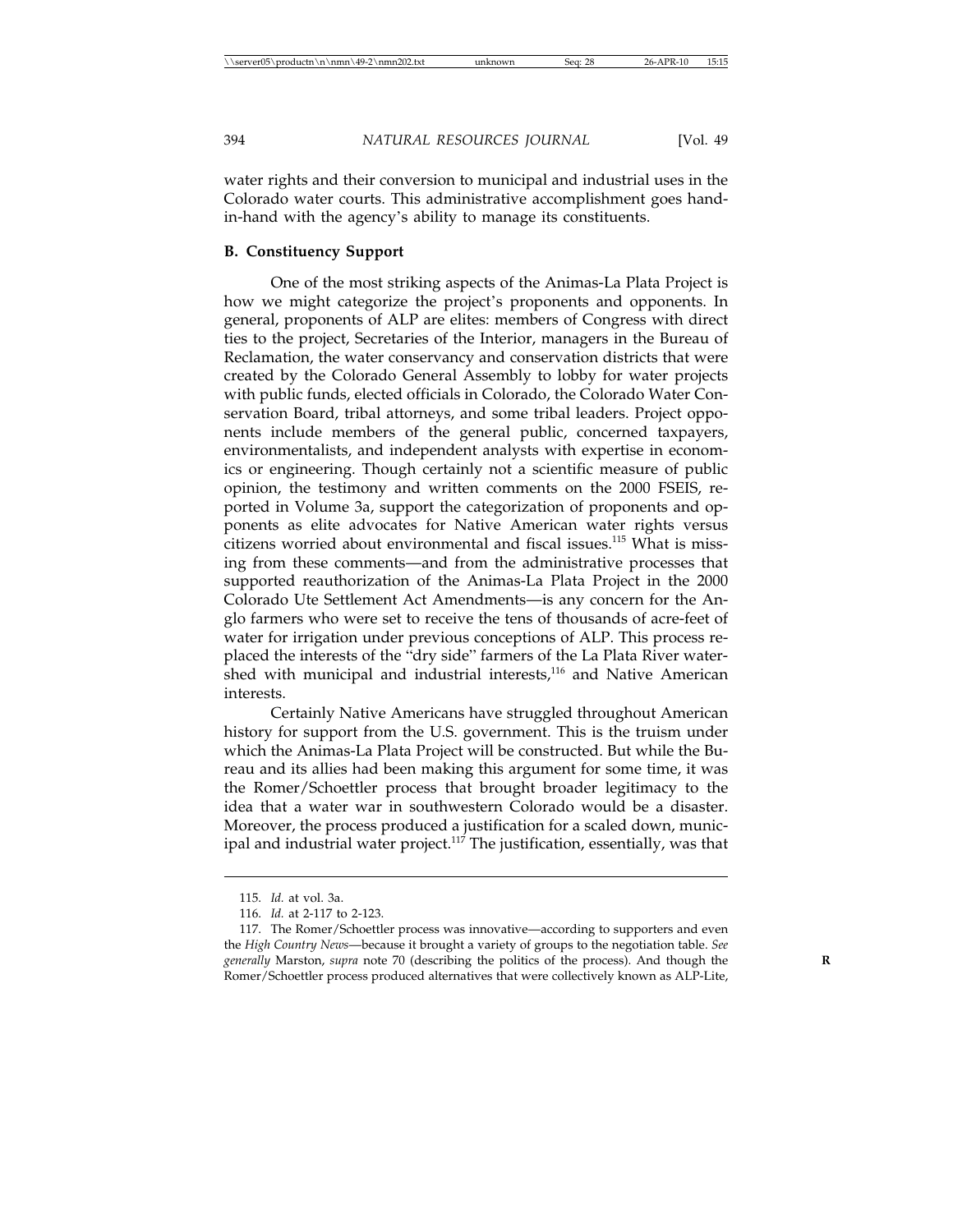settlement of the Ute Tribes' water rights was so critical that all interests in the project were required to give up or reduce their claims as ALP went from a diversion of 191,230 to 57,100 acre-feet.

Moreover, as the size and scope of the project was reduced, the effect was to remove claimants and resolve problems by default, hence eliminating effective opposition. When the irrigation component was removed from the project, the U.S. Environmental Protection Agency's concerns regarding selenium contamination of the water were also eliminated. The Navajo Nation became a supporter when it was given the Navajo Nation Municipal pipeline. And once the Native Americans in the San Juan River Basin—including the Jicarilla Apache—came together to support the project, Earth Justice (formerly the Sierra Club Legal Defense Fund), a longtime ALP foe, dropped its active opposition to the project because it did not want to be perceived as "anti-Indian."118 The success of the SJRRIP and the commitment to spill water from Navajo Reservoir to benefit endangered fish placated the U.S. Fish and Wildlife Service.<sup>119</sup> Furthermore, Bureau and government lawyers from the Departments of the Interior and Justice simply outspent any local opponents that challenged them in court, such as the Citizens Progressive Alliance.<sup>120</sup>

The primary results of the 2000 FSEIS and the 2000 Colorado Ute Settlement Act Amendments are that the Bureau has been authorized to construct the features it wanted to construct under the 1991 RPA— Ridges Basin Dam and Reservoir, the Durango pumping plant, and the inlet conduit. Through these processes, the Bureau has also protected the resources of key constituencies and ensured the political viability of a larger ALP in the future. This contention is supported by legislative action on the project. The Romer/Schoettler process, for example, produced a piece of legislation that was introduced in the House of Representatives. The Colorado Ute Settlement Act Amendments of  $1998<sup>121</sup>$  is very similar to the act of 2000 since it would have authorized construction of the three initial features. But the 1998 act did not include a \$40 million fund for the Tribes and also maintained the cost-share ar-

- 118. Interview with Phillip T. Doe & Alison Maynard, *supra* note 11. **R**
- 119. Interview with James E. Brooks, *supra* note 80. **R**
- 120. Interview with Phillip T. Doe & Alison Maynard, *supra* note 11. **R**
- 121. Colorado Ute Settlement Act Amendments of 1998, H.R. 3478, 105th Cong. (1998).

the administration proposal that was ultimately adopted was crafted in secret. For a description of the Romer/Schoettler process, see DALE PONTIUS, COLORADO RIVER BASIN STUDY, FINAL REPORT (Report to the Western Water Policy Review Advisory Commission 1997); *Colorado Ute Settlement Act Amendments of 2000: Hearing on S. 2508 Before the S. Indian Affairs Comm.*, 106th Cong. (June 7, 2000) (statement of David J. Hayes, Deputy Sec'y of the Interior).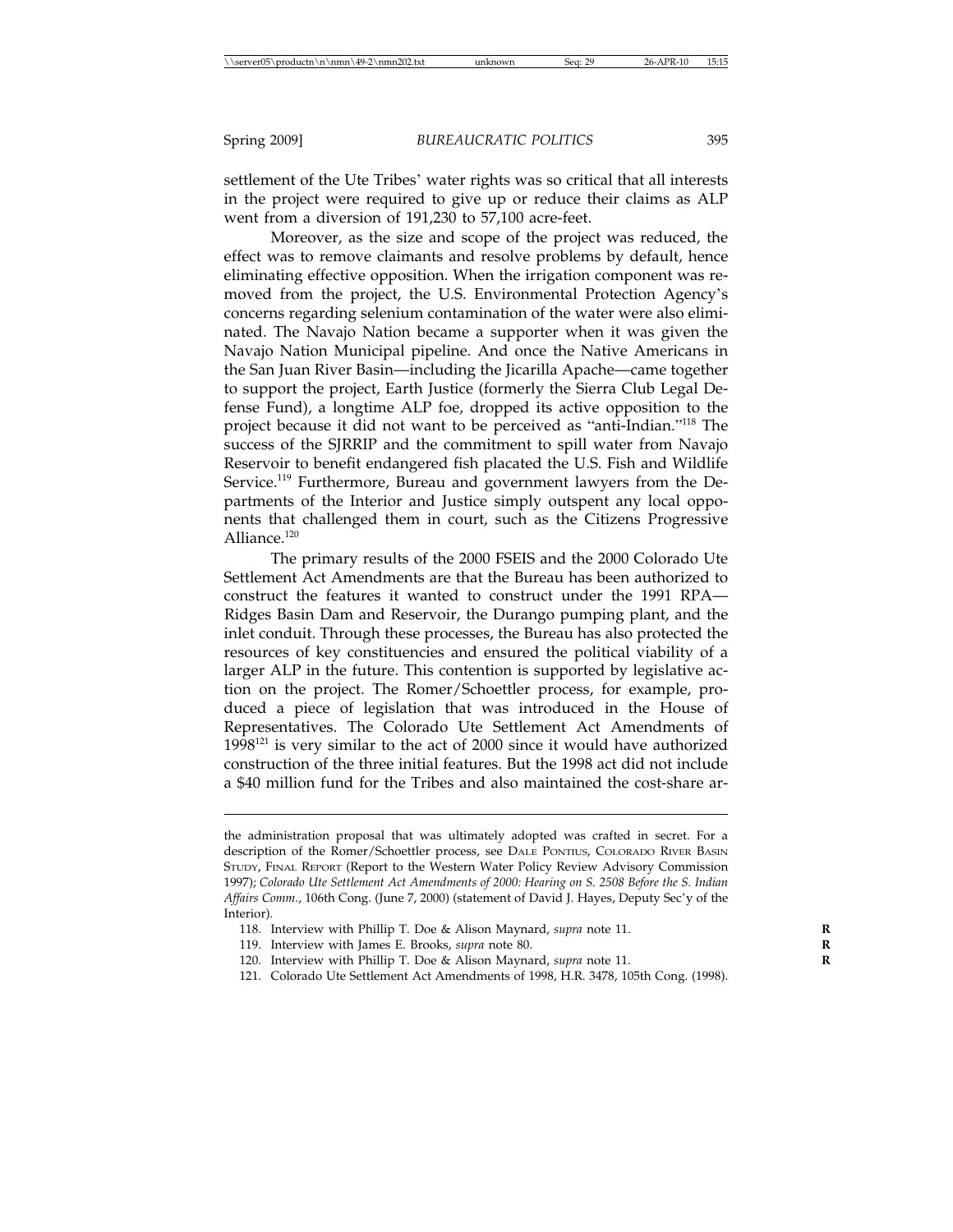rangements envisioned in the 1988 Colorado Ute Indian Water Rights Settlement Act. Hence, the 1998 bill would have required the San Juan Water Commission, the Animas-La Plata Water Conservancy District, and the State of Colorado to put up \$8.6 million, \$4.4 million, and \$16 million, respectively, for the project. Project proponents in the House and Senate seem to have let the 1998 bill die without much of a fight.<sup>122</sup>

In 2000, the primary sponsors of the new Colorado Ute Settlement Act Amendments—Representative Scott McInnis and Senator Ben Nighthorse Campbell—addressed the flaws of the 1998 legislation: the Colorado Ute Tribes were given a \$40 million fund to purchase water rights on the reservations; no cost-share was required by non-Indian participants; and the Navajo Nation Municipal Pipeline was authorized for construction. Thus, ALP would be complete with construction of the three components.

The only legislative stumbling block that emerged was an amendment by Senator Feingold, No. 4326, which would have de-authorized all other project components as envisioned under previous legislation, such as the 1979 Definite Plan Report. Amendment 4326 would have also required repayment of construction, fish and wildlife mitigation, and recreation costs by all non-Indian project participants.123 Senator Feingold's amendment was, however, tabled by a roll call vote of 56 to  $34$ .<sup>124</sup>

The 2000 Colorado Ute Settlement Act Amendments and the 2000 FSEIS are a unique combination of legislative and administrative activity that hands the Bureau and its allies carte blanche to construct a large storage reservoir near Durango, Colorado. The most interesting question

<sup>122.</sup> Another bill on Animas-La Plata was also introduced in the 105th Congress. H.R. 745, introduced by Representative Peter DeFazio, sought to "deauthorize the Animas-La Plata Federal reclamation project, and to direct the Secretary of the Interior to enter into negotiations to satisfy, in a manner consistent with all Federal laws, the water rights interests of the Ute Mountain Ute Indian Tribe and the Southern Ute Indian Tribe." This legislation failed to make it out of the House Subcommittee on Water and Power.

<sup>123.</sup> *See* S. Amendment 4326 to S. 2508, 106th Cong. (2000).

<sup>124.</sup> *Id*. One consistent aspect of this debate, however, that pits Native Americans against fiscal concerns and environmental protection, is the platitudes taken by these members of Congress. *See* H.R. Rep. No. 106-1001 (2000); S. Rep. 106-513 (2000). Though there is no question that the U.S. government has injured Native Americans, it is also the case that the United States provided remuneration for past injustices. The United States paid the Ute Tribes \$31 million in the 1950s in order to settle land claims stemming from the Jurisdiction Act of 1938, 52 Stat. 1209. The Ute Tribes received a \$49.5 tribal development fund from the federal government in the 1988 Colorado Ute Settlement Act and \$40 million as a nonstructural water rights settlement in the 2000 Colorado Ute Settlement Act Amendments. It is also the case that the Southern Ute Tribe is worth approximately \$4 billion dollars. "Each of its 1,400 members is a millionaire many times over, on paper anyway." Moran, *supra* note 61. *See generally* Ianthe Jeanne Dugan, *Business Empire Transforms Life for Colorado Ute* **R** *Tribe*, WALL STREET J., June 13, 2003.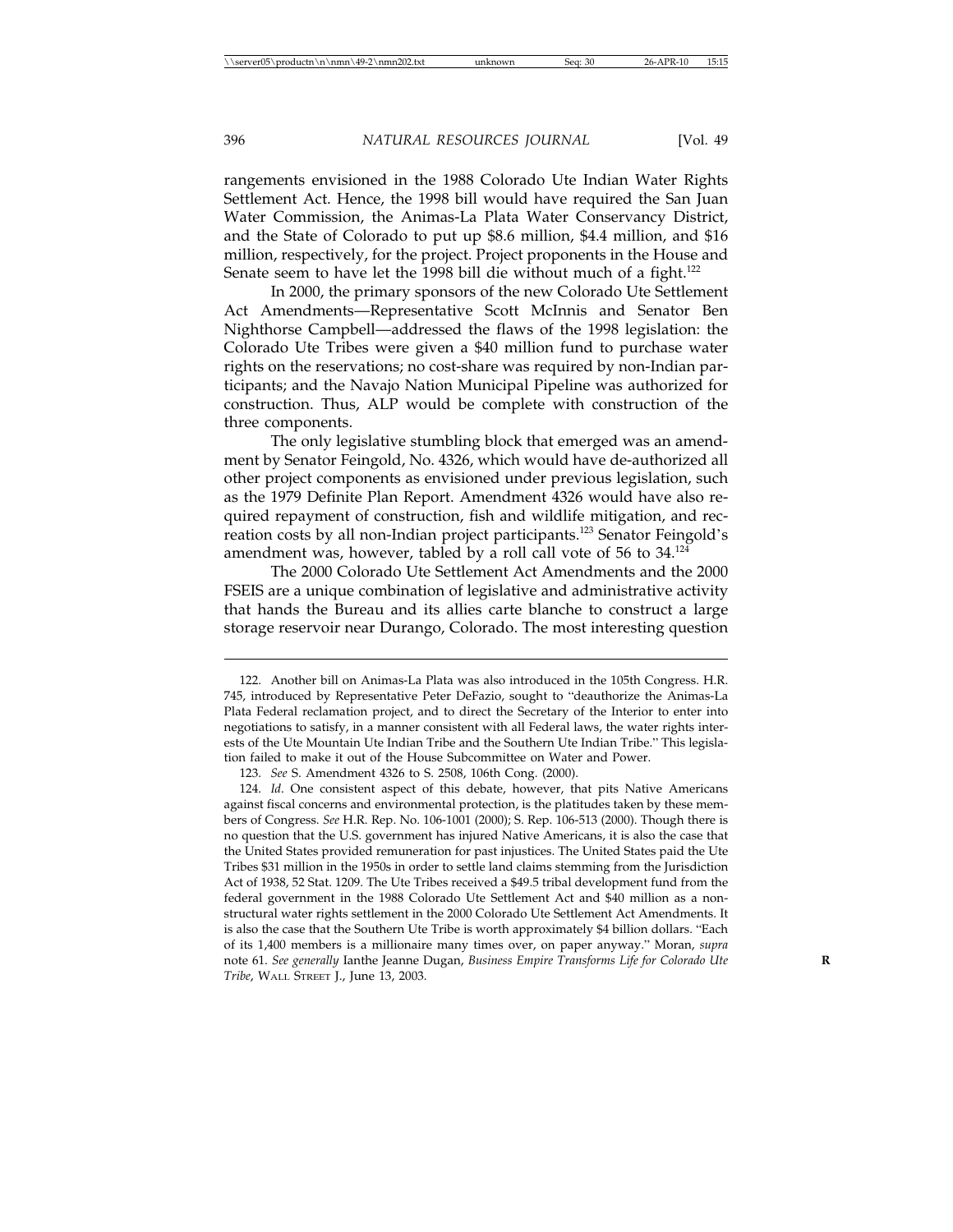is, of course, why did the Bureau of Reclamation commit to the Animas-La Plata Project? The answer, based on thousands of pages of administrative documentation, is to settle the water rights claims of the Ute Mountain Ute and Southern Ute Indian Tribes. Critics, of course, contend that there are cheaper and simpler solutions to the water rights problem, such as allowing the Tribes to market their water downstream, giving the Tribes water in Navajo Reservoir, or giving the Tribes money to invest in the stock market. Others contend that ALP will provide energy developers with a source of water in an area with vast amounts of coal and natural gas, which is one of the non-binding water use scenarios explored in the FSEIS. What is clear from these legislative and administrative documents is that the Bureau will have to go back to Congress for more funding before any of this water can be put to use on or near the reservations.

#### **V. CONCLUSION: THE ANIMAS-LA PLATA PROJECT AND BUREAUCRATIC POLITICS**

The Bureau touted in the Record of Decision that the cost of Refined Alternative 4 at \$278 million was "less than half the cost [of the \$700 million] associated with the ALP concept incorporated into the original settlement."125 The Bureau updated its cost estimate in 2003 to \$540 million<sup>126</sup> and has maintained that figure as the project nears completion.<sup>127</sup> There are, however, a host of additional costs associated with the project that the Bureau does not systematically assess.<sup>128</sup> For example, Bureau officials describe a variety of non-binding water use scenarios that will require the construction of additional facilities before the water can be delivered<sup>129</sup> but they do not estimate the costs of those facilities. As noted earlier, the Bureau contends that these scenarios are for analytical purposes only and are left open in order to protect the Ute Tribes' sovereignty and to make decisions in the future.<sup>130</sup> But these facilities will

<sup>125.</sup> U.S. BUREAU OF RECLAMATION, ROD, *supra* note 100, at 3. **R**

<sup>126.</sup> U.S. BUREAU OF RECLAMATION, ANIMAS-LA PLATA PROJECT CONSTRUCTION COST ES-TIMATES, REPORT TO THE SECRETARY (2003). The Bureau estimates that the project will cost \$500 million, but does not include the \$40 million dollar tribal development fund in its analysis because those costs were not indexed.

<sup>127.</sup> Interview with Barry Longwell, *supra* note 14.

<sup>128.</sup> In the 2000 FSEIS a variety of organizations call for a more thorough economic analysis of ALP. U.S. BUREAU OF RECLAMATION, FSEIS, *supra* note 60. **R**

<sup>129.</sup> *Id.* at 2-119 (showing potential conveyance routes).

<sup>130.</sup> U.S. BUREAU OF RECLAMATION, ROD, *supra* note 100, at 3. **R**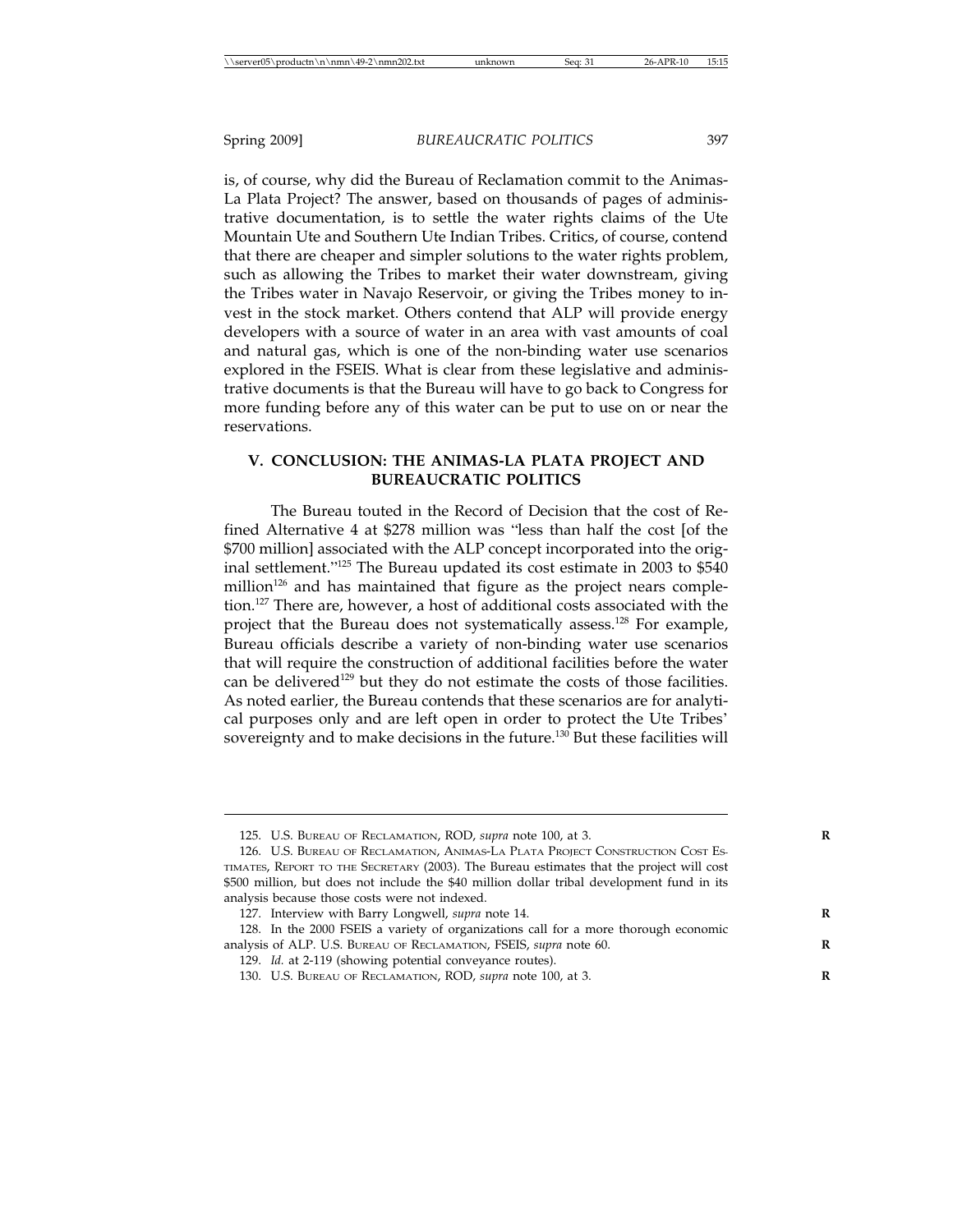be part of the Animas-La Plata Project and must be constructed before the Colorado Ute Tribes' water can be put to beneficial use.<sup>131</sup>

Most interestingly, while the project is being constructed in order to avoid the extensive litigation that will occur if the Ute Tribes sue for adjudication of their federal reserve water rights, the costs of this litigation are never estimated.<sup>132</sup> Once again, as noted before, the Bureau contends that it is not possible to estimate these costs and that it is not required to do so under the Council of Environmental Quality guidelines that govern implementation of NEPA.133 The Bureau defends its position most eloquently in the General Comments & Responses section of the 2000 FSEIS. The Bureau notes that while the intention of cost-benefit guidelines is to ensure that reclamation projects provide a "net benefit to national economic development," the "primary benefits of Indian water rights settlements" and, thus, the purpose of ALP is:

1. Avoiding the direct and indirect *costs* of continued litigation.

2. Resolving potential *damage claims* that Tribes may bring against the United States for failure to protect trust resources or against other parties for interference with the Tribes' use of those resources.

3. Acting in concert with the United States trust responsibility to Indian tribes.

4. Avoiding the *costs* associated with widespread displacement of non-Indian water users.<sup>134</sup>

Once again, the Bureau maintains that the purpose of ALP is not to make a national investment but to avoid the "costs of litigation" and settle Indian trust responsibilities. Yet, the authorities the Bureau cites do not support this position. The Water Resource Council's Economic and Environmental Principles and Guidelines<sup>135</sup>—the fundamental criteria the Bureau uses to conduct cost-benefit analysis—does not include a concept that can be used to draw a distinction between Indian and non-Indian water projects. A second authority the Bureau uses to justify its

<sup>131.</sup> Water marketing is one non-binding scenario that is considered, though it is called "San Juan and Animas-River Diversions" in the analysis. Under this scenario, the Tribes would leave their water in the Animas and San Juan River for diversion by downstream municipalities. The Tribes in the earlier analysis vetoed water marketing because it would not require the construction of the Animas-La Plata Project. *See* U.S. BUREAU OF RECLAMA-TION, ROD, *supra* note 100. **R**

<sup>132.</sup> U.S. BUREAU OF RECLAMATION, FSEIS, *supra* note 60, at GC-1. **R**

<sup>133.</sup> *Id.* at OR-2-1.

<sup>134.</sup> *Id.* at GC-1 (emphasis added).

<sup>135.</sup> U.S. WATER RES. COUNCIL, ECONOMIC AND ENVIRONMENTAL PRINCIPLES AND GUIDE-LINES FOR WATER AND RELATED LAND RESOURCES IMPLEMENTATION STUDIES (1983).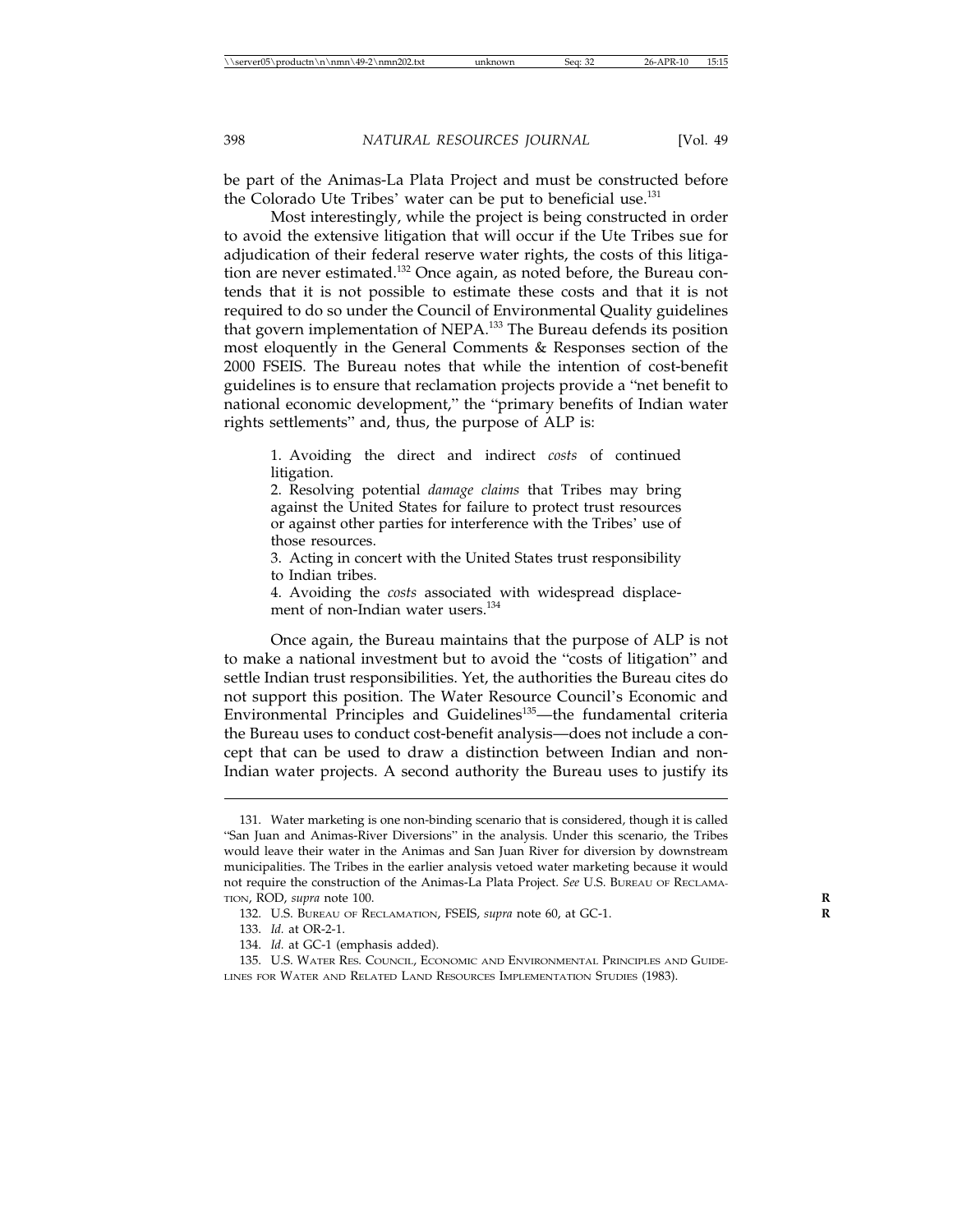position that ALP is exempt from cost-benefit analysis, Secretarial Order No. 3215, is a policy of the Secretary of the Interior regarding the discharge of trust responsibilities. For the most part, it calls on Bureau officials to maintain sound management practices and does not relieve them of their financial responsibilities under reclamation law.136

More specifically, Bureau officials cite President George H.W. Bush's policy regarding Indian water rights settlements, which urges agencies to avoid litigation when it comes to the settlement of Native American Water rights claims.<sup>137</sup> But this policy, like those previously cited, does not relieve the Bureau of its responsibilities in analyzing costs. Indeed, the policy requires the Bureau to estimate the value of litigation in order to calculate legal exposure, to ensure that the value of the settlement does not exceed the costs of litigation, to guarantee that nonfederal parties to the settlement engage in appropriate cost-sharing, and to make certain that settlements "promote economic efficiency on reservations and tribal self-sufficiency."138 Yet, such cost analyses were not performed.

These problems bring us back to the questions asked at the beginning of this article. In particular, if the Animas-La Plata Project fails to stand up to even minimal scrutiny, why did Congress approve it and why did the Bureau want to build it in the first place?<sup>139</sup> In order to answer these questions it is important to stress that ALP is a political project. Rather than building a water project to store municipal and industrial water, for example, the Colorado Ute Tribes could be given the water rights of their entire settlement allocation in the free-flowing Animas River or their rights in Navajo Reservoir.<sup>140</sup> But these solutions

138. *Id. See also* interview with Steve Cone, Member, Citizens Progressive Alliance, in Farmington, N.M. (Mar. 13, 2008).

139. Stanley M. Pollack and Scott B. McElroy, attorneys for the Navajo Nation and Southern Ute Tribe respectively, took umbrage when Hannah Gosnell implied that ALP was a bad project. Stanley M. Pollack & Scott B. McElroy, *ALP Lite: A Compromise Project that Fulfills the Untied States*' *Trust Responsibility in an Environmentally Responsible Manner*, 41 NAT. RESOURCES J. 639 (2001). It is important to note that Pollack, McElroy and Gosnell are looking at the project from different perspectives. Pollack and McElroy contend that ALP makes good political sense. *Id.* Gosnell contends that the process used to develop the 1991 ALP RPA was flawed. *See* Gosnell, *supra* note 1. **R**

140. Water leasing and storage in Navajo Reservoir was proposed by the Citizens Progressive Alliance and assessed as an alternative in the 2000 FSEIS. The legal morass that

<sup>136.</sup> U.S. DEP'T OF THE INTERIOR, ORDER 3215, PRINCIPLES FOR THE DISCHARGE OF THE SECRETARY'S TRUST RESPONSIBILITY (2000), *available at* http://www.usbr.gov/native/naao/ policies/3215.html.

<sup>137.</sup> U.S. DEP'T OF THE INTERIOR, WORKING GROUP IN INDIAN WATER SETTLEMENTS; CRITE-RIA AND PROCEDURES FOR THE PARTICIPATION OF THE FEDERAL GOVERNMENT IN NEGOTIATIONS FOR THE SETTLEMENT OF INDIAN WATER RIGHTS CLAIMS, 55 FED. REG. 9223 (1990) (policy statement).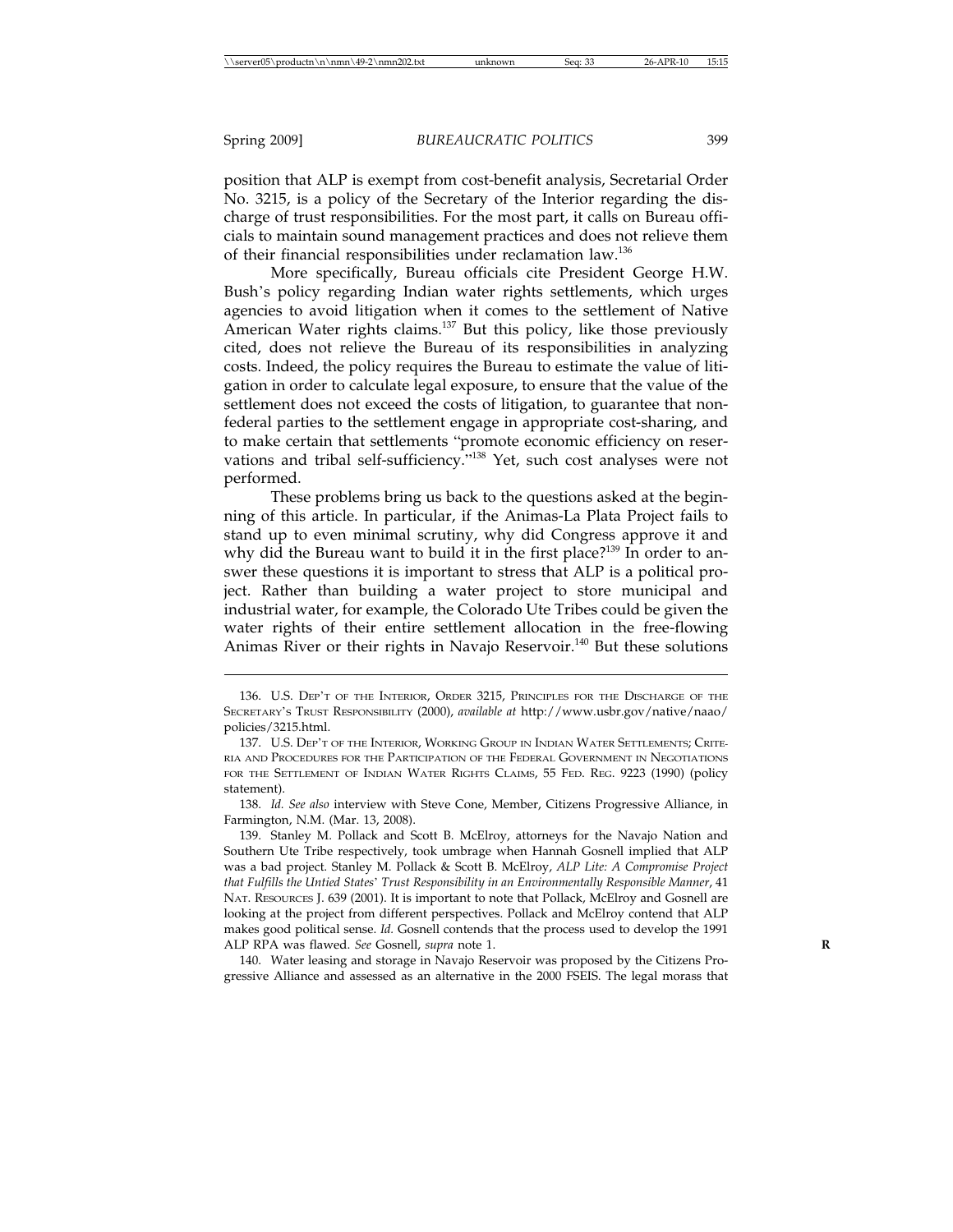would require critical changes in the Law of the River that institutions like the Colorado Water Conservation Board, the Bureau of Reclamation, and state legislatures in the Colorado River Basin currently oppose. Instead, the purpose of this project is to protect traditional water users such as Anglo farmers residing on the reservations—and the legal institutions that are used to distribute water in the western United States.<sup>141</sup>

The Bureau of Reclamation will complete the Animas-La Plata Project because it controls the administrative processes that are essential to natural resources management decision-making. The Bureau has spent at least \$68 million over the past several decades on administrative and technical argumentation in support of the project, and Congress has continued to ratify those reports and analyses in successive legislative acts on ALP.142 The Bureau was also able to use its expertise to control its agency rivals. By placating the U.S. Fish and Wildlife Service and the U.S. Environmental Protection Agency in the NEPA process, for example, the Bureau effectively eliminated administrative static and was able to speak to Congress more effectively. In the end, consistent with many theories of policy formulation, it took only a few key people—such as sponsoring members of Congress, key Colorado politicians, Bureau officials, and local supporters—to push for reauthorization and construction of the project. Indeed, project proponents have become so brazen that U.S. Justice Department attorneys have naively—though effectively maintained that ALP must be constructed because "Congress has spoken."143 These attorneys do not point out that the Colorado Ute Settle-

constrains interstate water marketing is complex. Out-of-state water marketing is not presently allowed under Colorado water law unless New Mexico treats "that water as a New Mexico depletion." U.S. BUREAU OF RECLAMATION, FSEIS, *supra* note 60, at 2-15. See also Steven J. Shupe et al., *Western Water Rights: The Era of Reallocation*, 29 NAT. RESOURCES J. 413 (1989). *See generally* U.S. BUREAU OF RECLAMATION, FSEIS, *supra* note 60, at GC-7 (explaining that Native Americans do not have to show beneficial use to perfect their water rights in order to maintain them), *available at* http://www.usbr.gov/uc/envdocs/eis/animas/fseis/ index.html.

<sup>141.</sup> Interview with D. Randolph Seaholm, *supra* note 7. In this interview, Seaholm, the **R** Chief of Water Supply Protection for the Colorado Water Conservation Board, stated that his agency's goals in ALP water rights settlement were to: (1) protect the Compact; (2) protect the water rights system; (3) protect Indian settlements; (4) be environmentally conscious; and (5) be economical. These sentiments were mirrored in an impromptu conversation at the Department of the Interior with the Commissioner of the Bureau of Reclamation, Robert W. Johnson, on May 21, 2008 in Washington, D.C.

<sup>142.</sup> U.S. BUREAU OF RECLAMATION, REPORT TO THE SECRETARY, *supra* note 126. **R**

<sup>143.</sup> Interview with Phillip T. Doe & Alison Maynard, *supra* note 11. Mr. Doe and Ms. **R** Maynard told the author that, during legal proceedings in District Court, Water Division 7, Case nos. W-1603-76F, W-1603-76J, 02 CW 85, and 02 CW 86, the Justice Department attorney pursued this line of questioning. The author was also asked these same questions during a deposition on these water rights cases.